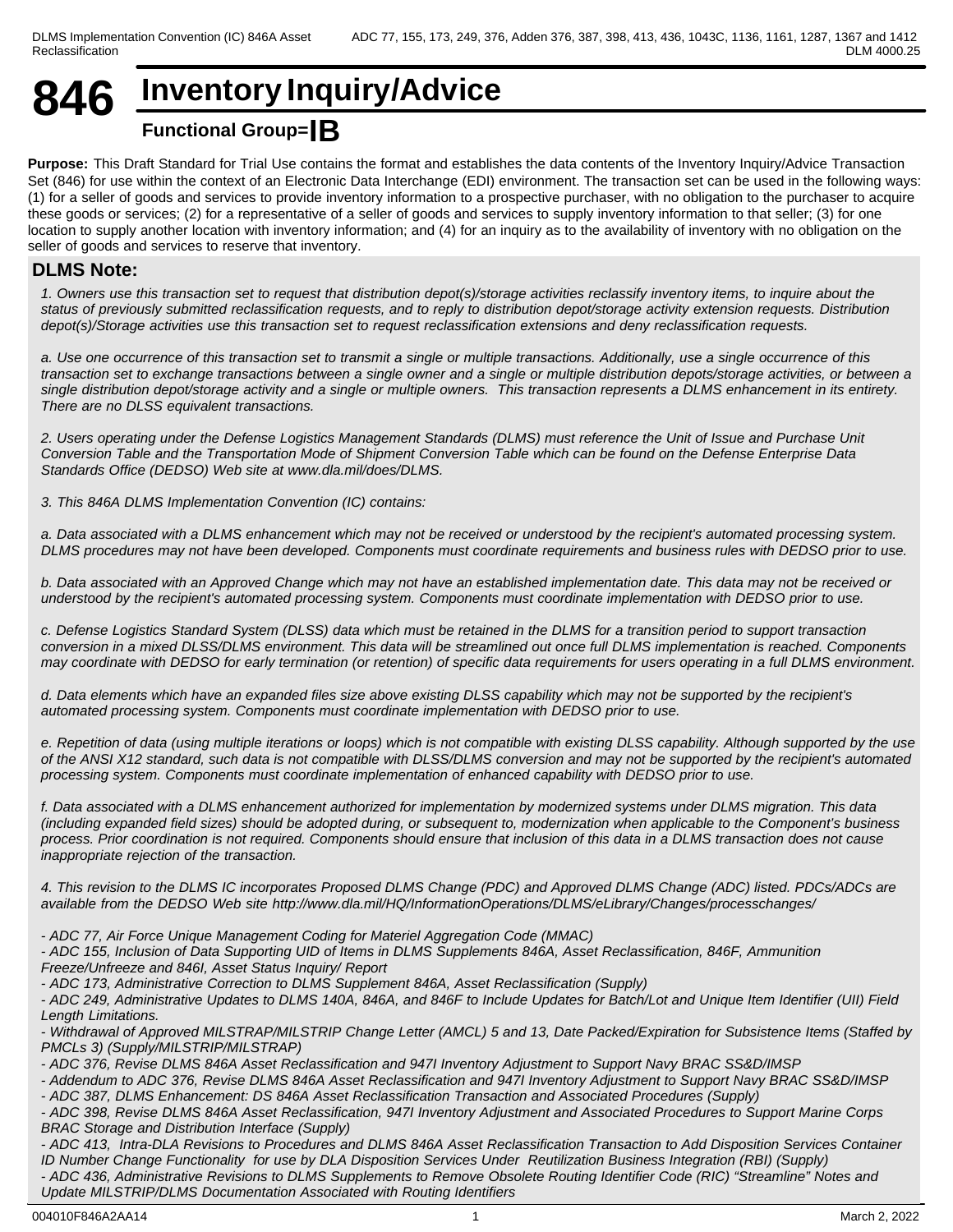DLMS Implementation Convention (IC) 846A Asset Reclassification ADC 77, 155, 173, 249, 376, Adden 376, 387, 398, 413, 436, 1043C, 1136, 1161, 1287, 1367 and 1412 DLM 4000.25

*- Organizational Name and Other Non-Substantive (Administrative) Updates Completed on October 07, 2014.*

*- ADC 1043C, Administrative Corrections for SLOA Data in the 810L Logistics Bill and other DLMS ICs*

*- ADC 1136, Revise Unique Item Tracking (UIT) Procedures to support DODM 4140.01 UIT Policy and Clarify Requirements (Supply) - ADC 1161, Update uniform Procurement Instrument Identifier (PIID) numbering system in the Federal/DLMS Implementation Conventions*

*and DLMS Manuals (Supply/Contract Administration)*

*- Administrative Update to Reflect Realignment to Recognize DLMS Program Office Completed on January 03, 2017*

*- ADC 1287 DLMS Implementation Convention (IC) Revisions for Data Element Mapping (Form Stock Number and Manufacturer's Part Number), Removal of Plant Equipment Number, and Administrative Updates*

*- Administrative Update to Reflect Realignment of DLMS Program Office to Enterprise Business Standards Office (EBSO) - Completed on January 11, 2019*

*- ADC 1367, Administrative Update to Convert Federal Notes to DLMS Notes within DLMS Implementation Conventions*

*- Administrative Update to Reflect Realignment of Enterprise Business Standards Office (EBSO) to Defense Enterprise Data Standards Office (DEDSO) - Completed on March 2, 2022*

*- ADC 1412, Replacement of Data Universal Numbering System Number with Unique Entity Identifier and Electronic Funds Transfer Indicator to Wide Area Workflow*

### **Heading:**

| $\underline{\mathsf{Pos}}$ | $\underline{\mathsf{Id}}$ | <b>Segment Name</b>                               | Req | <b>Max Use</b> | <b>Repeat</b>  | <b>Notes</b> | <u>Usage</u> |
|----------------------------|---------------------------|---------------------------------------------------|-----|----------------|----------------|--------------|--------------|
| 010                        | <b>ST</b>                 | <b>Transaction Set Header</b>                     | M   |                |                |              | Must use     |
| 020                        | <b>BIA</b>                | Beginning Segment for Inventory<br>Inquiry/Advice | M   |                |                |              | Must use     |
| $* 040$                    | <b>CUR</b>                | Currency                                          | O   |                |                |              | Not Used     |
| $* 050$                    | <b>DTM</b>                | Date/Time Reference                               | O   | 10             |                |              | Not Used     |
| $* 060$                    | <b>REF</b>                | Reference Identification                          | O   | 12             |                |              | Not Used     |
| $* 070$                    | <b>PER</b>                | Administrative Communications<br>Contact          | O   | 3              |                |              | Not Used     |
| $*075$                     | <b>MEA</b>                | <b>Measurements</b>                               | O   | 20             |                |              | Not Used     |
| LOOP ID - N1               |                           |                                                   |     |                | $\overline{5}$ |              |              |
| 080                        | N <sub>1</sub>            | Name                                              | O   |                |                |              | Used         |
| $* 090$                    | N <sub>2</sub>            | Additional Name Information                       | O   | $\overline{2}$ |                |              | Not Used     |
| $*100$                     | N <sub>3</sub>            | Address Information                               | O   | $\overline{2}$ |                |              | Not Used     |
| $*110$                     | N <sub>4</sub>            | Geographic Location                               | O   |                |                |              | Not Used     |
| $*120$                     | <b>REF</b>                | Reference Identification                          | O   | 12             |                |              | Not Used     |
| $*130$                     | <b>PER</b>                | Administrative Communications<br>Contact          | O   | 3              |                |              | Not Used     |
| * LOOP ID - LM             |                           |                                                   |     |                | 10             |              |              |
| $*140$                     | LM                        | Code Source Information                           | O   | 1              |                |              | Not Used     |
| 150                        | LQ                        | <b>Industry Code</b>                              | M   | 100            |                |              | Must use     |

#### **Detail:**

| <u>Pos</u>           | $\underline{\mathsf{Id}}$ | <b>Segment Name</b>                                     | <b>Req</b> | <b>Max Use</b> | Repeat | <b>Notes</b> | <u>Usage</u> |
|----------------------|---------------------------|---------------------------------------------------------|------------|----------------|--------|--------------|--------------|
| <b>LOOP ID - LIN</b> |                           |                                                         |            |                | 10000  |              |              |
| 010                  | LIN                       | Item Identification                                     | M          |                |        |              | Must use     |
| $* 030$              | <b>PID</b>                | Product/Item Description                                | O          | 200            |        |              | Not Used     |
| 040                  | <b>MEA</b>                | Measurements                                            | O          | 40             |        |              | Used         |
| $* 050$              | <b>PKG</b>                | Marking, Packaging, Loading                             | O          | 25             |        |              | Not Used     |
| 100                  | <b>DTM</b>                | Date/Time Reference                                     | O          | 10             |        |              | Used         |
| $*110$               | <b>CTP</b>                | Pricing Information                                     | O          | 25             |        |              | Not Used     |
| $*120$               | <b>CUR</b>                | Currency                                                | O          |                |        |              | Not Used     |
| $*130$               | <b>SAC</b>                | Service, Promotion, Allowance,<br>or Charge Information | O          | 25             |        |              | Not Used     |
| 140                  | <b>REF</b>                | Reference Identification                                | O          | >1             |        |              | Used         |
| 150                  | <b>PER</b>                | <b>Administrative Communications</b><br>Contact         | O          | 3              |        |              | Used         |
| $*220$               | <b>SDQ</b>                | <b>Destination Quantity</b>                             | O          | 500            |        |              | Not Used     |
| $*230$               | <b>MAN</b>                | Marks and Numbers                                       | O          |                |        |              | Not Used     |
| $*235$               | UIT                       | Unit Detail                                             | O          | 5              |        |              | Not Used     |
| 240                  | <b>CS</b>                 | <b>Contract Summary</b>                                 | O          |                |        |              | Used         |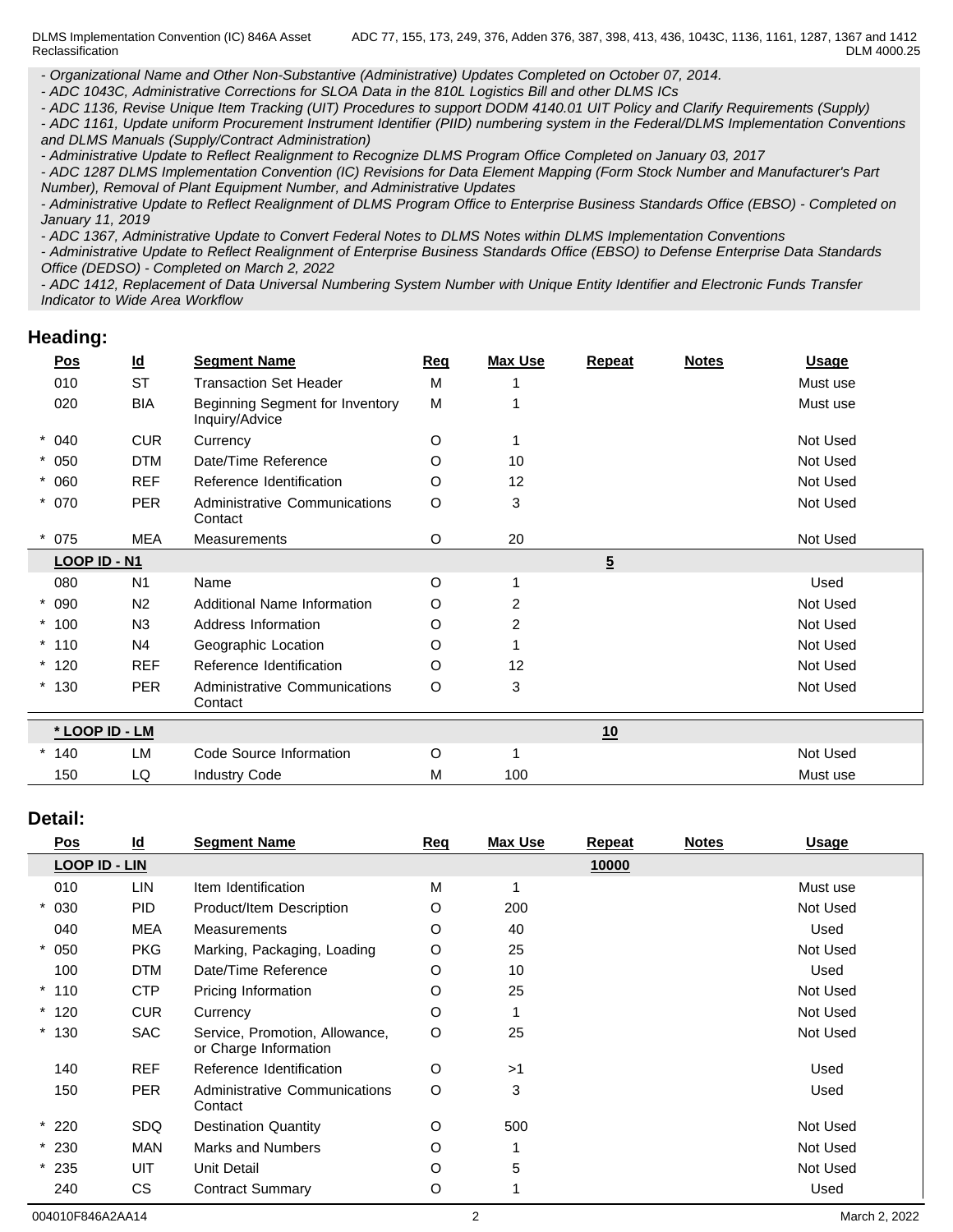DLMS Implementation Convention (IC) 846A Asset Reclassification **Reclassification** 

ADC 77, 155, 173, 249, 376, Adden 376, 387, 398, 413, 436, 1043C, 1136, 1161, 1287, 1367 and 1412 DLM 4000.25

| $*250$<br><b>DD</b><br><b>Demand Detail</b><br>O<br>>1<br>Not Used<br>$* 255$<br>O<br>Not Used<br>G53<br>Maintenance Type<br>1<br>$* 256$<br>PCT<br><b>Percent Amounts</b><br>O<br>>1<br>Not Used<br>257<br>LDT<br>12<br>Lead Time<br>O<br>Not Used<br>LOOP ID - LM<br>10<br>260<br>LM<br>Code Source Information<br>O<br>$\mathbf{1}$<br>Used<br>270<br>LQ<br><b>Industry Code</b><br>100<br>M<br>Must use<br>* LOOP ID - SLN<br>1000<br>$\mathsf O$<br>Not Used<br>280<br><b>SLN</b><br>Subline Item Detail<br>$\mathbf{1}$<br>PID<br>O<br>200<br>Used<br>290<br>Product/Item Description<br><b>MEA</b><br>O<br>40<br>Used<br>300<br>Measurements<br><b>PKG</b><br>310<br>Marking, Packaging, Loading<br>O<br>25<br>Used<br><b>LOOP ID - MAN</b><br>100<br><b>MAN</b><br>Marks and Numbers<br>312<br>O<br>Used<br>$\mathbf{1}$<br><b>MEA</b><br>O<br>40<br>314<br>Measurements<br>Used<br>99<br><b>LOOP ID - QTY</b><br>Used<br>320<br>QTY<br>Quantity<br>O<br>$\mathbf{1}$<br>UIT<br>$*330$<br><b>Unit Detail</b><br>O<br>12<br>Not Used<br>$*340$<br><b>MEA</b><br>O<br>25<br>Not Used<br>Measurements<br>12<br>$*350$<br>LDT<br>Lead Time<br>O<br>Not Used<br><b>DTM</b><br>O<br>10<br>Date/Time Reference<br>Not Used<br>355<br>* LOOP ID - SCH<br>25<br>Not Used<br>360<br><b>SCH</b><br>Line Item Schedule<br>O<br>1<br><b>MEA</b><br>25<br>370<br>O<br>Used<br>Measurements<br>LOOP ID - LM<br>$\geq 1$<br>375<br>LM<br>Code Source Information<br>O<br>Used<br>1<br>376<br>LQ<br><b>Industry Code</b><br>100<br>M<br>Must use<br>* LOOP ID - LS<br>$\overline{1}$<br><b>LS</b><br>380<br>O<br>Not Used<br>Loop Header<br>1<br>* LOOP ID - REF<br>N2/390L<br>$\geq 1$<br>390<br><b>REF</b><br>N2/390<br>Not Used<br>*<br>Reference Identification<br>O<br>$\mathbf{1}$<br><b>DTM</b><br>$* 400$<br>O<br>Not Used<br>Date/Time Reference<br>>1<br>410<br>N <sub>1</sub><br>O<br>1<br>Not Used<br>Name<br>* LOOP ID - LM<br>10<br>Not Used<br>$* 420$<br>LM<br>Code Source Information<br>O<br>$\mathbf{1}$<br>430<br>LQ<br><b>Industry Code</b><br>100<br>Not Used<br>M<br>LE<br>M<br>440<br>Loop Trailer<br>$\mathbf{1}$<br>Not Used<br><b>LOOP ID - N1</b><br>200<br>N <sub>1</sub><br>O<br>Used<br>450<br>Name<br>1<br>$\overline{c}$<br>$* 460$<br>Additional Name Information<br>O<br>Not Used<br>N <sub>2</sub><br>$\overline{c}$<br>$* 470$<br>N3<br>Address Information<br>Not Used<br>O<br>$* 480$<br>O<br>Not Used<br>N <sub>4</sub><br>Geographic Location<br>1<br><b>REF</b><br>* 490<br>Reference Identification<br>O<br>12<br>Not Used<br>PER<br>3<br>$*500$<br>Administrative Communications<br>O<br>Not Used<br>Contact<br>Summary:<br>$\underline{\mathsf{Id}}$<br><b>Segment Name</b><br><b>Max Use</b><br><u>Pos</u><br><b>Repeat</b><br><b>Notes</b><br><b>Usage</b><br><u>Req</u><br>010<br><b>CTT</b><br><b>Transaction Totals</b><br>O<br>N3/010<br>Not Used<br><b>SE</b><br>020<br><b>Transaction Set Trailer</b><br>M<br>Must use<br>1 | Pos | $\underline{\mathsf{Id}}$ | <b>Segment Name</b> | <b>Req</b> | <b>Max Use</b> | Repeat | <b>Notes</b> | <b>Usage</b> |
|-------------------------------------------------------------------------------------------------------------------------------------------------------------------------------------------------------------------------------------------------------------------------------------------------------------------------------------------------------------------------------------------------------------------------------------------------------------------------------------------------------------------------------------------------------------------------------------------------------------------------------------------------------------------------------------------------------------------------------------------------------------------------------------------------------------------------------------------------------------------------------------------------------------------------------------------------------------------------------------------------------------------------------------------------------------------------------------------------------------------------------------------------------------------------------------------------------------------------------------------------------------------------------------------------------------------------------------------------------------------------------------------------------------------------------------------------------------------------------------------------------------------------------------------------------------------------------------------------------------------------------------------------------------------------------------------------------------------------------------------------------------------------------------------------------------------------------------------------------------------------------------------------------------------------------------------------------------------------------------------------------------------------------------------------------------------------------------------------------------------------------------------------------------------------------------------------------------------------------------------------------------------------------------------------------------------------------------------------------------------------------------------------------------------------------------------------------------------------------------------------------------------------------------------------------------------------------------------------------------------------------------------------------------------------------------------------------------------------------------------------------------------------------------------------------------------------------------------------------------------------------------------------------------------------------------------------------------------------|-----|---------------------------|---------------------|------------|----------------|--------|--------------|--------------|
|                                                                                                                                                                                                                                                                                                                                                                                                                                                                                                                                                                                                                                                                                                                                                                                                                                                                                                                                                                                                                                                                                                                                                                                                                                                                                                                                                                                                                                                                                                                                                                                                                                                                                                                                                                                                                                                                                                                                                                                                                                                                                                                                                                                                                                                                                                                                                                                                                                                                                                                                                                                                                                                                                                                                                                                                                                                                                                                                                                         |     |                           |                     |            |                |        |              |              |
|                                                                                                                                                                                                                                                                                                                                                                                                                                                                                                                                                                                                                                                                                                                                                                                                                                                                                                                                                                                                                                                                                                                                                                                                                                                                                                                                                                                                                                                                                                                                                                                                                                                                                                                                                                                                                                                                                                                                                                                                                                                                                                                                                                                                                                                                                                                                                                                                                                                                                                                                                                                                                                                                                                                                                                                                                                                                                                                                                                         |     |                           |                     |            |                |        |              |              |
|                                                                                                                                                                                                                                                                                                                                                                                                                                                                                                                                                                                                                                                                                                                                                                                                                                                                                                                                                                                                                                                                                                                                                                                                                                                                                                                                                                                                                                                                                                                                                                                                                                                                                                                                                                                                                                                                                                                                                                                                                                                                                                                                                                                                                                                                                                                                                                                                                                                                                                                                                                                                                                                                                                                                                                                                                                                                                                                                                                         |     |                           |                     |            |                |        |              |              |
|                                                                                                                                                                                                                                                                                                                                                                                                                                                                                                                                                                                                                                                                                                                                                                                                                                                                                                                                                                                                                                                                                                                                                                                                                                                                                                                                                                                                                                                                                                                                                                                                                                                                                                                                                                                                                                                                                                                                                                                                                                                                                                                                                                                                                                                                                                                                                                                                                                                                                                                                                                                                                                                                                                                                                                                                                                                                                                                                                                         |     |                           |                     |            |                |        |              |              |
|                                                                                                                                                                                                                                                                                                                                                                                                                                                                                                                                                                                                                                                                                                                                                                                                                                                                                                                                                                                                                                                                                                                                                                                                                                                                                                                                                                                                                                                                                                                                                                                                                                                                                                                                                                                                                                                                                                                                                                                                                                                                                                                                                                                                                                                                                                                                                                                                                                                                                                                                                                                                                                                                                                                                                                                                                                                                                                                                                                         |     |                           |                     |            |                |        |              |              |
|                                                                                                                                                                                                                                                                                                                                                                                                                                                                                                                                                                                                                                                                                                                                                                                                                                                                                                                                                                                                                                                                                                                                                                                                                                                                                                                                                                                                                                                                                                                                                                                                                                                                                                                                                                                                                                                                                                                                                                                                                                                                                                                                                                                                                                                                                                                                                                                                                                                                                                                                                                                                                                                                                                                                                                                                                                                                                                                                                                         |     |                           |                     |            |                |        |              |              |
|                                                                                                                                                                                                                                                                                                                                                                                                                                                                                                                                                                                                                                                                                                                                                                                                                                                                                                                                                                                                                                                                                                                                                                                                                                                                                                                                                                                                                                                                                                                                                                                                                                                                                                                                                                                                                                                                                                                                                                                                                                                                                                                                                                                                                                                                                                                                                                                                                                                                                                                                                                                                                                                                                                                                                                                                                                                                                                                                                                         |     |                           |                     |            |                |        |              |              |
|                                                                                                                                                                                                                                                                                                                                                                                                                                                                                                                                                                                                                                                                                                                                                                                                                                                                                                                                                                                                                                                                                                                                                                                                                                                                                                                                                                                                                                                                                                                                                                                                                                                                                                                                                                                                                                                                                                                                                                                                                                                                                                                                                                                                                                                                                                                                                                                                                                                                                                                                                                                                                                                                                                                                                                                                                                                                                                                                                                         |     |                           |                     |            |                |        |              |              |
|                                                                                                                                                                                                                                                                                                                                                                                                                                                                                                                                                                                                                                                                                                                                                                                                                                                                                                                                                                                                                                                                                                                                                                                                                                                                                                                                                                                                                                                                                                                                                                                                                                                                                                                                                                                                                                                                                                                                                                                                                                                                                                                                                                                                                                                                                                                                                                                                                                                                                                                                                                                                                                                                                                                                                                                                                                                                                                                                                                         |     |                           |                     |            |                |        |              |              |
|                                                                                                                                                                                                                                                                                                                                                                                                                                                                                                                                                                                                                                                                                                                                                                                                                                                                                                                                                                                                                                                                                                                                                                                                                                                                                                                                                                                                                                                                                                                                                                                                                                                                                                                                                                                                                                                                                                                                                                                                                                                                                                                                                                                                                                                                                                                                                                                                                                                                                                                                                                                                                                                                                                                                                                                                                                                                                                                                                                         |     |                           |                     |            |                |        |              |              |
|                                                                                                                                                                                                                                                                                                                                                                                                                                                                                                                                                                                                                                                                                                                                                                                                                                                                                                                                                                                                                                                                                                                                                                                                                                                                                                                                                                                                                                                                                                                                                                                                                                                                                                                                                                                                                                                                                                                                                                                                                                                                                                                                                                                                                                                                                                                                                                                                                                                                                                                                                                                                                                                                                                                                                                                                                                                                                                                                                                         |     |                           |                     |            |                |        |              |              |
|                                                                                                                                                                                                                                                                                                                                                                                                                                                                                                                                                                                                                                                                                                                                                                                                                                                                                                                                                                                                                                                                                                                                                                                                                                                                                                                                                                                                                                                                                                                                                                                                                                                                                                                                                                                                                                                                                                                                                                                                                                                                                                                                                                                                                                                                                                                                                                                                                                                                                                                                                                                                                                                                                                                                                                                                                                                                                                                                                                         |     |                           |                     |            |                |        |              |              |
|                                                                                                                                                                                                                                                                                                                                                                                                                                                                                                                                                                                                                                                                                                                                                                                                                                                                                                                                                                                                                                                                                                                                                                                                                                                                                                                                                                                                                                                                                                                                                                                                                                                                                                                                                                                                                                                                                                                                                                                                                                                                                                                                                                                                                                                                                                                                                                                                                                                                                                                                                                                                                                                                                                                                                                                                                                                                                                                                                                         |     |                           |                     |            |                |        |              |              |
|                                                                                                                                                                                                                                                                                                                                                                                                                                                                                                                                                                                                                                                                                                                                                                                                                                                                                                                                                                                                                                                                                                                                                                                                                                                                                                                                                                                                                                                                                                                                                                                                                                                                                                                                                                                                                                                                                                                                                                                                                                                                                                                                                                                                                                                                                                                                                                                                                                                                                                                                                                                                                                                                                                                                                                                                                                                                                                                                                                         |     |                           |                     |            |                |        |              |              |
|                                                                                                                                                                                                                                                                                                                                                                                                                                                                                                                                                                                                                                                                                                                                                                                                                                                                                                                                                                                                                                                                                                                                                                                                                                                                                                                                                                                                                                                                                                                                                                                                                                                                                                                                                                                                                                                                                                                                                                                                                                                                                                                                                                                                                                                                                                                                                                                                                                                                                                                                                                                                                                                                                                                                                                                                                                                                                                                                                                         |     |                           |                     |            |                |        |              |              |
|                                                                                                                                                                                                                                                                                                                                                                                                                                                                                                                                                                                                                                                                                                                                                                                                                                                                                                                                                                                                                                                                                                                                                                                                                                                                                                                                                                                                                                                                                                                                                                                                                                                                                                                                                                                                                                                                                                                                                                                                                                                                                                                                                                                                                                                                                                                                                                                                                                                                                                                                                                                                                                                                                                                                                                                                                                                                                                                                                                         |     |                           |                     |            |                |        |              |              |
|                                                                                                                                                                                                                                                                                                                                                                                                                                                                                                                                                                                                                                                                                                                                                                                                                                                                                                                                                                                                                                                                                                                                                                                                                                                                                                                                                                                                                                                                                                                                                                                                                                                                                                                                                                                                                                                                                                                                                                                                                                                                                                                                                                                                                                                                                                                                                                                                                                                                                                                                                                                                                                                                                                                                                                                                                                                                                                                                                                         |     |                           |                     |            |                |        |              |              |
|                                                                                                                                                                                                                                                                                                                                                                                                                                                                                                                                                                                                                                                                                                                                                                                                                                                                                                                                                                                                                                                                                                                                                                                                                                                                                                                                                                                                                                                                                                                                                                                                                                                                                                                                                                                                                                                                                                                                                                                                                                                                                                                                                                                                                                                                                                                                                                                                                                                                                                                                                                                                                                                                                                                                                                                                                                                                                                                                                                         |     |                           |                     |            |                |        |              |              |
|                                                                                                                                                                                                                                                                                                                                                                                                                                                                                                                                                                                                                                                                                                                                                                                                                                                                                                                                                                                                                                                                                                                                                                                                                                                                                                                                                                                                                                                                                                                                                                                                                                                                                                                                                                                                                                                                                                                                                                                                                                                                                                                                                                                                                                                                                                                                                                                                                                                                                                                                                                                                                                                                                                                                                                                                                                                                                                                                                                         |     |                           |                     |            |                |        |              |              |
|                                                                                                                                                                                                                                                                                                                                                                                                                                                                                                                                                                                                                                                                                                                                                                                                                                                                                                                                                                                                                                                                                                                                                                                                                                                                                                                                                                                                                                                                                                                                                                                                                                                                                                                                                                                                                                                                                                                                                                                                                                                                                                                                                                                                                                                                                                                                                                                                                                                                                                                                                                                                                                                                                                                                                                                                                                                                                                                                                                         |     |                           |                     |            |                |        |              |              |
|                                                                                                                                                                                                                                                                                                                                                                                                                                                                                                                                                                                                                                                                                                                                                                                                                                                                                                                                                                                                                                                                                                                                                                                                                                                                                                                                                                                                                                                                                                                                                                                                                                                                                                                                                                                                                                                                                                                                                                                                                                                                                                                                                                                                                                                                                                                                                                                                                                                                                                                                                                                                                                                                                                                                                                                                                                                                                                                                                                         |     |                           |                     |            |                |        |              |              |
|                                                                                                                                                                                                                                                                                                                                                                                                                                                                                                                                                                                                                                                                                                                                                                                                                                                                                                                                                                                                                                                                                                                                                                                                                                                                                                                                                                                                                                                                                                                                                                                                                                                                                                                                                                                                                                                                                                                                                                                                                                                                                                                                                                                                                                                                                                                                                                                                                                                                                                                                                                                                                                                                                                                                                                                                                                                                                                                                                                         |     |                           |                     |            |                |        |              |              |
|                                                                                                                                                                                                                                                                                                                                                                                                                                                                                                                                                                                                                                                                                                                                                                                                                                                                                                                                                                                                                                                                                                                                                                                                                                                                                                                                                                                                                                                                                                                                                                                                                                                                                                                                                                                                                                                                                                                                                                                                                                                                                                                                                                                                                                                                                                                                                                                                                                                                                                                                                                                                                                                                                                                                                                                                                                                                                                                                                                         |     |                           |                     |            |                |        |              |              |
|                                                                                                                                                                                                                                                                                                                                                                                                                                                                                                                                                                                                                                                                                                                                                                                                                                                                                                                                                                                                                                                                                                                                                                                                                                                                                                                                                                                                                                                                                                                                                                                                                                                                                                                                                                                                                                                                                                                                                                                                                                                                                                                                                                                                                                                                                                                                                                                                                                                                                                                                                                                                                                                                                                                                                                                                                                                                                                                                                                         |     |                           |                     |            |                |        |              |              |
|                                                                                                                                                                                                                                                                                                                                                                                                                                                                                                                                                                                                                                                                                                                                                                                                                                                                                                                                                                                                                                                                                                                                                                                                                                                                                                                                                                                                                                                                                                                                                                                                                                                                                                                                                                                                                                                                                                                                                                                                                                                                                                                                                                                                                                                                                                                                                                                                                                                                                                                                                                                                                                                                                                                                                                                                                                                                                                                                                                         |     |                           |                     |            |                |        |              |              |
|                                                                                                                                                                                                                                                                                                                                                                                                                                                                                                                                                                                                                                                                                                                                                                                                                                                                                                                                                                                                                                                                                                                                                                                                                                                                                                                                                                                                                                                                                                                                                                                                                                                                                                                                                                                                                                                                                                                                                                                                                                                                                                                                                                                                                                                                                                                                                                                                                                                                                                                                                                                                                                                                                                                                                                                                                                                                                                                                                                         |     |                           |                     |            |                |        |              |              |
|                                                                                                                                                                                                                                                                                                                                                                                                                                                                                                                                                                                                                                                                                                                                                                                                                                                                                                                                                                                                                                                                                                                                                                                                                                                                                                                                                                                                                                                                                                                                                                                                                                                                                                                                                                                                                                                                                                                                                                                                                                                                                                                                                                                                                                                                                                                                                                                                                                                                                                                                                                                                                                                                                                                                                                                                                                                                                                                                                                         |     |                           |                     |            |                |        |              |              |
|                                                                                                                                                                                                                                                                                                                                                                                                                                                                                                                                                                                                                                                                                                                                                                                                                                                                                                                                                                                                                                                                                                                                                                                                                                                                                                                                                                                                                                                                                                                                                                                                                                                                                                                                                                                                                                                                                                                                                                                                                                                                                                                                                                                                                                                                                                                                                                                                                                                                                                                                                                                                                                                                                                                                                                                                                                                                                                                                                                         |     |                           |                     |            |                |        |              |              |
|                                                                                                                                                                                                                                                                                                                                                                                                                                                                                                                                                                                                                                                                                                                                                                                                                                                                                                                                                                                                                                                                                                                                                                                                                                                                                                                                                                                                                                                                                                                                                                                                                                                                                                                                                                                                                                                                                                                                                                                                                                                                                                                                                                                                                                                                                                                                                                                                                                                                                                                                                                                                                                                                                                                                                                                                                                                                                                                                                                         |     |                           |                     |            |                |        |              |              |
|                                                                                                                                                                                                                                                                                                                                                                                                                                                                                                                                                                                                                                                                                                                                                                                                                                                                                                                                                                                                                                                                                                                                                                                                                                                                                                                                                                                                                                                                                                                                                                                                                                                                                                                                                                                                                                                                                                                                                                                                                                                                                                                                                                                                                                                                                                                                                                                                                                                                                                                                                                                                                                                                                                                                                                                                                                                                                                                                                                         |     |                           |                     |            |                |        |              |              |
|                                                                                                                                                                                                                                                                                                                                                                                                                                                                                                                                                                                                                                                                                                                                                                                                                                                                                                                                                                                                                                                                                                                                                                                                                                                                                                                                                                                                                                                                                                                                                                                                                                                                                                                                                                                                                                                                                                                                                                                                                                                                                                                                                                                                                                                                                                                                                                                                                                                                                                                                                                                                                                                                                                                                                                                                                                                                                                                                                                         |     |                           |                     |            |                |        |              |              |
|                                                                                                                                                                                                                                                                                                                                                                                                                                                                                                                                                                                                                                                                                                                                                                                                                                                                                                                                                                                                                                                                                                                                                                                                                                                                                                                                                                                                                                                                                                                                                                                                                                                                                                                                                                                                                                                                                                                                                                                                                                                                                                                                                                                                                                                                                                                                                                                                                                                                                                                                                                                                                                                                                                                                                                                                                                                                                                                                                                         |     |                           |                     |            |                |        |              |              |
|                                                                                                                                                                                                                                                                                                                                                                                                                                                                                                                                                                                                                                                                                                                                                                                                                                                                                                                                                                                                                                                                                                                                                                                                                                                                                                                                                                                                                                                                                                                                                                                                                                                                                                                                                                                                                                                                                                                                                                                                                                                                                                                                                                                                                                                                                                                                                                                                                                                                                                                                                                                                                                                                                                                                                                                                                                                                                                                                                                         |     |                           |                     |            |                |        |              |              |
|                                                                                                                                                                                                                                                                                                                                                                                                                                                                                                                                                                                                                                                                                                                                                                                                                                                                                                                                                                                                                                                                                                                                                                                                                                                                                                                                                                                                                                                                                                                                                                                                                                                                                                                                                                                                                                                                                                                                                                                                                                                                                                                                                                                                                                                                                                                                                                                                                                                                                                                                                                                                                                                                                                                                                                                                                                                                                                                                                                         |     |                           |                     |            |                |        |              |              |
|                                                                                                                                                                                                                                                                                                                                                                                                                                                                                                                                                                                                                                                                                                                                                                                                                                                                                                                                                                                                                                                                                                                                                                                                                                                                                                                                                                                                                                                                                                                                                                                                                                                                                                                                                                                                                                                                                                                                                                                                                                                                                                                                                                                                                                                                                                                                                                                                                                                                                                                                                                                                                                                                                                                                                                                                                                                                                                                                                                         |     |                           |                     |            |                |        |              |              |
|                                                                                                                                                                                                                                                                                                                                                                                                                                                                                                                                                                                                                                                                                                                                                                                                                                                                                                                                                                                                                                                                                                                                                                                                                                                                                                                                                                                                                                                                                                                                                                                                                                                                                                                                                                                                                                                                                                                                                                                                                                                                                                                                                                                                                                                                                                                                                                                                                                                                                                                                                                                                                                                                                                                                                                                                                                                                                                                                                                         |     |                           |                     |            |                |        |              |              |
|                                                                                                                                                                                                                                                                                                                                                                                                                                                                                                                                                                                                                                                                                                                                                                                                                                                                                                                                                                                                                                                                                                                                                                                                                                                                                                                                                                                                                                                                                                                                                                                                                                                                                                                                                                                                                                                                                                                                                                                                                                                                                                                                                                                                                                                                                                                                                                                                                                                                                                                                                                                                                                                                                                                                                                                                                                                                                                                                                                         |     |                           |                     |            |                |        |              |              |
|                                                                                                                                                                                                                                                                                                                                                                                                                                                                                                                                                                                                                                                                                                                                                                                                                                                                                                                                                                                                                                                                                                                                                                                                                                                                                                                                                                                                                                                                                                                                                                                                                                                                                                                                                                                                                                                                                                                                                                                                                                                                                                                                                                                                                                                                                                                                                                                                                                                                                                                                                                                                                                                                                                                                                                                                                                                                                                                                                                         |     |                           |                     |            |                |        |              |              |
|                                                                                                                                                                                                                                                                                                                                                                                                                                                                                                                                                                                                                                                                                                                                                                                                                                                                                                                                                                                                                                                                                                                                                                                                                                                                                                                                                                                                                                                                                                                                                                                                                                                                                                                                                                                                                                                                                                                                                                                                                                                                                                                                                                                                                                                                                                                                                                                                                                                                                                                                                                                                                                                                                                                                                                                                                                                                                                                                                                         |     |                           |                     |            |                |        |              |              |
|                                                                                                                                                                                                                                                                                                                                                                                                                                                                                                                                                                                                                                                                                                                                                                                                                                                                                                                                                                                                                                                                                                                                                                                                                                                                                                                                                                                                                                                                                                                                                                                                                                                                                                                                                                                                                                                                                                                                                                                                                                                                                                                                                                                                                                                                                                                                                                                                                                                                                                                                                                                                                                                                                                                                                                                                                                                                                                                                                                         |     |                           |                     |            |                |        |              |              |
|                                                                                                                                                                                                                                                                                                                                                                                                                                                                                                                                                                                                                                                                                                                                                                                                                                                                                                                                                                                                                                                                                                                                                                                                                                                                                                                                                                                                                                                                                                                                                                                                                                                                                                                                                                                                                                                                                                                                                                                                                                                                                                                                                                                                                                                                                                                                                                                                                                                                                                                                                                                                                                                                                                                                                                                                                                                                                                                                                                         |     |                           |                     |            |                |        |              |              |
|                                                                                                                                                                                                                                                                                                                                                                                                                                                                                                                                                                                                                                                                                                                                                                                                                                                                                                                                                                                                                                                                                                                                                                                                                                                                                                                                                                                                                                                                                                                                                                                                                                                                                                                                                                                                                                                                                                                                                                                                                                                                                                                                                                                                                                                                                                                                                                                                                                                                                                                                                                                                                                                                                                                                                                                                                                                                                                                                                                         |     |                           |                     |            |                |        |              |              |
|                                                                                                                                                                                                                                                                                                                                                                                                                                                                                                                                                                                                                                                                                                                                                                                                                                                                                                                                                                                                                                                                                                                                                                                                                                                                                                                                                                                                                                                                                                                                                                                                                                                                                                                                                                                                                                                                                                                                                                                                                                                                                                                                                                                                                                                                                                                                                                                                                                                                                                                                                                                                                                                                                                                                                                                                                                                                                                                                                                         |     |                           |                     |            |                |        |              |              |
|                                                                                                                                                                                                                                                                                                                                                                                                                                                                                                                                                                                                                                                                                                                                                                                                                                                                                                                                                                                                                                                                                                                                                                                                                                                                                                                                                                                                                                                                                                                                                                                                                                                                                                                                                                                                                                                                                                                                                                                                                                                                                                                                                                                                                                                                                                                                                                                                                                                                                                                                                                                                                                                                                                                                                                                                                                                                                                                                                                         |     |                           |                     |            |                |        |              |              |
|                                                                                                                                                                                                                                                                                                                                                                                                                                                                                                                                                                                                                                                                                                                                                                                                                                                                                                                                                                                                                                                                                                                                                                                                                                                                                                                                                                                                                                                                                                                                                                                                                                                                                                                                                                                                                                                                                                                                                                                                                                                                                                                                                                                                                                                                                                                                                                                                                                                                                                                                                                                                                                                                                                                                                                                                                                                                                                                                                                         |     |                           |                     |            |                |        |              |              |
|                                                                                                                                                                                                                                                                                                                                                                                                                                                                                                                                                                                                                                                                                                                                                                                                                                                                                                                                                                                                                                                                                                                                                                                                                                                                                                                                                                                                                                                                                                                                                                                                                                                                                                                                                                                                                                                                                                                                                                                                                                                                                                                                                                                                                                                                                                                                                                                                                                                                                                                                                                                                                                                                                                                                                                                                                                                                                                                                                                         |     |                           |                     |            |                |        |              |              |
|                                                                                                                                                                                                                                                                                                                                                                                                                                                                                                                                                                                                                                                                                                                                                                                                                                                                                                                                                                                                                                                                                                                                                                                                                                                                                                                                                                                                                                                                                                                                                                                                                                                                                                                                                                                                                                                                                                                                                                                                                                                                                                                                                                                                                                                                                                                                                                                                                                                                                                                                                                                                                                                                                                                                                                                                                                                                                                                                                                         |     |                           |                     |            |                |        |              |              |
|                                                                                                                                                                                                                                                                                                                                                                                                                                                                                                                                                                                                                                                                                                                                                                                                                                                                                                                                                                                                                                                                                                                                                                                                                                                                                                                                                                                                                                                                                                                                                                                                                                                                                                                                                                                                                                                                                                                                                                                                                                                                                                                                                                                                                                                                                                                                                                                                                                                                                                                                                                                                                                                                                                                                                                                                                                                                                                                                                                         |     |                           |                     |            |                |        |              |              |
|                                                                                                                                                                                                                                                                                                                                                                                                                                                                                                                                                                                                                                                                                                                                                                                                                                                                                                                                                                                                                                                                                                                                                                                                                                                                                                                                                                                                                                                                                                                                                                                                                                                                                                                                                                                                                                                                                                                                                                                                                                                                                                                                                                                                                                                                                                                                                                                                                                                                                                                                                                                                                                                                                                                                                                                                                                                                                                                                                                         |     |                           |                     |            |                |        |              |              |
|                                                                                                                                                                                                                                                                                                                                                                                                                                                                                                                                                                                                                                                                                                                                                                                                                                                                                                                                                                                                                                                                                                                                                                                                                                                                                                                                                                                                                                                                                                                                                                                                                                                                                                                                                                                                                                                                                                                                                                                                                                                                                                                                                                                                                                                                                                                                                                                                                                                                                                                                                                                                                                                                                                                                                                                                                                                                                                                                                                         |     |                           |                     |            |                |        |              |              |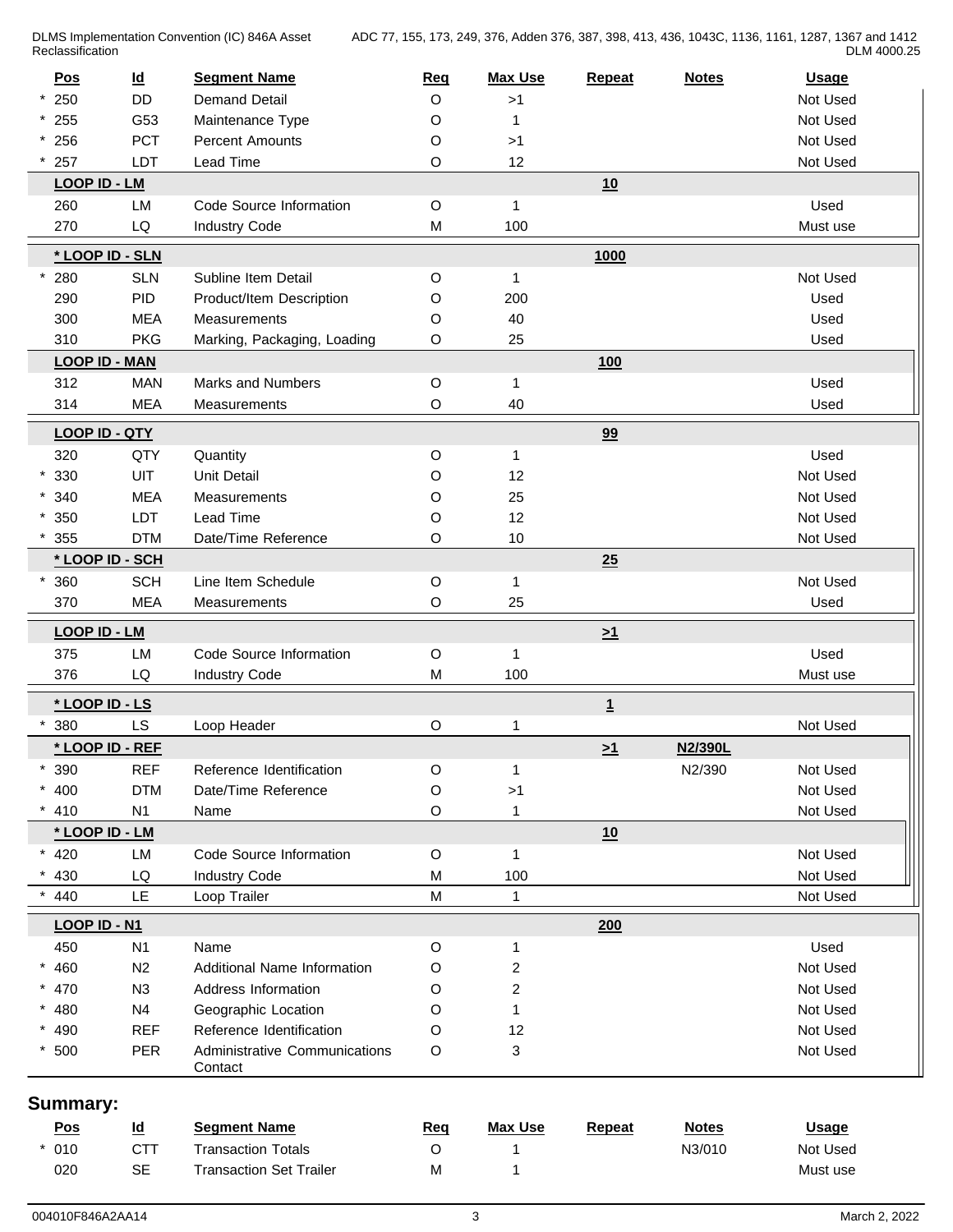DLMS Implementation Convention (IC) 846A Asset Reclassification

### **Notes:**

- 2/390L The REF loop conveys serial number, lot number, and inventory data.
- 2/390 The REF loop conveys serial number, lot number, and inventory data.
- 3/010 Number of line items (CTT01) is the accumulation of number of LIN segments. If used, hash total (CTT02) is the sum of the values of the quantities (QTY02) of each QTY segment.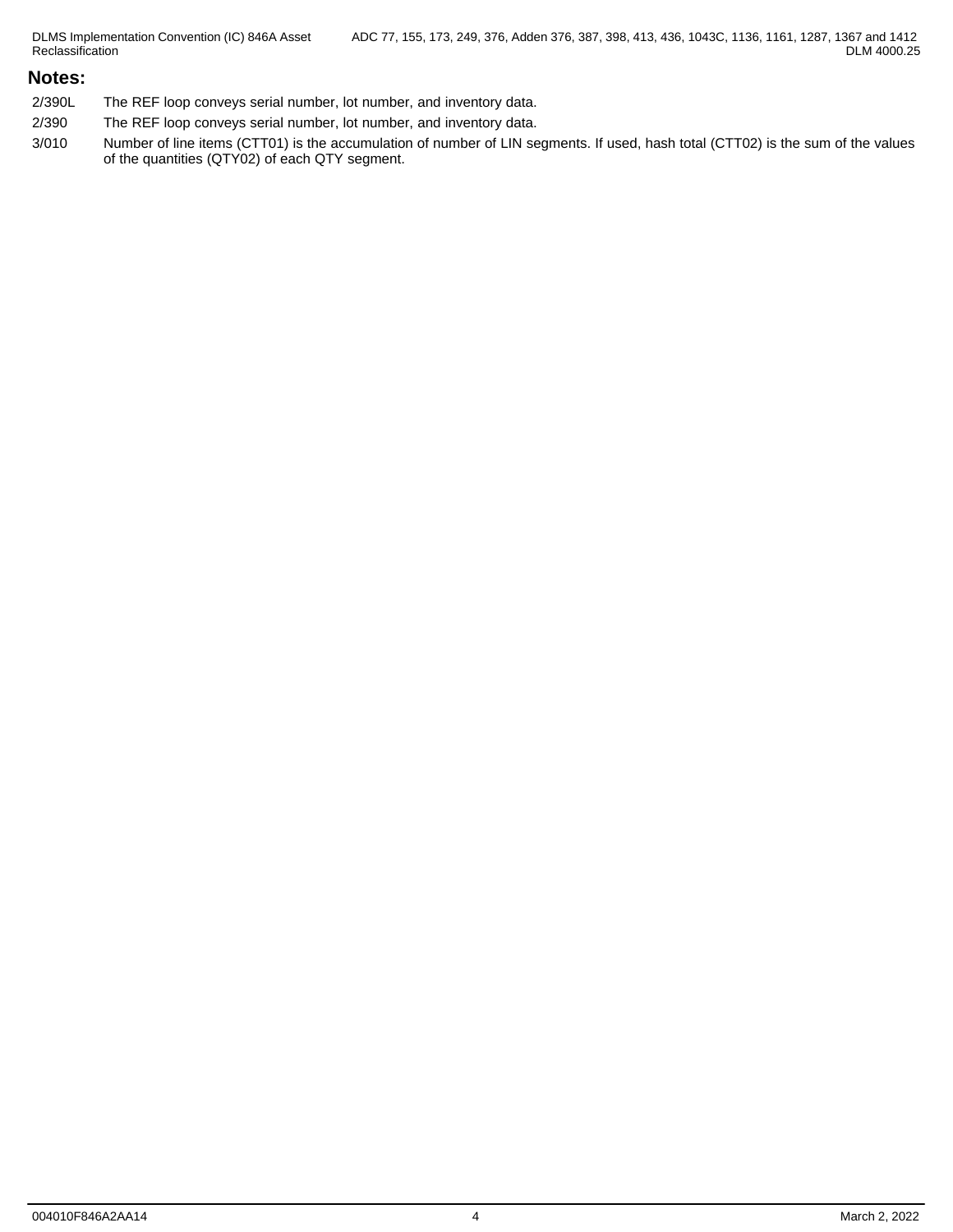## **ST Transaction Set Header Pos: 010 Max: 1 Max: 1**

**Heading - Mandatory Loop: N/A Elements: 2**

**User Option (Usage):** Must use

**Purpose:** To indicate the start of a transaction set and to assign a control number

## **Semantics:**

1. The transaction set identifier (ST01) used by the translation routines of the interchange partners to select the appropriate transaction set definition (e.g., 810 selects the Invoice Transaction Set).

| $Ref$            | <u>ld</u> | <b>Element Name</b>                                                                                                                                                      | Req | <u>Type</u> | Min/Max | <u>Usage</u> | <u>Rep</u> |
|------------------|-----------|--------------------------------------------------------------------------------------------------------------------------------------------------------------------------|-----|-------------|---------|--------------|------------|
| ST <sub>01</sub> | 143       | <b>Transaction Set Identifier Code</b>                                                                                                                                   | М   | ID          | 3/3     | Must use     |            |
|                  |           | <b>Description:</b> Code uniquely identifying a<br><b>Transaction Set</b>                                                                                                |     |             |         |              |            |
|                  |           | <b>CodeList Summary (Total Codes: 298, Included: 1)</b>                                                                                                                  |     |             |         |              |            |
|                  |           | Code Name                                                                                                                                                                |     |             |         |              |            |
|                  |           | 846<br>Inventory Inquiry/Advice                                                                                                                                          |     |             |         |              |            |
| ST <sub>02</sub> | 329       | <b>Transaction Set Control Number</b>                                                                                                                                    | M   | AN          | 4/9     | Must use     |            |
|                  |           | <b>Description:</b> Identifying control number<br>that must be unique within the transaction<br>set functional group assigned by the<br>originator for a transaction set |     |             |         |              |            |
|                  |           | <b>DLMS Note:</b> A unique number assigned by<br>the originator of the transaction set, or the<br>originator's application program.                                      |     |             |         |              |            |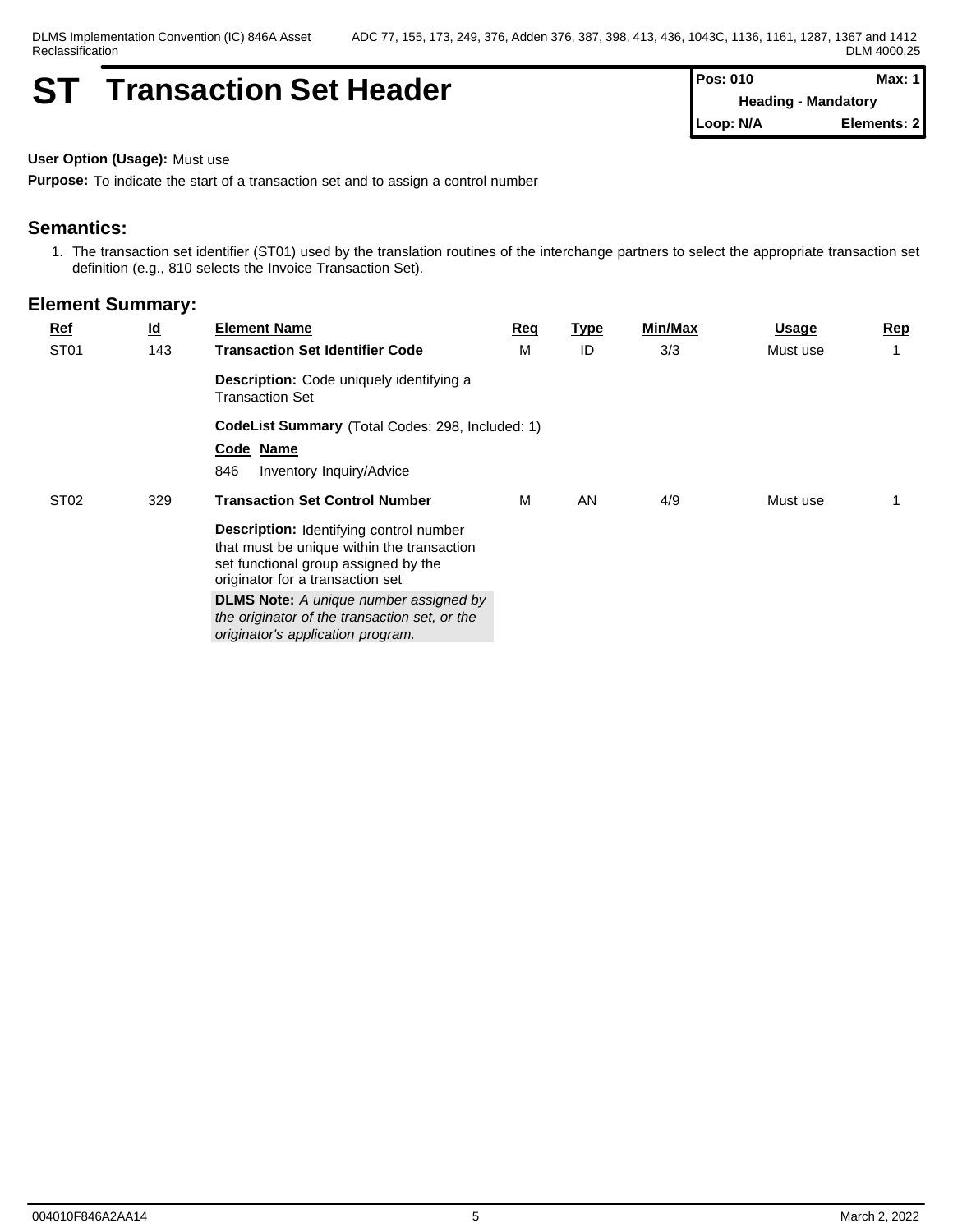## **BIA Beginning Segment for Inventory Inquiry/Advice**

| Pos: 020                   | Max: $1$    |
|----------------------------|-------------|
| <b>Heading - Mandatory</b> |             |
| Loop: N/A                  | Elements: 6 |

**User Option (Usage):** Must use

**Purpose:** To indicate the beginning of an Inventory Inquiry/Advice Transaction Set

## **Semantics:**

- 1. BIA03 identifies the number of the inquiry/advice that is transferred.
- 2. BIA04 identifies the date of the inquiry/advice that is transferred.
- 3. BIA05 identifies the time of the inquiry/advice that is transferred.

## **DLMS note:**

*Use in asset reclassification request/followup.*

| Ref   | $\underline{\mathsf{Id}}$ |     | <b>Element Name</b>                                                                                                                                                                                                                                                                                                                                                                                                                                                                                                                                                                                                                                                            | Req | <b>Type</b> | Min/Max | <b>Usage</b> | <u>Rep</u> |  |  |
|-------|---------------------------|-----|--------------------------------------------------------------------------------------------------------------------------------------------------------------------------------------------------------------------------------------------------------------------------------------------------------------------------------------------------------------------------------------------------------------------------------------------------------------------------------------------------------------------------------------------------------------------------------------------------------------------------------------------------------------------------------|-----|-------------|---------|--------------|------------|--|--|
| BIA01 | 353                       |     | <b>Transaction Set Purpose Code</b>                                                                                                                                                                                                                                                                                                                                                                                                                                                                                                                                                                                                                                            | м   | ID          | 2/2     | Must use     | 1          |  |  |
|       |                           |     | <b>Description:</b> Code identifying purpose of<br>transaction set                                                                                                                                                                                                                                                                                                                                                                                                                                                                                                                                                                                                             |     |             |         |              |            |  |  |
|       |                           |     | CodeList Summary (Total Codes: 65, Included: 3)                                                                                                                                                                                                                                                                                                                                                                                                                                                                                                                                                                                                                                |     |             |         |              |            |  |  |
|       |                           |     | Code Name                                                                                                                                                                                                                                                                                                                                                                                                                                                                                                                                                                                                                                                                      |     |             |         |              |            |  |  |
|       |                           | 00  | Original                                                                                                                                                                                                                                                                                                                                                                                                                                                                                                                                                                                                                                                                       |     |             |         |              |            |  |  |
|       |                           | 77  | <b>Simulation Exercise</b>                                                                                                                                                                                                                                                                                                                                                                                                                                                                                                                                                                                                                                                     |     |             |         |              |            |  |  |
|       |                           |     | <b>DLMS Note:</b>                                                                                                                                                                                                                                                                                                                                                                                                                                                                                                                                                                                                                                                              |     |             |         |              |            |  |  |
|       |                           |     | Use to identify a simulated mobilization exercise transaction set. Activities initiating simulated<br>mobilization exercises must ensure complete coordination with all activities involved. All transaction set<br>recipients must use extreme caution to ensure that individual transactions do not process as action<br>documents which affect accountable records.                                                                                                                                                                                                                                                                                                         |     |             |         |              |            |  |  |
|       |                           | ZZ  | Mutually Defined                                                                                                                                                                                                                                                                                                                                                                                                                                                                                                                                                                                                                                                               |     |             |         |              |            |  |  |
|       |                           |     | <b>DLMS Note:</b>                                                                                                                                                                                                                                                                                                                                                                                                                                                                                                                                                                                                                                                              |     |             |         |              |            |  |  |
|       |                           |     | 1. Use to identify the Unit of Use Indicator.                                                                                                                                                                                                                                                                                                                                                                                                                                                                                                                                                                                                                                  |     |             |         |              |            |  |  |
|       |                           |     | 2. Used by Navy industrial activities (IAs). When included, the quantity and unit of measure values<br>associated with this transaction are applicable to the unit of use, except when using the transaction to<br>convert from an NSN to a unit of use LSN, (BIA02 code TE with BIA06 Action Code CV), then the MEA<br>segment provides NSN-LSN conversion information. Authorized for DLA industrial activity support<br>agreement only. Refer to ADC 376 and ADC 381.<br>3. Authorized for use by DLA Disposition Services. When included, the quantity and unit of measure<br>values associated with this transaction are applicable to the unit of use. Refer to ADC 413. |     |             |         |              |            |  |  |
| BIA02 | 755                       |     | <b>Report Type Code</b>                                                                                                                                                                                                                                                                                                                                                                                                                                                                                                                                                                                                                                                        | м   | ID          | 2/2     | Must use     | 1          |  |  |
|       |                           |     | Description: Code indicating the title or<br>contents of a document, report or<br>supporting item                                                                                                                                                                                                                                                                                                                                                                                                                                                                                                                                                                              |     |             |         |              |            |  |  |
|       |                           |     | CodeList Summary (Total Codes: 522, Included: 4)                                                                                                                                                                                                                                                                                                                                                                                                                                                                                                                                                                                                                               |     |             |         |              |            |  |  |
|       |                           |     | Code Name                                                                                                                                                                                                                                                                                                                                                                                                                                                                                                                                                                                                                                                                      |     |             |         |              |            |  |  |
|       |                           | AR. | Asset Reclassification Extension Request                                                                                                                                                                                                                                                                                                                                                                                                                                                                                                                                                                                                                                       |     |             |         |              |            |  |  |
|       |                           |     | <b>DLMS Note:</b>                                                                                                                                                                                                                                                                                                                                                                                                                                                                                                                                                                                                                                                              |     |             |         |              |            |  |  |
|       |                           | AX  | Distribution depots/storage activities use for Asset Reclassification Extension Request Transactions.<br>Only used with asset reclassification request for supply condition code (SCC) change.                                                                                                                                                                                                                                                                                                                                                                                                                                                                                 |     |             |         |              |            |  |  |
|       |                           |     | Asset Reclassification Extension Response                                                                                                                                                                                                                                                                                                                                                                                                                                                                                                                                                                                                                                      |     |             |         |              |            |  |  |
|       |                           |     | <b>DLMS Note:</b>                                                                                                                                                                                                                                                                                                                                                                                                                                                                                                                                                                                                                                                              |     |             |         |              |            |  |  |
|       |                           |     | Owners use for Asset Reclassification Extension Response Transactions. When disapproving an<br>extension request, must use in conjunction with BIA06 Action Code 21. Only used with asset                                                                                                                                                                                                                                                                                                                                                                                                                                                                                      |     |             |         |              |            |  |  |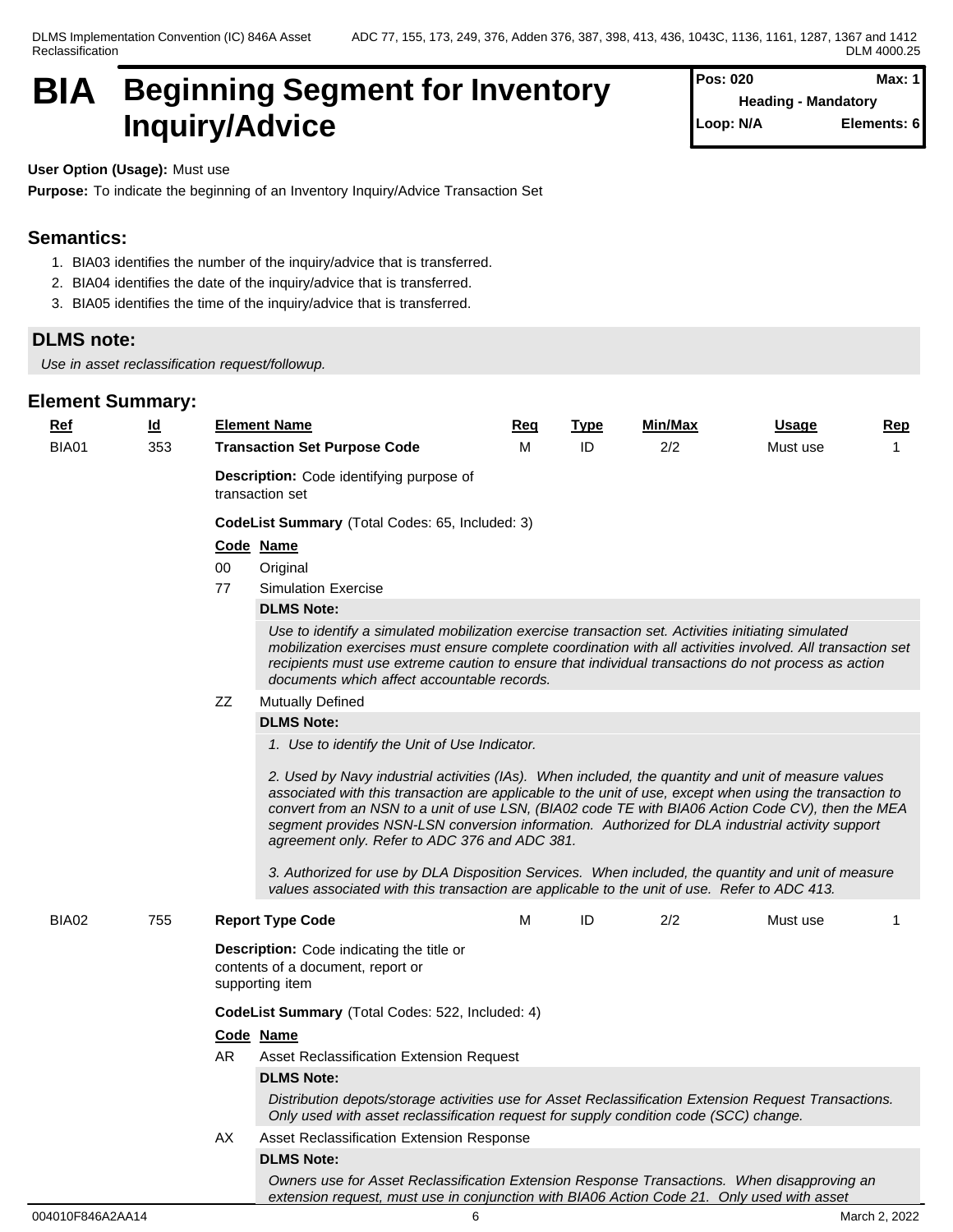*reclassification request for supply condition code (SCC) change.* 

TD Asset Reclassification Response

#### **DLMS Note:**

*1. Distribution depots/storage activities use for Asset Reclassification Response Transactions. Must use with one of BIA06 Action Codes 13, 24, S, or DE.*

*2. For Asset Reclassification Response Denial transactions (Action Code DE), must also cite the Asset Reclassification Denial Code at either 2/LQ01/260/ARD or 2/LQ01/376/ARD, as appropriate.*

*3. DLA Disposition Services Field Offices use, in conjunction with BIA06 Action Code 2 or E, to advise the DLA Disposition Services ICP of a Disposition Services Container Identification (ID) Number change. Disposition Services Container ID Number changes always originate from the field office to the ICP, accordingly there is no corresponding Asset Reclassification Request transaction to initiate Disposition Services Container ID Number change. Refer to ADC 413.*

#### TE Asset Reclassification Request

#### **DLMS Note:**

*Owners use for Asset Reclassification Request Transactions. Must use in conjunction with appropriate BIA06 action code identifying the reason for the request (one of Action Codes: 23, 62, 76, 86, A6, CV, or RA); or, for Asset Reclassification Request Follow-up Transactions, must use in conjunction with BIA06 Action Code 82.*

| BIA03 | 127 | <b>Reference Identification</b>                                                                                                                                                                                                                                                                                                          | M | AN        | 1/30 | Must use | -1          |
|-------|-----|------------------------------------------------------------------------------------------------------------------------------------------------------------------------------------------------------------------------------------------------------------------------------------------------------------------------------------------|---|-----------|------|----------|-------------|
|       |     | Description: Reference information as<br>defined for a particular Transaction Set or<br>as specified by the Reference Identification<br>Qualifier<br>DLMS Note: Use Code "Z" for this data<br>element to satisfy mandatory X12 syntax<br>requirements.                                                                                   |   |           |      |          |             |
| BIA04 | 373 | Date                                                                                                                                                                                                                                                                                                                                     | M | DT        | 8/8  | Must use | $\mathbf 1$ |
|       |     | Description: Date expressed as<br><b>CCYYMMDD</b><br><b>DLMS Note:</b> This date is the date of<br>transaction set preparation and<br>corresponds to the Universal Time<br>Coordinate (UTC).                                                                                                                                             |   |           |      |          |             |
| BIA05 | 337 | <b>Time</b>                                                                                                                                                                                                                                                                                                                              | O | <b>TM</b> | 4/8  | Used     | $\mathbf 1$ |
|       |     | Description: Time expressed in 24-hour<br>clock time as follows: HHMM, or HHMMSS,<br>or HHMMSSD, or HHMMSSDD, where H =<br>hours (00-23), $M =$ minutes (00-59), $S =$<br>integer seconds (00-59) and $DD = decimal$<br>seconds; decimal seconds are expressed<br>as follows: $D = \text{tenths}$ (0-9) and $DD =$<br>hundredths (00-99) |   |           |      |          |             |
|       |     | <b>DLMS Note:</b> 1. Express the originating<br>activity's time of transaction set preparation<br>in UTC.                                                                                                                                                                                                                                |   |           |      |          |             |
|       |     | 2. Express time in a four-position (HHMM)<br>format.                                                                                                                                                                                                                                                                                     |   |           |      |          |             |
| BIA06 | 306 | <b>Action Code</b>                                                                                                                                                                                                                                                                                                                       | O | ID        | 1/2  | Used     | $\mathbf 1$ |
|       |     | <b>Description:</b> Code indicating type of action                                                                                                                                                                                                                                                                                       |   |           |      |          |             |
|       |     | CodeList Summary (Total Codes: 296, Included: 15)                                                                                                                                                                                                                                                                                        |   |           |      |          |             |
|       |     | Code Name                                                                                                                                                                                                                                                                                                                                |   |           |      |          |             |
|       |     | $\overline{2}$<br>Change (Update)                                                                                                                                                                                                                                                                                                        |   |           |      |          |             |
|       |     | <b>DLMS Note:</b>                                                                                                                                                                                                                                                                                                                        |   |           |      |          |             |
|       |     | Disposition Services Container ID Number Change. Use with BIA02 code TD only. Use when an item                                                                                                                                                                                                                                           |   |           |      |          |             |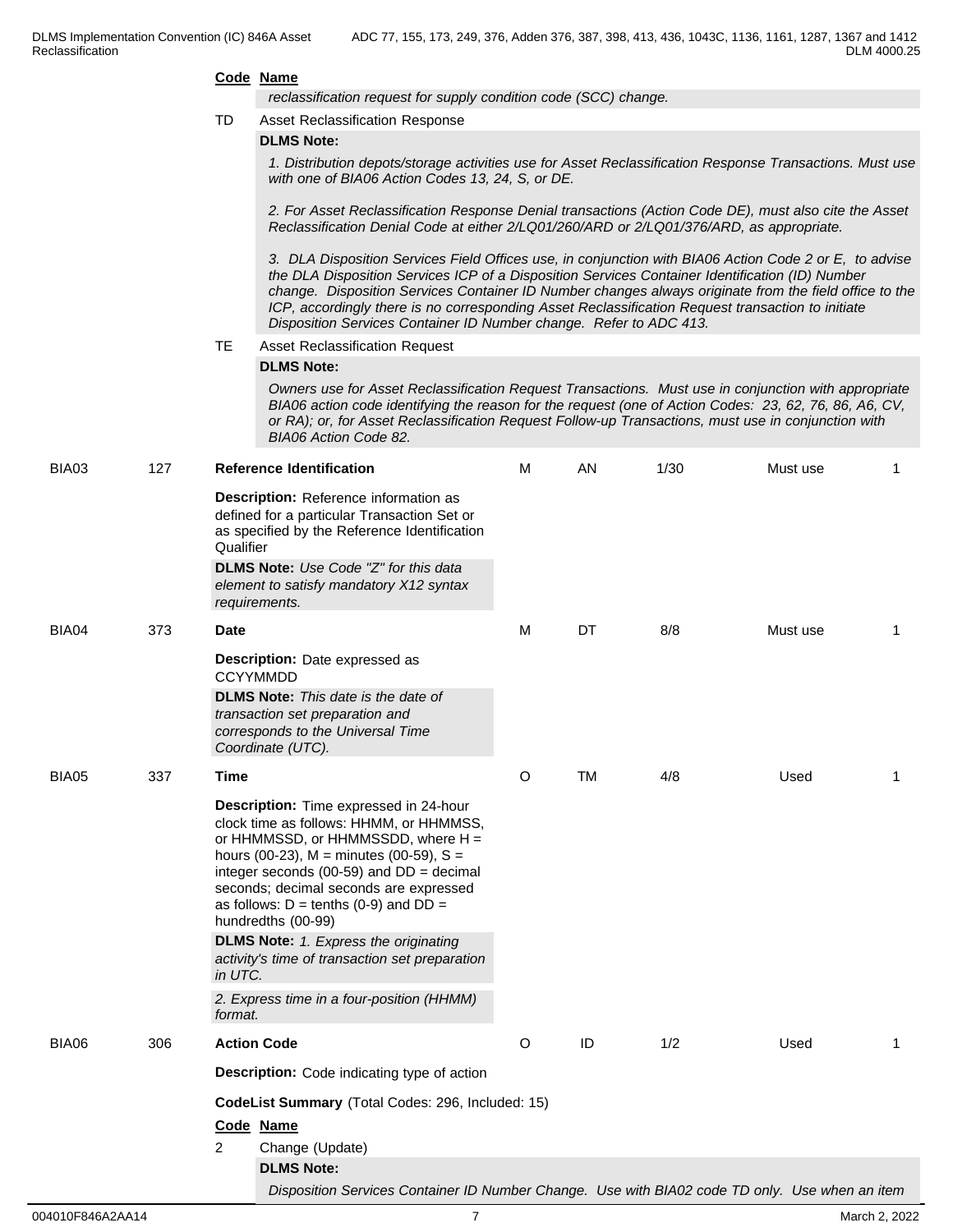*is changed from one disposition services container to another. Authorized for use by DLA Disposition Services only. Refer to ADC 413.*

#### E Eliminate/Expire

#### **DLMS Note:**

*Disposition Services Container ID Number Removal. Use with BIA02 code TD only. Use when an item is removed from a disposition services container and is not placed in another container. Authorized for use by DLA Disposition Services only. Refer to ADC 413*

#### S Re-record

#### **DLMS Note:**

*Asset Reclassification Response to confirm modification of protection. Use only in response to asset reclassification request to modify protection (request action code A6). Use with BIA02 code TD only. Authorized for DLA industrial activity support agreement only. Refer to ADC 376.*

#### 13 Cleared

#### **DLMS Note:**

*Asset Reclassification Response to confirm removal of protection. Use only in response to asset reclassification request to remove protection (request action code RA). Use with BIA02 code TD only. Authorized for DLA industrial activity support agreement only. Refer to ADC 376.*

#### 21 Disapprove

#### **DLMS Note:**

*Disapproval of extension request. Owners use with Asset Reclassification Extension Response Transaction only when disapproving an extension request; otherwise do not use. Used with BIA02 code AX only.*

#### 23 Escalation

#### **DLMS Note:**

*Request to Expedite SCC Reclassification. Owner/manager uses to request storage activity expedite an SCC reclassification action for which the storage activity is responsible. 'FROM' and 'TO' SCCs are not identified in 2/LQ/376, only the current SCC is identified. Used with BIA02 code TE only.*

#### 24 On-Hold

#### **DLMS Note:**

*Asset Reclassification Response to confirm assignment of protection. Use only in response to asset reclassification request to assign protection (request action code 76); and in response to request to concurrently convert assets from NSN to a unit-of-use LSN and assign protection (request action code CV with LIN01 code 1 or 2). Use with BIA02 code TD only. Authorized for DLA industrial activity support agreement only. Refer to ADC 376.*

#### 62 Resolve

#### **DLMS Note:**

*Resolution of SCC Suspension. Owner/manager uses to request storage activity reclassify assets from one SCC to another, when the owner/manager has resolved the situation which required the assets to be held in a suspended condition (e.g., completion of litigation or technical inspection). 'FROM' and 'TO' SCCs will be identified in 2/LQ/376. Used with BIA02 code TE only.*

#### 76 Assign

#### **DLMS Note:**

*Asset Reclassification Request to allow DLA or Navy Shipyard (NSY) to protect asset(s). Use to assign protection JO, and document number as well as the informational KO and COAR, as required to protect materiel. Authorized for DLA industrial activity support agreement only. Used with BIA02 code TE only. Refer to ADC 376.*

#### 82 Follow Up

#### **DLMS Note:**

*Asset Reclassification Request Follow-up. Use to follow up on previously submitted Asset Reclassification Request. Use when no response (either an inventory adjustment transaction or an asset reclassification response was received. Used with BIA02 code TE only.*

#### 86 Pended for Follow Up

### **DLMS Note:**

*SCC Reclassification Timeframe Expired. Owner/manager uses to request SCC reclassification when the storage activity is responsible for the SCC reclassification action and the timeframe has expired. 'FROM' and 'TO' SCCs are not identified in 2/LQ/376, only the current SCC. Used with BIA02 code TE only.*

A6 Modified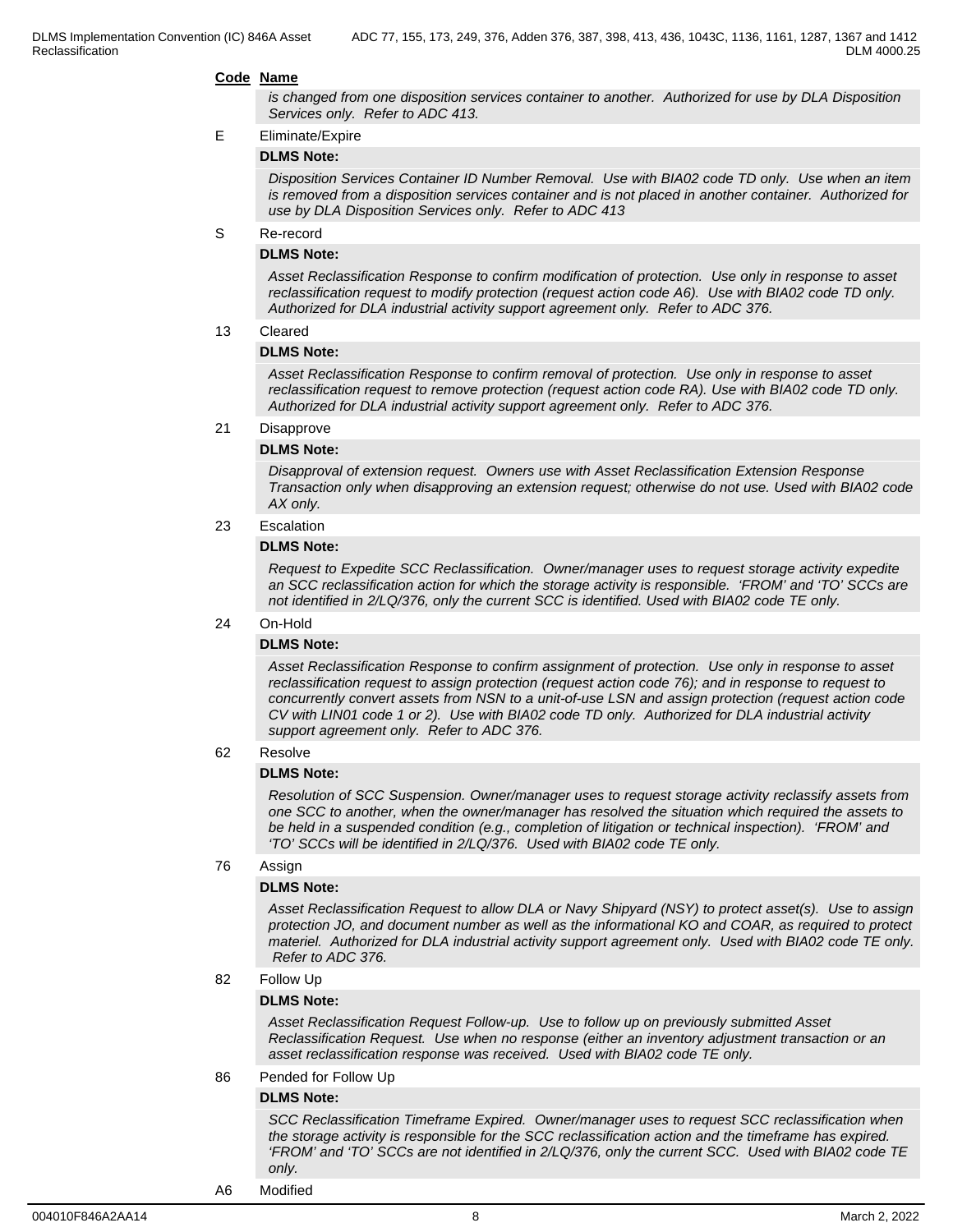#### **DLMS Note:**

*Asset reclassification request to modify the protection document number, and/or job order (JO) number, and/or informational key operation (KO) number for assets in storage. Also used to modify the informational COAR when the protection JO is being modified. The document number, JO and COAR, when being revised, will have from and to value. The KO will be an overlay. Used with BIA02 code TE only. Authorized for DLA industrial activity support agreement only. Refer to ADC 376.*

#### CV Convert

#### **DLMS Note:**

*1. Owner/manager Asset Reclassification Request to convert assets from an NSN or local stock number (LSN) to a 'unit of use' LSN. Used with BIA02 code TE only. See note 2 below if all or part of the quantity converted also needs protection. See note 3 below when conversion request requires the entire quantity of the NSN or LSN on hand for the requesting owner be converted to 'unit of use' LSN.*

*2. When the total or partial quantity being converted to a 'unit of use' LSN is also being protected by this same transaction, then use 2/LIN01/010 codes 1 (total converted quantity protected) or 2 (partial converted quantity to be protected), in conjunction with Action code CV. Partial quantity protection requires two iterations of LOOP ID QTY to convey two distinct quantities in the transaction for total quantity converted and partial quantity protected.* 

*3. When the conversion request requires that the entire quantity of NSN or LSN on hand for the requesting owner be converted to 'unit of use' LSN, and the quantity to be converted is not specified in the transaction, then use LIN01 code 3. Authorized for DLA industrial activity support agreement with Marine Corps only. Refer to ADC 398.*

*4. Authorized for DLA industrial activity support agreement. Refer to ADC 376 and 398.*

#### DE Deny

#### **DLMS Note:**

*Asset Reclassification Response to deny an asset reclassification request transaction. Use with BIA02 code TD only. When using Action Code DE, must cite an asset reclassification denial code (2/LQ01/376/ARD).*

#### RA Remove

#### **DLMS Note:**

*Asset Reclassification Request to remove all protection. Remove all references to protection Job order number, Document Number and informational key operation number currently associated with the materiel in DLA EBS, DSS and Navy IA systems. Also used to remove the COAR when the protection JO is removed. Used with BIA02 code TE only. Authorized for DLA industrial activity support agreement. Refer to ADC 376.*

DLM 4000.25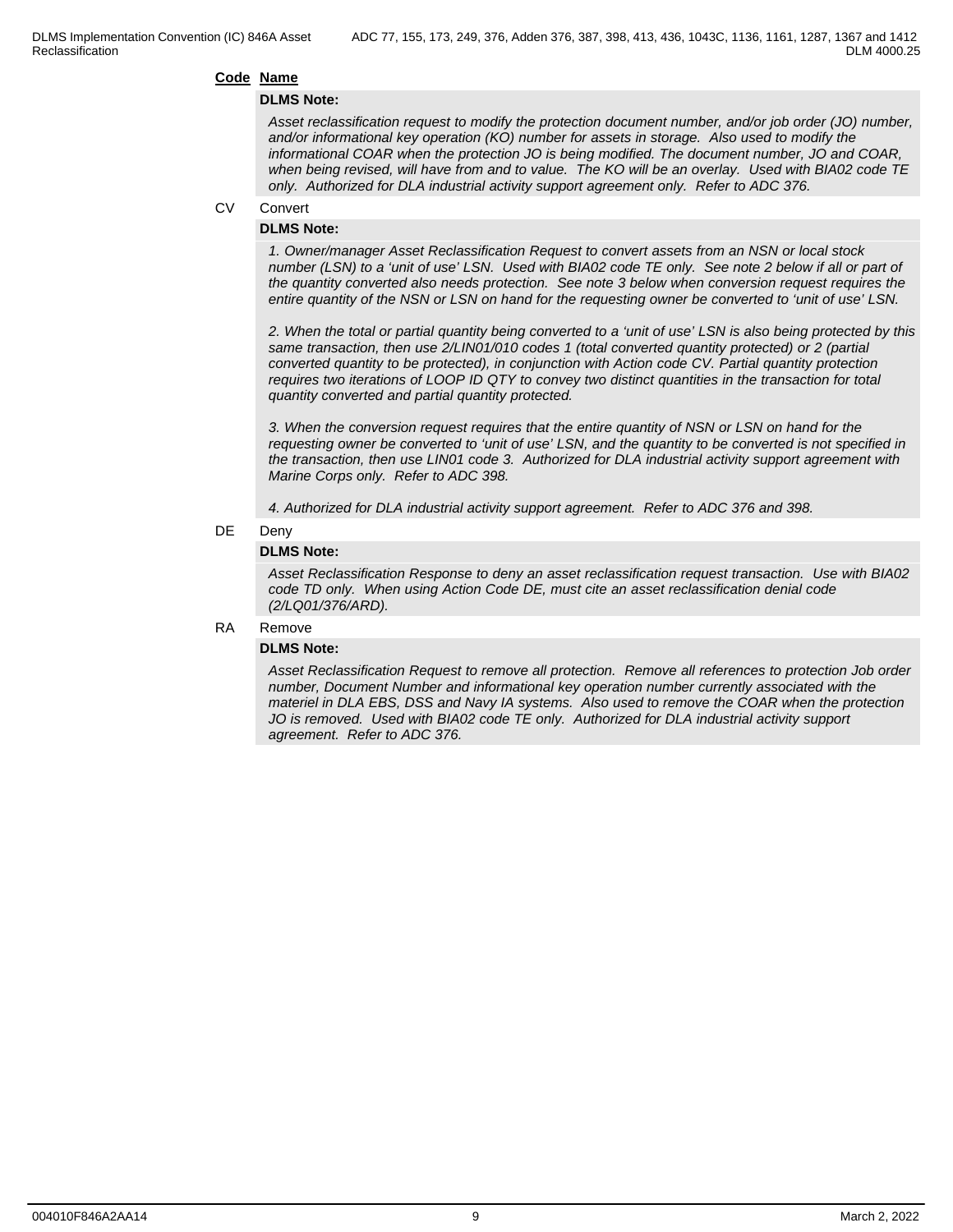| <b>N1</b> | <b>Name</b> | <b>Pos: 080</b><br><b>Heading - Optional</b> | <b>Max: 1</b> |  |
|-----------|-------------|----------------------------------------------|---------------|--|
|           |             | Loop: N1                                     | Elements: 4   |  |

## **User Option (Usage):** Used

**Purpose:** To identify a party by type of organization, name, and code

## **Syntax Rules:**

- 1. R0203 At least one of N102 or N103 is required.
- 2. P0304 If either N103 or N104 is present, then the other is required.

## **Comments:**

- 1. This segment, used alone, provides the most efficient method of providing organizational identification. To obtain this efficiency the "ID Code" (N104) must provide a key to the table maintained by the transaction processing party.
- 2. N105 and N106 further define the type of entity in N101.

## **DLMS note:**

*Must use this 1/N1/080 loop to identify the organization originating the transaction set.*

| <b>Ref</b>       | <u>ld</u> | <b>Element Name</b>                                                                                                                                                                                                             | Req      | <b>Type</b> | Min/Max | <b>Usage</b> | Rep          |  |  |  |  |  |  |
|------------------|-----------|---------------------------------------------------------------------------------------------------------------------------------------------------------------------------------------------------------------------------------|----------|-------------|---------|--------------|--------------|--|--|--|--|--|--|
| N <sub>101</sub> | 98        | <b>Entity Identifier Code</b>                                                                                                                                                                                                   | м        | ID          | 2/3     | Must use     | $\mathbf 1$  |  |  |  |  |  |  |
|                  |           | Description: Code identifying an<br>organizational entity, a physical location,<br>property or an individual<br><b>DLMS Note:</b> 1. Use only one of codes SB,<br>XM, or Z4.<br>2. The following codes are authorized.          |          |             |         |              |              |  |  |  |  |  |  |
|                  |           |                                                                                                                                                                                                                                 |          |             |         |              |              |  |  |  |  |  |  |
|                  |           | CodeList Summary (Total Codes: 1312, Included: 3)                                                                                                                                                                               |          |             |         |              |              |  |  |  |  |  |  |
|                  |           | Code Name<br><b>SB</b><br>Storage Area                                                                                                                                                                                          |          |             |         |              |              |  |  |  |  |  |  |
|                  |           | <b>DLMS Note:</b>                                                                                                                                                                                                               |          |             |         |              |              |  |  |  |  |  |  |
|                  |           | Use to identify a depot or storage activity.                                                                                                                                                                                    |          |             |         |              |              |  |  |  |  |  |  |
|                  |           | XM<br>Maintenance Organization Used for Estimate                                                                                                                                                                                |          |             |         |              |              |  |  |  |  |  |  |
|                  |           | <b>DLMS Note:</b>                                                                                                                                                                                                               |          |             |         |              |              |  |  |  |  |  |  |
|                  |           | Use when applicable to identify the maintenance organization originating the requested action, e.g.,<br>Navy Shipyard or Fleet Readiness Center. Authorized for DLA industrial activity support agreement.<br>Refer to ADC 376. |          |             |         |              |              |  |  |  |  |  |  |
|                  |           | Owning Inventory Control Point<br>Z <sub>4</sub>                                                                                                                                                                                |          |             |         |              |              |  |  |  |  |  |  |
| N <sub>103</sub> | 66        | <b>Identification Code Qualifier</b>                                                                                                                                                                                            | $\sf X$  | ID          | 1/2     | Used         | 1            |  |  |  |  |  |  |
|                  |           | Description: Code designating the<br>system/method of code structure used for<br>Identification Code (67)                                                                                                                       |          |             |         |              |              |  |  |  |  |  |  |
|                  |           | CodeList Summary (Total Codes: 215, Included: 2)                                                                                                                                                                                |          |             |         |              |              |  |  |  |  |  |  |
|                  |           | Code Name                                                                                                                                                                                                                       |          |             |         |              |              |  |  |  |  |  |  |
|                  |           | 10<br>Department of Defense Activity Address Code (DODAAC)                                                                                                                                                                      |          |             |         |              |              |  |  |  |  |  |  |
|                  |           | <b>DLMS Note:</b>                                                                                                                                                                                                               |          |             |         |              |              |  |  |  |  |  |  |
|                  |           | DLMS enhancement; see introductory DLMS note 3a.                                                                                                                                                                                |          |             |         |              |              |  |  |  |  |  |  |
|                  |           | Department of Defense Routing Identifier Code (RIC)<br>M4                                                                                                                                                                       |          |             |         |              |              |  |  |  |  |  |  |
| N <sub>104</sub> | 67        | <b>Identification Code</b>                                                                                                                                                                                                      | $\times$ | AN          | 2/80    | Used         | $\mathbf{1}$ |  |  |  |  |  |  |
|                  |           | Description: Code identifying a party or<br>other code                                                                                                                                                                          |          |             |         |              |              |  |  |  |  |  |  |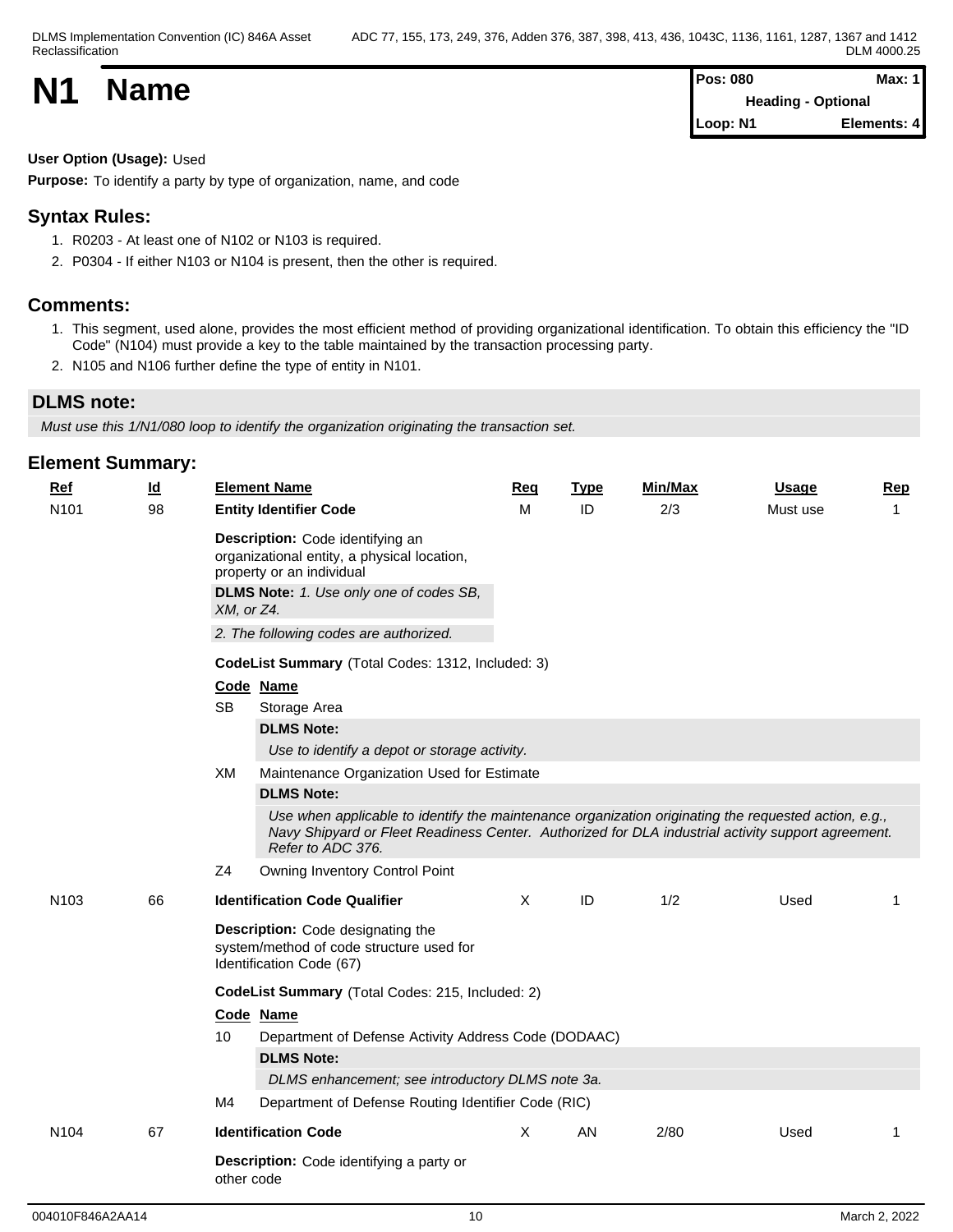DLMS Implementation Convention (IC) 846A Asset Reclassification **Reclassification** 

| <u>Ref</u>       | $\underline{\mathsf{Id}}$ | <b>Element Name</b>                                                                                                 | <u>Req</u> | <u>Type</u> | Min/Max | <b>Usage</b> | <u>Rep</u> |  |  |  |
|------------------|---------------------------|---------------------------------------------------------------------------------------------------------------------|------------|-------------|---------|--------------|------------|--|--|--|
| N <sub>106</sub> | 98                        | <b>Entity Identifier Code</b>                                                                                       | O          | ID          | 2/3     | Used         |            |  |  |  |
|                  |                           | <b>Description:</b> Code identifying an<br>organizational entity, a physical location,<br>property or an individual |            |             |         |              |            |  |  |  |
|                  |                           | CodeList Summary (Total Codes: 1312, Included: 1)                                                                   |            |             |         |              |            |  |  |  |
|                  |                           | Code Name                                                                                                           |            |             |         |              |            |  |  |  |
|                  |                           | <b>FR</b><br>Message From                                                                                           |            |             |         |              |            |  |  |  |

## **DLMS Note:**

*Must use in conjunction with the appropriate 1/N101/080 code to indicate the organization cited in N104 is originating the transaction set.*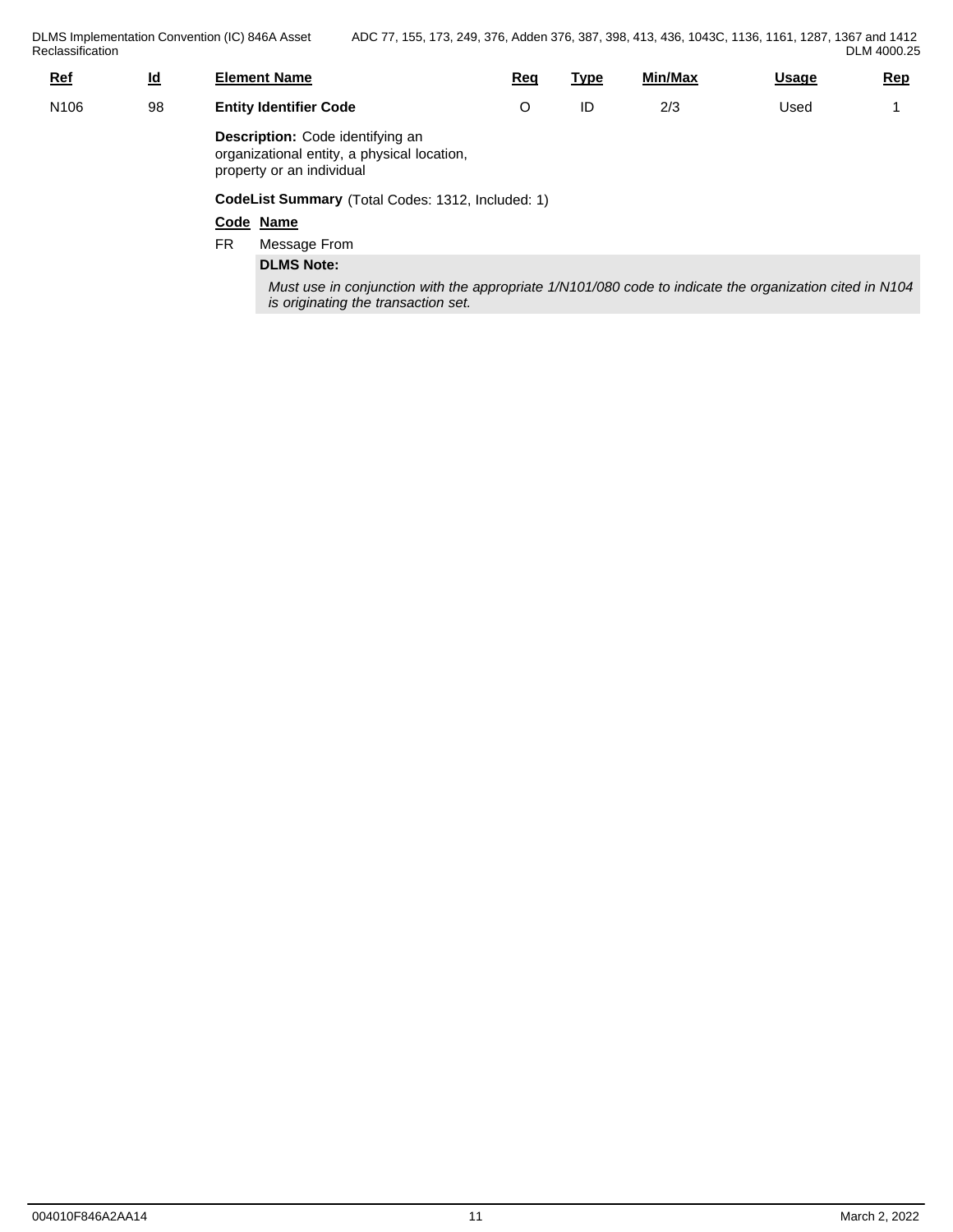## **LIN Item Identification Pos: 010 Max: 1**

**Detail - Mandatory Loop: LIN Elements: 9**

**User Option (Usage):** Must use **Purpose:** To specify basic item identification data

## **Syntax Rules:**

- 1. P0405 If either LIN04 or LIN05 is present, then the other is required.
- 2. P0607 If either LIN06 or LIN07 is present, then the other is required.
- 3. P0809 If either LIN08 or LIN09 is present, then the other is required.
- 4. P1011 If either LIN10 or LIN11 is present, then the other is required.
- 5. P1213 If either LIN12 or LIN13 is present, then the other is required.
- 6. P1415 If either LIN14 or LIN15 is present, then the other is required.
- 7. P1617 If either LIN16 or LIN17 is present, then the other is required.
- 8. P1819 If either LIN18 or LIN19 is present, then the other is required.
- 9. P2021 If either LIN20 or LIN21 is present, then the other is required.
- 10. P2223 If either LIN22 or LIN23 is present, then the other is required.
- 11. P2425 If either LIN24 or LIN25 is present, then the other is required.
- 12. P2627 If either LIN26 or LIN27 is present, then the other is required.
- 13. P2829 If either LIN28 or LIN29 is present, then the other is required.
- 14. P3031 If either LIN30 or LIN31 is present, then the other is required.

## **Semantics:**

1. LIN01 is the line item identification

## **Comments:**

- 1. See the Data Dictionary for a complete list of IDs.
- 2. LIN02 through LIN31 provide for fifteen different product/service IDs for each item. For example: Case, Color, Drawing No., U.P.C. No., ISBN No., Model No., or SKU.

## **DLMS note:**

*Must use the 2/LIN/010 loop to identify the type of transaction, materiel, transaction number, and inventory information associated with the reclassification transaction.*

| $Ref$             | $\underline{\mathsf{Id}}$ | <b>Element Name</b>                                                                                                                                                                                                                                                                                                                                                                                                                                                                                                                                                                                                                                                                                                                                                      | <b>Req</b> | <u>Type</u> | Min/Max | Usage | <b>Rep</b> |
|-------------------|---------------------------|--------------------------------------------------------------------------------------------------------------------------------------------------------------------------------------------------------------------------------------------------------------------------------------------------------------------------------------------------------------------------------------------------------------------------------------------------------------------------------------------------------------------------------------------------------------------------------------------------------------------------------------------------------------------------------------------------------------------------------------------------------------------------|------------|-------------|---------|-------|------------|
| LIN <sub>01</sub> | 350                       | <b>Assigned Identification</b>                                                                                                                                                                                                                                                                                                                                                                                                                                                                                                                                                                                                                                                                                                                                           | O          | AN          | 1/20    | Used  |            |
|                   |                           | <b>Description:</b> Alphanumeric characters<br>assigned for differentiation within a<br>transaction set                                                                                                                                                                                                                                                                                                                                                                                                                                                                                                                                                                                                                                                                  |            |             |         |       |            |
|                   |                           | <b>DLMS Note:</b> Use only with Asset<br><b>Reclassification Request Transactions</b><br>requesting that assets be converted from<br>an NSN to a 'unit of use' LSN (1/BIA02/020<br>code TE with BIA06 code CV), and when<br>the total or partial quantity converted to an<br>LSN by this transaction is also to be<br>protected by JO, or document number.<br>Associated informational KO and COAR<br>may also be provided as applicable. Then<br>use LIN01 codes 1 (total converted qty to<br>be protected) or 2 (partial converted<br>quantity to be protected). Partial quantity<br>protection requires two quantities in the<br>transaction. Also, for Marine Corps only,<br>use when the entire quantity of an NSN or<br>LSN on hand for the requesting owner is to |            |             |         |       |            |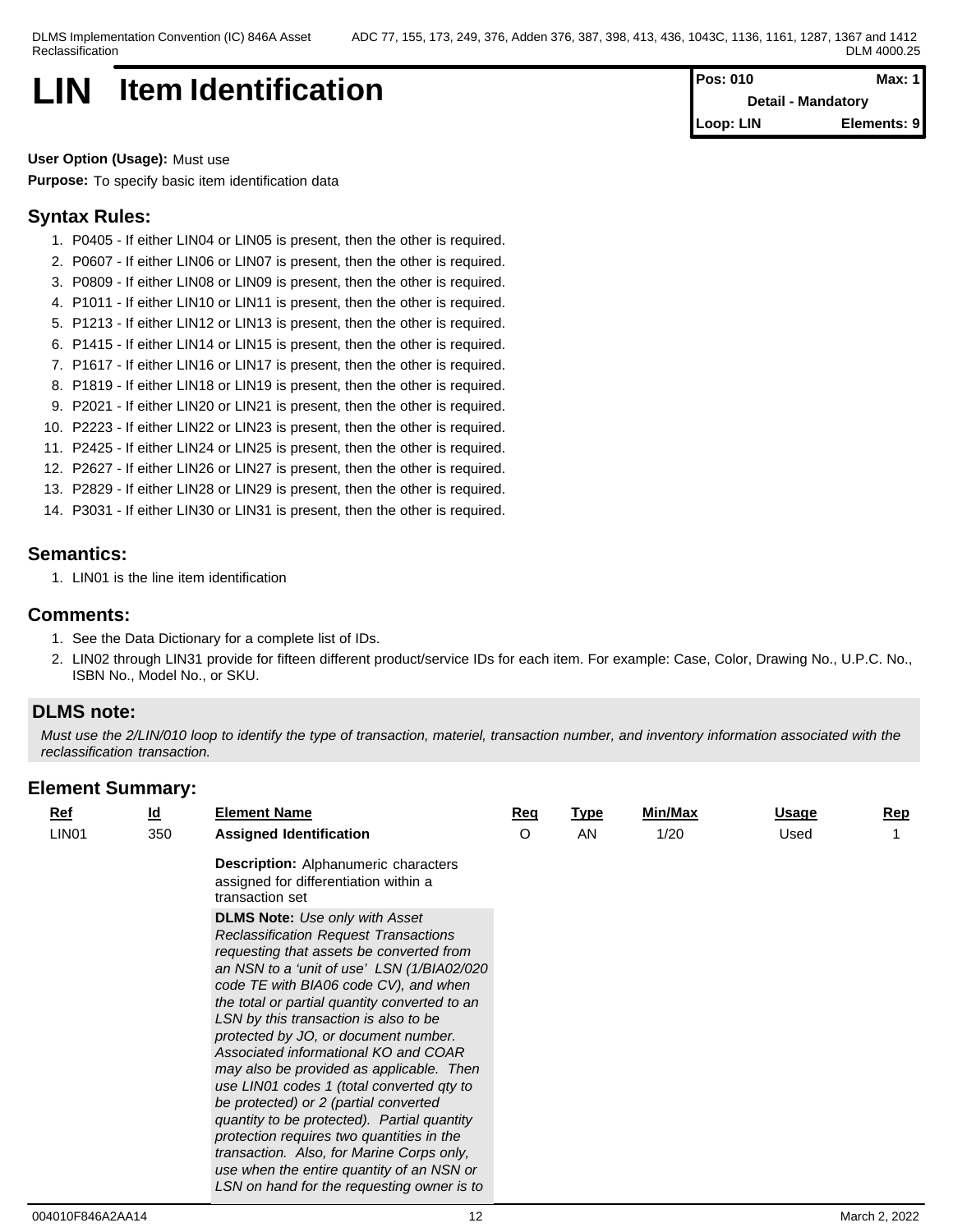DLMS Implementation Convention (IC) 846A Asset Reclassification **Reclassification** 

| <u>Ref</u> | $\underline{\mathsf{Id}}$ |                | <b>Element Name</b>                                                                                                                                                                                                                                                                                                                                                                   | <u>Req</u> | <b>Type</b> | Min/Max | <b>Usage</b> | <b>Rep</b> |
|------------|---------------------------|----------------|---------------------------------------------------------------------------------------------------------------------------------------------------------------------------------------------------------------------------------------------------------------------------------------------------------------------------------------------------------------------------------------|------------|-------------|---------|--------------|------------|
|            |                           |                | be converted to a unit if use LSN; then use<br>LIN01 code 3. Authorized for DLA<br>industrial activity support agreement only.<br>Refer to ADC 376 and 398.                                                                                                                                                                                                                           |            |             |         |              |            |
|            |                           | protected.     | 1 - The total quantity converted from an<br>NSN to a 'unit of use' LSN is also to be                                                                                                                                                                                                                                                                                                  |            |             |         |              |            |
|            |                           |                | 2 - A partial quantity converted from an<br>NSN to a 'unit of use' LSN is also to be<br>protected. A second iteration of LOOP ID<br>QTY is required so that the partial quantity<br>to be protected can be identified in addition<br>to the total quantity being converted.                                                                                                           |            |             |         |              |            |
|            |                           |                | 3 - Use when conversion request requires<br>the entire quantity of the NSN or LSN on<br>hand for the requesting owner be converted<br>to a 'unit of use' LSN. Quantity to be<br>converted is not required and is not<br>specified in the transaction (i.e., LOOP ID<br>QTY is not used).                                                                                              |            |             |         |              |            |
| LIN02      | 235                       |                | <b>Product/Service ID Qualifier</b>                                                                                                                                                                                                                                                                                                                                                   | м          | ID          | 2/2     | Must use     | -1         |
|            |                           |                | <b>Description:</b> Code identifying the<br>type/source of the descriptive number used<br>in Product/Service ID (234)                                                                                                                                                                                                                                                                 |            |             |         |              |            |
|            |                           |                | DLMS Note: 1. Use only one of codes A2,<br>A4, FB, FS, FT, MG, SW, YP or ZZ to<br>identify the materiel. Must use National<br>Stock Number (NSN) (code FS) when<br>known, except when appropriate brand<br>name subsistence items are identified by<br>the Subsistence Identification Number, or<br>when industrial activity materiel is identified<br>by a local stock number (LSN). |            |             |         |              |            |
|            |                           |                | 2. For Asset Reclassification Requests<br>used to reclassify materiel from an NSN to<br>a 'unit of use' LSN, cite the 'FROM' NSN in<br>LIN02-03 and the 'TO' 'unit of use' LSN in<br>2/LIN06-07. Authorized For DLA industrial<br>activity support agreement only.                                                                                                                    |            |             |         |              |            |
|            |                           |                | 3. For Asset Reclassification Requests<br>used to reclassify materiel from an LSN to a<br>'unit of use' LSN, cite the 'FROM' LSN in<br>LIN02-03 and the 'TO' 'unit of use' LSN in<br>2/LIN06-07. Authorized For DLA industrial<br>activity support agreement with Marine<br>Corps only. Refer to ADC 398.                                                                             |            |             |         |              |            |
|            |                           |                | CodeList Summary (Total Codes: 477, Included: 11)                                                                                                                                                                                                                                                                                                                                     |            |             |         |              |            |
|            |                           |                | Code Name                                                                                                                                                                                                                                                                                                                                                                             |            |             |         |              |            |
|            |                           | A2             | Department of Defense Identification Code (DoDIC)<br><b>DLMS Note:</b>                                                                                                                                                                                                                                                                                                                |            |             |         |              |            |
|            |                           |                | 1. Use to identify ammunition items.<br>2. DLMS enhancement; see introductory DLMS note 3a.                                                                                                                                                                                                                                                                                           |            |             |         |              |            |
|            |                           | A4             | Subsistence Identification Number                                                                                                                                                                                                                                                                                                                                                     |            |             |         |              |            |
|            |                           |                | <b>DLMS Note:</b>                                                                                                                                                                                                                                                                                                                                                                     |            |             |         |              |            |
|            |                           |                | Use to identify subsistence items.                                                                                                                                                                                                                                                                                                                                                    |            |             |         |              |            |
|            |                           | F <sub>4</sub> | Series Identifier                                                                                                                                                                                                                                                                                                                                                                     |            |             |         |              |            |
|            |                           |                | <b>DLMS Note:</b><br>Use to identify the manufacturer's series number of the end item.                                                                                                                                                                                                                                                                                                |            |             |         |              |            |
|            |                           |                |                                                                                                                                                                                                                                                                                                                                                                                       |            |             |         |              |            |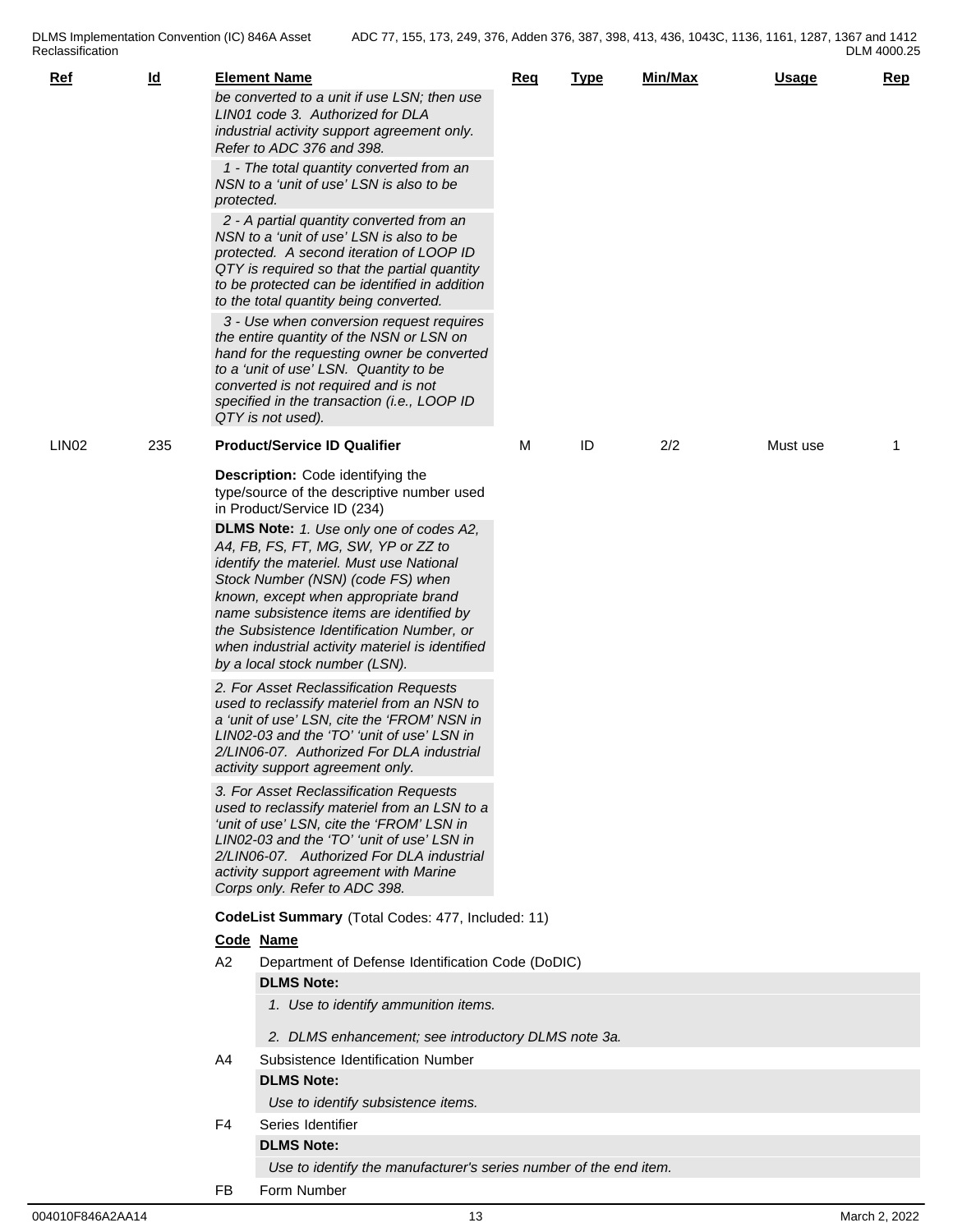|       |     |           | Code Name                                                                                                                                                                                                                                                                                                                                           |              |    |      |          |  |  |  |
|-------|-----|-----------|-----------------------------------------------------------------------------------------------------------------------------------------------------------------------------------------------------------------------------------------------------------------------------------------------------------------------------------------------------|--------------|----|------|----------|--|--|--|
|       |     |           | <b>DLMS Note:</b>                                                                                                                                                                                                                                                                                                                                   |              |    |      |          |  |  |  |
|       |     |           | 1. Use to identify the form stock number.                                                                                                                                                                                                                                                                                                           |              |    |      |          |  |  |  |
|       |     |           | 2. DLMS enhancement; see introductory DLMS note 3a.                                                                                                                                                                                                                                                                                                 |              |    |      |          |  |  |  |
|       |     | <b>FS</b> | <b>National Stock Number</b>                                                                                                                                                                                                                                                                                                                        |              |    |      |          |  |  |  |
|       |     | МG        | Manufacturer's Part Number                                                                                                                                                                                                                                                                                                                          |              |    |      |          |  |  |  |
|       |     |           | <b>DLMS Note:</b>                                                                                                                                                                                                                                                                                                                                   |              |    |      |          |  |  |  |
|       |     |           | Use to identify nonstandard materiel.                                                                                                                                                                                                                                                                                                               |              |    |      |          |  |  |  |
|       |     | MN        | <b>Model Number</b>                                                                                                                                                                                                                                                                                                                                 |              |    |      |          |  |  |  |
|       |     |           | <b>DLMS Note:</b>                                                                                                                                                                                                                                                                                                                                   |              |    |      |          |  |  |  |
|       |     |           | Use to identify the manufacturer's model number of the end item.                                                                                                                                                                                                                                                                                    |              |    |      |          |  |  |  |
|       |     | SN.       | <b>Serial Number</b>                                                                                                                                                                                                                                                                                                                                |              |    |      |          |  |  |  |
|       |     |           | <b>DLMS Note:</b>                                                                                                                                                                                                                                                                                                                                   |              |    |      |          |  |  |  |
|       |     |           | Use to identify the manufacturer's serial number of the end item.                                                                                                                                                                                                                                                                                   |              |    |      |          |  |  |  |
|       |     | <b>SW</b> | <b>Stock Number</b>                                                                                                                                                                                                                                                                                                                                 |              |    |      |          |  |  |  |
|       |     |           | <b>DLMS Note:</b>                                                                                                                                                                                                                                                                                                                                   |              |    |      |          |  |  |  |
|       |     |           | 1. Use to identify a local stock number (LSN), including the 'unit of use' LSN assigned for NSN materiel<br>issued at less than the unit of issue. For 'unit of use' LSN, cite the cross reference NSN at LIN08-09.                                                                                                                                 |              |    |      |          |  |  |  |
|       |     |           | 2. When reclassifying materiel from an NSN to a 'unit of use' LSN (BIA06 code CV), must use LIN06-07<br>to cite the 'TO' 'unit of use' LSN, and cite the 'FROM' NSN (code FS) in LIN02. Authorized for DLA<br>industrial activity support agreement only. Refer to ADC 376.                                                                         |              |    |      |          |  |  |  |
|       |     |           | 3. When reclassifying materiel from an LSN to a 'unit of use' LSN (BIA06 code CV), must use LIN06-07<br>to cite the 'TO' 'unit of use' LSN, and cite the 'FROM' LSN (code SW) in LIN02. Conversion from an<br>LSN to a 'unit of use' LSN is only authorized under DLA industrial activity support agreement with<br>Marine Corps. Refer to ADC 398. |              |    |      |          |  |  |  |
|       |     | YP        | <b>Publication Number</b>                                                                                                                                                                                                                                                                                                                           |              |    |      |          |  |  |  |
|       |     |           | <b>DLMS Note:</b>                                                                                                                                                                                                                                                                                                                                   |              |    |      |          |  |  |  |
|       |     |           | 1. Use to identify the publication stock number.                                                                                                                                                                                                                                                                                                    |              |    |      |          |  |  |  |
|       |     |           | 2. DLMS enhancement; see introductory DLMS note 3a.                                                                                                                                                                                                                                                                                                 |              |    |      |          |  |  |  |
|       |     |           |                                                                                                                                                                                                                                                                                                                                                     |              |    |      |          |  |  |  |
|       |     | ZZ        | <b>Mutually Defined</b><br><b>DLMS Note:</b>                                                                                                                                                                                                                                                                                                        |              |    |      |          |  |  |  |
|       |     |           | Use to identify nonstandard materiel when all other authorized codes do not apply or cannot be                                                                                                                                                                                                                                                      |              |    |      |          |  |  |  |
|       |     |           | determined (includes management control numbers and locally assigned control numbers). May be<br>used for DLSS-to-DLMS conversion when the translator cannot determine a more appropriate code.                                                                                                                                                     |              |    |      |          |  |  |  |
| LIN03 | 234 |           | <b>Product/Service ID</b>                                                                                                                                                                                                                                                                                                                           | M            | AN | 1/48 | Must use |  |  |  |
|       |     |           | Description: Identifying number for a<br>product or service                                                                                                                                                                                                                                                                                         |              |    |      |          |  |  |  |
| LIN04 | 235 |           | <b>Product/Service ID Qualifier</b>                                                                                                                                                                                                                                                                                                                 | X            | ID | 2/2  | Used     |  |  |  |
|       |     |           | Description: Code identifying the<br>type/source of the descriptive number used<br>in Product/Service ID (234)                                                                                                                                                                                                                                      |              |    |      |          |  |  |  |
|       |     |           | CodeList Summary (Total Codes: 477, Included: 1)                                                                                                                                                                                                                                                                                                    |              |    |      |          |  |  |  |
|       |     |           | Code Name                                                                                                                                                                                                                                                                                                                                           |              |    |      |          |  |  |  |
|       |     | ΖB        | Commercial and Government Entity (CAGE) Code                                                                                                                                                                                                                                                                                                        |              |    |      |          |  |  |  |
|       |     |           | <b>DLMS Note:</b>                                                                                                                                                                                                                                                                                                                                   |              |    |      |          |  |  |  |
|       |     |           | Use with LIN02 code MG to uniquely identify a manufacturer's part number.                                                                                                                                                                                                                                                                           |              |    |      |          |  |  |  |
| LIN05 | 234 |           | <b>Product/Service ID</b>                                                                                                                                                                                                                                                                                                                           | $\mathsf{X}$ | AN | 1/48 | Used     |  |  |  |
|       |     |           | Description: Identifying number for a                                                                                                                                                                                                                                                                                                               |              |    |      |          |  |  |  |
|       |     |           | product or service                                                                                                                                                                                                                                                                                                                                  |              |    |      |          |  |  |  |
| LIN06 | 235 |           | <b>Product/Service ID Qualifier</b>                                                                                                                                                                                                                                                                                                                 | X            | ID | 2/2  | Used     |  |  |  |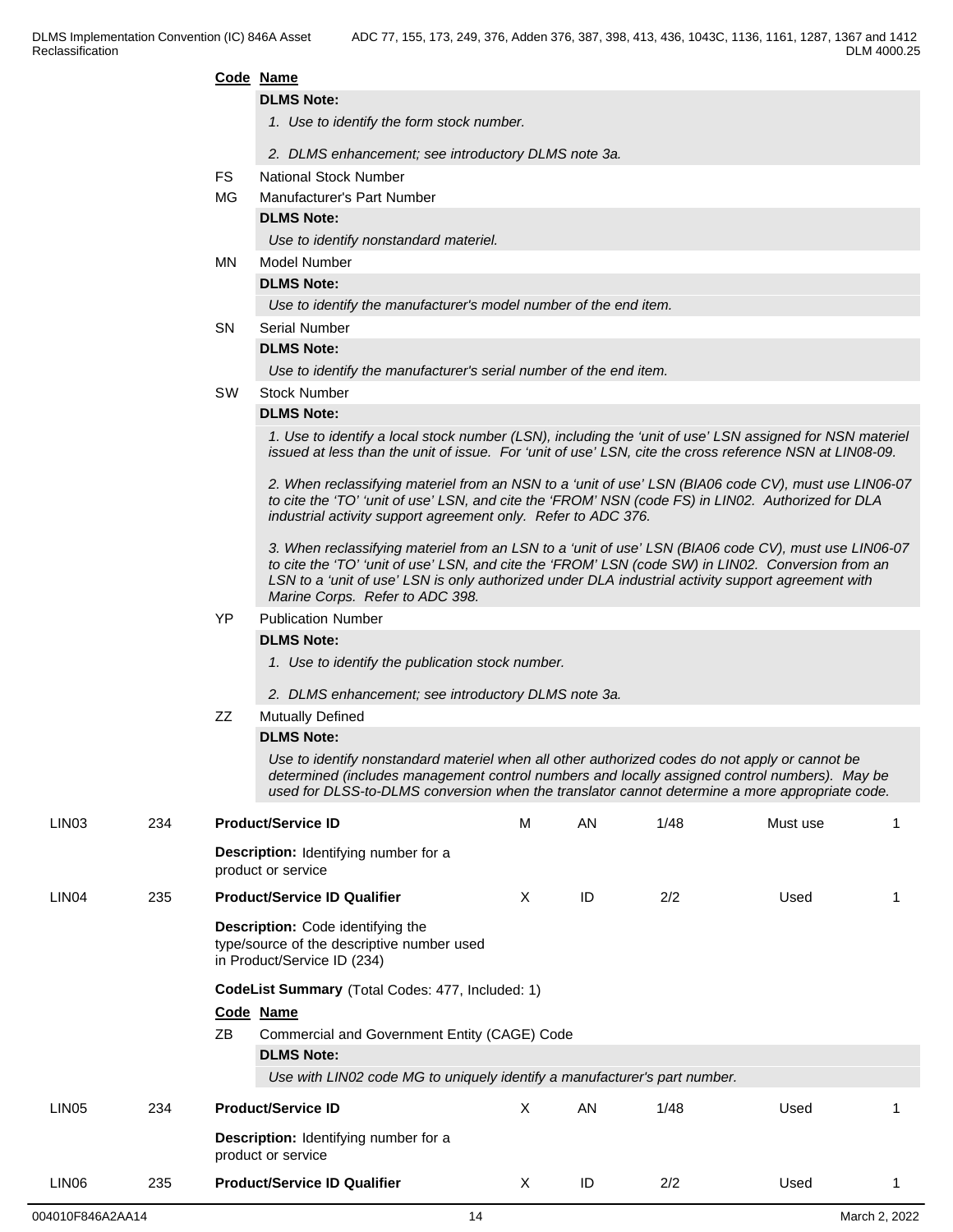DLMS Implementation Convention (IC) 846A Asset Reclassification **Reclassification** 

| <b>Ref</b>        | $\underline{\mathsf{Id}}$ | <b>Element Name</b>                                                                                                                                                                                                                                                                                                                   | Req      | <b>Type</b> | Min/Max | <u>Usage</u> | Rep |
|-------------------|---------------------------|---------------------------------------------------------------------------------------------------------------------------------------------------------------------------------------------------------------------------------------------------------------------------------------------------------------------------------------|----------|-------------|---------|--------------|-----|
|                   |                           | Description: Code identifying the<br>type/source of the descriptive number used<br>in Product/Service ID (234)                                                                                                                                                                                                                        |          |             |         |              |     |
|                   |                           | CodeList Summary (Total Codes: 477, Included: 1)                                                                                                                                                                                                                                                                                      |          |             |         |              |     |
|                   |                           | Code Name                                                                                                                                                                                                                                                                                                                             |          |             |         |              |     |
|                   |                           | <b>Stock Number</b><br>SW.                                                                                                                                                                                                                                                                                                            |          |             |         |              |     |
|                   |                           | <b>DLMS Note:</b>                                                                                                                                                                                                                                                                                                                     |          |             |         |              |     |
|                   |                           | 1. Use to identify the 'unit of use' LSN assigned for NSN materiel issued at less than the unit of issue<br>when reclassifying materiel from an NSN to a 'unit of use' LSN. The NSN is cited at LIN02-03.<br>Authorized for DLA industrial activity support agreement only. Refer to ADC 376.                                         |          |             |         |              |     |
|                   |                           | 2. For Marine Corps only, this is also used to identify the 'unit of use' LSN assigned for LSN materiel<br>issued at less than the unit of issue when reclassifying materiel from an LSN to a 'unit of use' LSN. The<br>LSN is cited at LIN02-03. Authorized for DLA industrial activity support agreement only. Refer to ADC<br>398. |          |             |         |              |     |
| LIN <sub>07</sub> | 234                       | <b>Product/Service ID</b>                                                                                                                                                                                                                                                                                                             | $\times$ | AN.         | 1/48    | Used         | -1  |
|                   |                           | Description: Identifying number for a<br>product or service                                                                                                                                                                                                                                                                           |          |             |         |              |     |
| LIN <sub>08</sub> | 235                       | <b>Product/Service ID Qualifier</b>                                                                                                                                                                                                                                                                                                   | $\times$ | ID          | 2/2     | Used         | -1  |
|                   |                           | Description: Code identifying the<br>type/source of the descriptive number used<br>in Product/Service ID (234)                                                                                                                                                                                                                        |          |             |         |              |     |
|                   |                           | CodeList Summary (Total Codes: 477, Included: 1)                                                                                                                                                                                                                                                                                      |          |             |         |              |     |
|                   |                           | Code Name                                                                                                                                                                                                                                                                                                                             |          |             |         |              |     |
|                   |                           | FS.<br>National Stock Number                                                                                                                                                                                                                                                                                                          |          |             |         |              |     |
|                   |                           | <b>DLMS Note:</b>                                                                                                                                                                                                                                                                                                                     |          |             |         |              |     |
|                   |                           | Use to identify the cross reference NSN, when a unit of use LSN is identified in LIN02 (do not use with<br>BIA06 action code CV-Convert). Authorized for DLA industrial activity support agreement and for DLA<br>Disposition Services. Refer to ADC 376 and ADC 413 respectively.                                                    |          |             |         |              |     |
| LIN <sub>09</sub> | 234                       | <b>Product/Service ID</b>                                                                                                                                                                                                                                                                                                             | X        | AN.         | 1/48    | Used         | 1   |
|                   |                           | Description: Identifying number for a<br>product or service                                                                                                                                                                                                                                                                           |          |             |         |              |     |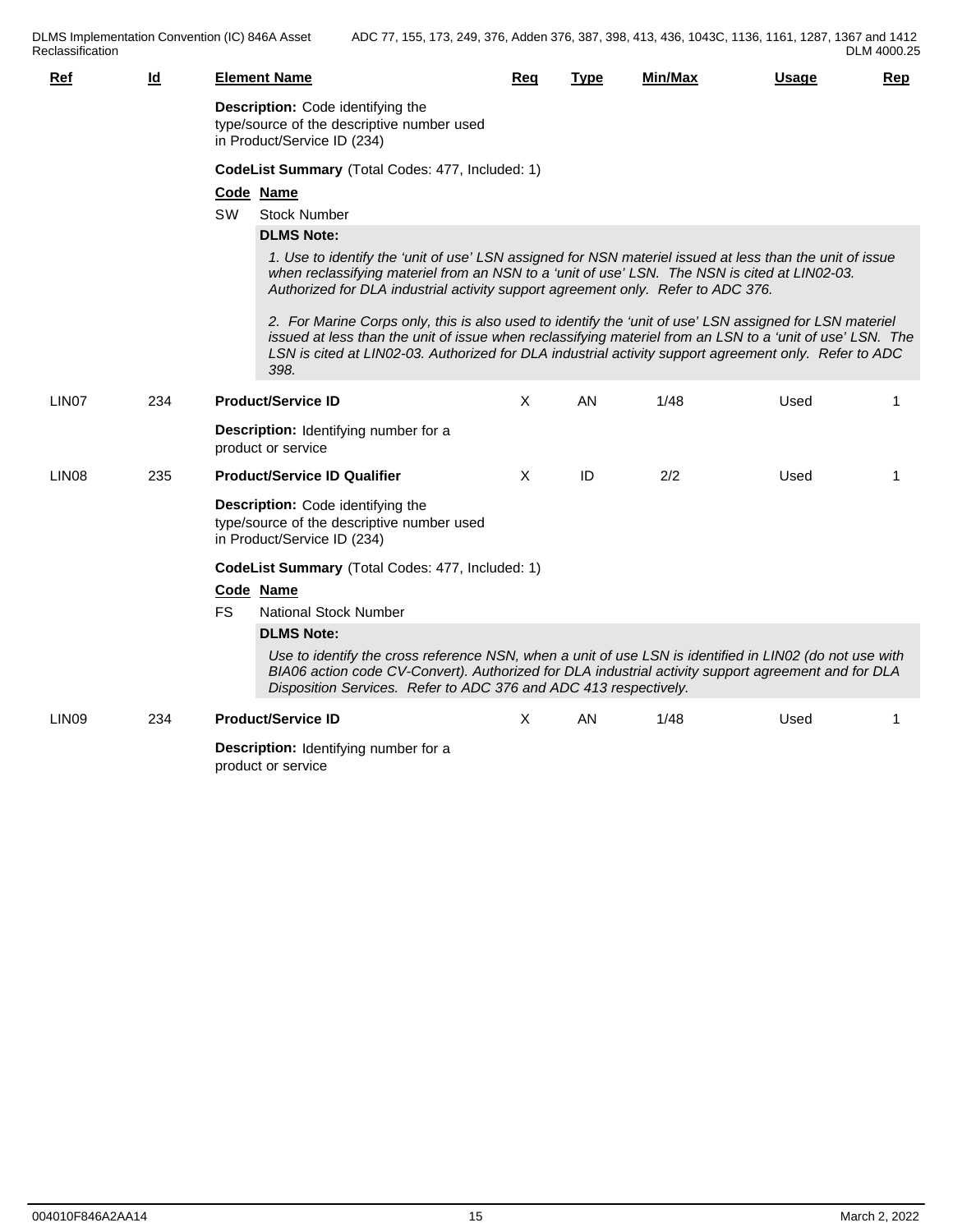$$
\textbf{MEA} \quad \textbf{Measurements} \quad \textcolor{red}{\left\| \begin{matrix} \text{Pos: 040} \\ \text{Detail - Optional} \end{matrix} \right\|} \quad \textcolor{red}{\left\| \begin{matrix} \text{Pos: 040} \\ \text{Detail - Optional} \end{matrix} \right\|} \quad \textcolor{red}{\left\| \begin{matrix} \text{Max: 40} \\ \text{D} \end{matrix} \right\|} \quad \textcolor{red}{\left\| \begin{matrix} \text{Discrete 0.040} \\ \text{Discrete 0.040} \end{matrix} \right\|} \quad \textcolor{red}{\left\| \begin{matrix} \text{Discrete 0.040} \\ \text{Discrete 0.040} \end{matrix} \right\|} \quad \textcolor{red}{\left\| \begin{matrix} \text{Discrete 0.040} \\ \text{Discrete 0.040} \end{matrix} \right\|} \quad \textcolor{red}{\left\| \begin{matrix} \text{Discrete 0.040} \\ \text{Discrete 0.040} \end{matrix} \right\|} \quad \textcolor{red}{\left\| \begin{matrix} \text{Discrete 0.040} \\ \text{Discrete 0.040} \end{matrix} \right\|} \quad \textcolor{red}{\left\| \begin{matrix} \text{Discrete 0.040} \\ \text{Discrete 0.040} \end{matrix} \right\|} \quad \textcolor{red}{\left\| \begin{matrix} \text{Discrete 0.040} \\ \text{Discrete 0.040} \end{matrix} \right\|} \quad \textcolor{red}{\left\| \begin{matrix} \text{Discrete 0.040} \\ \text{Discrete 0.040} \end{matrix} \right\|} \quad \textcolor{red}{\left\| \begin{matrix} \text{Discrete 0.040} \\ \text{Discrete 0.040} \end{matrix} \right\|} \quad \textcolor{red}{\left\| \begin{matrix} \text{Discrete 0.040} \\ \text{Discrete 0.040} \end{matrix} \right\|} \quad \textcolor{red}{\left\| \begin{matrix} \text{Discrete 0.040} \\ \text{Discrete 0.040} \end{matrix} \right\|} \quad \textcolor{red}{\left\| \begin{matrix} \text{Discrete 0.040} \\ \text{Discrete
$$

| $Proof 040$ | Max: 40                  |
|-------------|--------------------------|
|             | <b>Detail - Optional</b> |
| Loop: LIN   | Elements: 3              |

## **User Option (Usage):** Used

**Purpose:** To specify physical measurements or counts, including dimensions, tolerances, variances, and weights(See Figures Appendix for example of use of C001)

## **Syntax Rules:**

- 1. R03050608 At least one of MEA03, MEA05, MEA06 or MEA08 is required.
- 2. C0504 If MEA05 is present, then MEA04 is required.
- 3. C0604 If MEA06 is present, then MEA04 is required.
- 4. L07030506 If MEA07 is present, then at least one of MEA03, MEA05 or MEA06 is required.
- 5. E0803 Only one of MEA08 or MEA03 may be present.

## **Semantics:**

1. MEA04 defines the unit of measure for MEA03, MEA05, and MEA06.

## **Comments:**

1. When citing dimensional tolerances, any measurement requiring a sign (+ or -), or any measurement where a positive (+) value cannot be assumed, use MEA05 as the negative (-) value and MEA06 as the positive (+) value.

## **DLMS note:**

*1. Use this segment when requesting that the storage activity reclassify materiel from an NSN to a 'unit of use' LSN. Authorized for DLA industrial activity support agreement only. Refer to ADC 376.*

*2. Marine Corps may also use this segment when requesting that the storage activity reclassify materiel from an LSN to a 'unit of use' LSN. Conversion from an LSN to a 'unit of use' LSN is only authorized under DLA industrial activity support agreement with Marine Corps. Refer to ADC 398.*

| <b>Ref</b> | $\underline{\mathsf{Id}}$ | <b>Element Name</b>                                                                                                                                                                                                         | Req | <b>Type</b>  | Min/Max | <b>Usage</b> | Rep |
|------------|---------------------------|-----------------------------------------------------------------------------------------------------------------------------------------------------------------------------------------------------------------------------|-----|--------------|---------|--------------|-----|
| MEA01      | 737                       | <b>Measurement Reference ID Code</b>                                                                                                                                                                                        | O   | ID           | 2/2     | Used         |     |
|            |                           | Description: Code identifying the broad<br>category to which a measurement applies                                                                                                                                          |     |              |         |              |     |
|            |                           | CodeList Summary (Total Codes: 152, Included: 1)                                                                                                                                                                            |     |              |         |              |     |
|            |                           | Code Name                                                                                                                                                                                                                   |     |              |         |              |     |
|            |                           | <b>CF</b><br><b>Conversion Factor</b>                                                                                                                                                                                       |     |              |         |              |     |
|            |                           | <b>DLMS Note:</b>                                                                                                                                                                                                           |     |              |         |              |     |
|            |                           | 1. Use to identify the conversion factor to convert FLIS NSN unit of issue quantity to LSN unit of use<br>quantity.                                                                                                         |     |              |         |              |     |
|            |                           | 2. For Marine Corps only, also used to identify the conversion factor to convert LSN unit of issue<br>quantity to LSN unit of use quantity.                                                                                 |     |              |         |              |     |
| MEA03      | 739                       | <b>Measurement Value</b>                                                                                                                                                                                                    | X   | $\mathsf{R}$ | 1/20    | Used         |     |
|            |                           | <b>Description:</b> The value of the<br>measurement<br><b>DLMS Note:</b> 1. Use to identify the factor<br>by which the FLIS NSN unit of issue<br>quantity must be multiplied to convert to the<br>LSN unit of use quantity. |     |              |         |              |     |
|            |                           | 2. For Marine Corps only, also used to<br>identify the factor by which the LSN unit of<br>issue quantity must be multiplied to convert<br>to the LSN unit of use quantity.                                                  |     |              |         |              |     |
|            |                           | 3. Value is expressed as R5.4. The<br>decimal point is passed within the                                                                                                                                                    |     |              |         |              |     |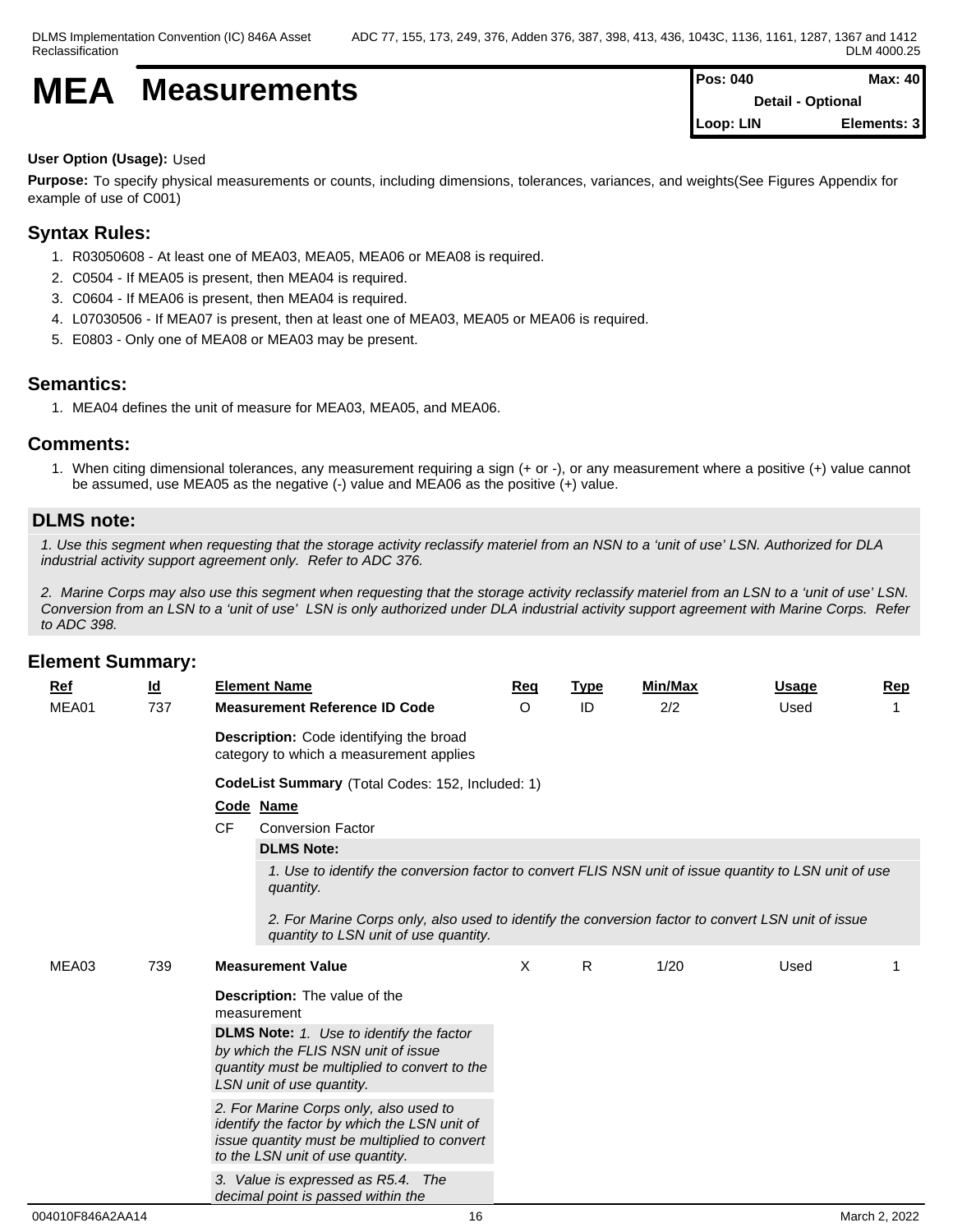DLMS Implementation Convention (IC) 846A Asset Reclassification **Reclassification** 

| 1136, 1161, 1287, 1367 and 1412 |  |             |
|---------------------------------|--|-------------|
|                                 |  | DLM 4000.25 |

| X<br>Comp<br>MEA04<br>C001<br><b>Composite Unit of Measure</b><br>Used<br>Description: To identify a composite unit of<br>measure(See Figures Appendix for<br>examples of use)<br>ID<br>2/2<br>MEA04-01<br>Unit or Basis for Measurement Code<br>м<br>355<br>Must use<br>1<br><b>Description:</b> Code specifying the units in<br>which a value is being expressed, or<br>manner in which a measurement has been<br>taken<br><b>DLMS Note:</b> 1. Use to identify the FLIS<br>NSN unit of issue or the LSN unit of issue.<br>2. DLMS users see the Unit of Issue and<br>Purchase Unit Conversion Table for<br>available codes.<br>2/2<br>MEA04-04<br>Unit or Basis for Measurement Code<br>ID<br>O<br>Used<br>355<br>Description: Code specifying the units in<br>which a value is being expressed, or<br>manner in which a measurement has been<br>taken<br><b>DLMS Note:</b> 1. Use to identify the LSN unit<br>of use.<br>2. DLMS users see the Unit of Issue and<br>Purchase Unit Conversion Table for<br>available codes. | Ref | $\underline{\mathsf{Id}}$ | <b>Element Name</b><br>transaction; leading and trailing zeros are<br>not transmitted. | <b>Req</b> | <b>Type</b> | Min/Max | Usage | Rep |
|--------------------------------------------------------------------------------------------------------------------------------------------------------------------------------------------------------------------------------------------------------------------------------------------------------------------------------------------------------------------------------------------------------------------------------------------------------------------------------------------------------------------------------------------------------------------------------------------------------------------------------------------------------------------------------------------------------------------------------------------------------------------------------------------------------------------------------------------------------------------------------------------------------------------------------------------------------------------------------------------------------------------------------|-----|---------------------------|----------------------------------------------------------------------------------------|------------|-------------|---------|-------|-----|
|                                                                                                                                                                                                                                                                                                                                                                                                                                                                                                                                                                                                                                                                                                                                                                                                                                                                                                                                                                                                                                |     |                           |                                                                                        |            |             |         |       |     |
|                                                                                                                                                                                                                                                                                                                                                                                                                                                                                                                                                                                                                                                                                                                                                                                                                                                                                                                                                                                                                                |     |                           |                                                                                        |            |             |         |       |     |
|                                                                                                                                                                                                                                                                                                                                                                                                                                                                                                                                                                                                                                                                                                                                                                                                                                                                                                                                                                                                                                |     |                           |                                                                                        |            |             |         |       |     |
|                                                                                                                                                                                                                                                                                                                                                                                                                                                                                                                                                                                                                                                                                                                                                                                                                                                                                                                                                                                                                                |     |                           |                                                                                        |            |             |         |       |     |
|                                                                                                                                                                                                                                                                                                                                                                                                                                                                                                                                                                                                                                                                                                                                                                                                                                                                                                                                                                                                                                |     |                           |                                                                                        |            |             |         |       |     |
|                                                                                                                                                                                                                                                                                                                                                                                                                                                                                                                                                                                                                                                                                                                                                                                                                                                                                                                                                                                                                                |     |                           |                                                                                        |            |             |         |       |     |
|                                                                                                                                                                                                                                                                                                                                                                                                                                                                                                                                                                                                                                                                                                                                                                                                                                                                                                                                                                                                                                |     |                           |                                                                                        |            |             |         |       |     |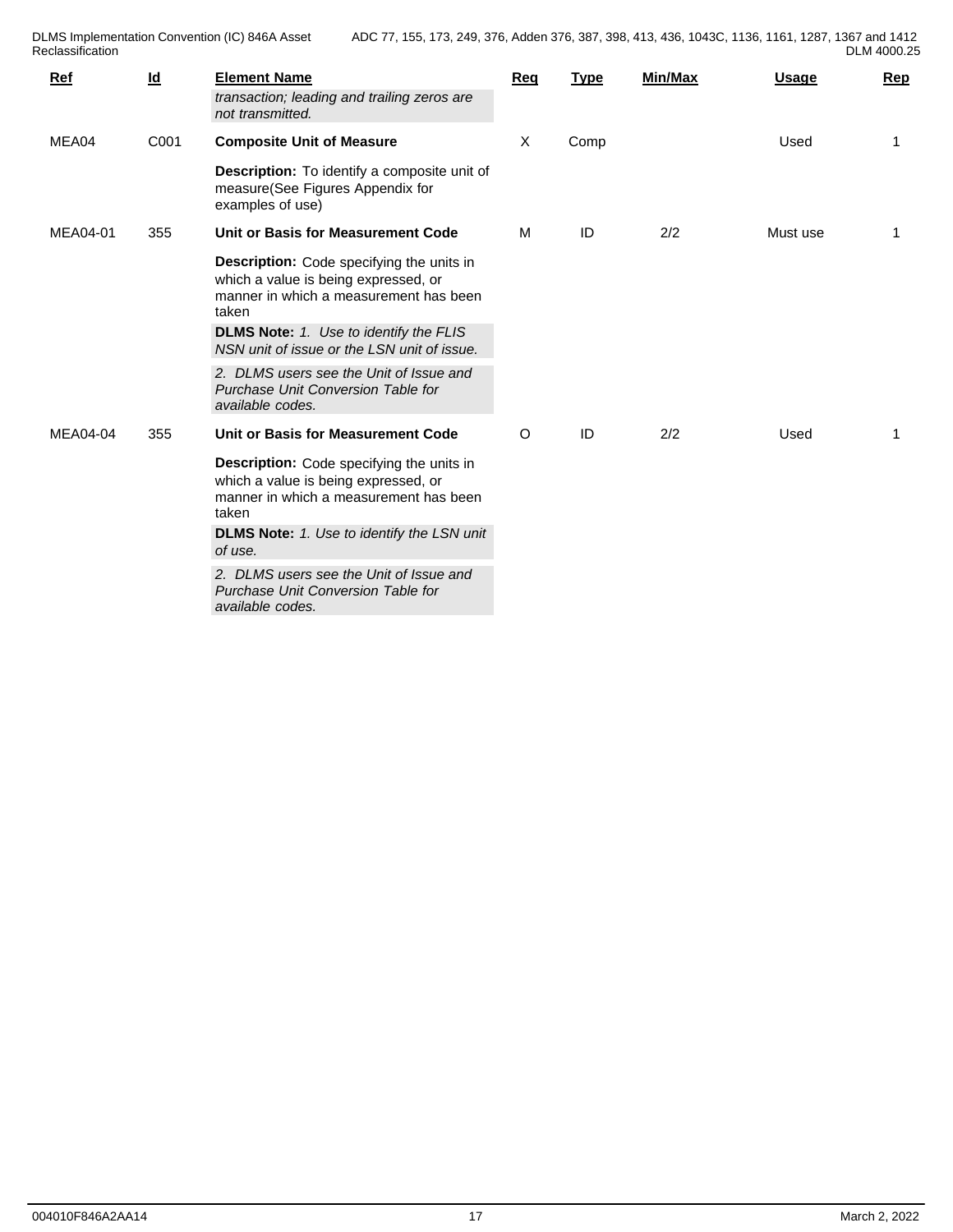# **DTM** Date/Time Reference **Pos: 100** Max: 10

**Detail - Optional Loop: LIN Elements: 2**

**User Option (Usage):** Used

**Purpose:** To specify pertinent dates and times

## **Syntax Rules:**

- 1. R020305 At least one of DTM02, DTM03 or DTM05 is required.
- 2. C0403 If DTM04 is present, then DTM03 is required.
- 3. P0506 If either DTM05 or DTM06 is present, then the other is required.

## **DLMS note:**

*Use multiple repetitions to identify dates associated with the transaction.*

| <u>Ref</u> | $\underline{\mathsf{Id}}$ |             | <b>Element Name</b>                                                                                                                                                                                                                                                           | Req | <b>Type</b> | Min/Max | <u>Usage</u> | <b>Rep</b> |
|------------|---------------------------|-------------|-------------------------------------------------------------------------------------------------------------------------------------------------------------------------------------------------------------------------------------------------------------------------------|-----|-------------|---------|--------------|------------|
| DTM01      | 374                       |             | <b>Date/Time Qualifier</b>                                                                                                                                                                                                                                                    | M   | ID          | 3/3     | Must use     | 1          |
|            |                           | authorized. | Description: Code specifying type of date<br>or time, or both date and time<br><b>DLMS Note:</b> The following codes are                                                                                                                                                      |     |             |         |              |            |
|            |                           |             | CodeList Summary (Total Codes: 1112, Included: 4)                                                                                                                                                                                                                             |     |             |         |              |            |
|            |                           | 097<br>106  | Code Name<br><b>Transaction Creation</b><br><b>DLMS Note:</b><br>Use to identify the date the transaction was prepared.<br><b>Required By</b><br><b>DLMS Note:</b><br>Use only in reclassification request transactions to identify the date by which reclassification action |     |             |         |              |            |
|            |                           | 171         | must be completed.<br>Revision<br><b>DLMS Note:</b><br>Use only in extension request transactions to identify the date by which the reclassification action can<br>be<br>completed.                                                                                           |     |             |         |              |            |
|            |                           | 508         | Extended<br><b>DLMS Note:</b><br>Use only in extension response transactions to<br>identify the approved revision to the date by which the reclassification action must be completed.                                                                                         |     |             |         |              |            |
| DTM02      | 373                       | <b>Date</b> | <b>Description:</b> Date expressed as<br><b>CCYYMMDD</b>                                                                                                                                                                                                                      | X   | DT          | 8/8     | Used         | 1          |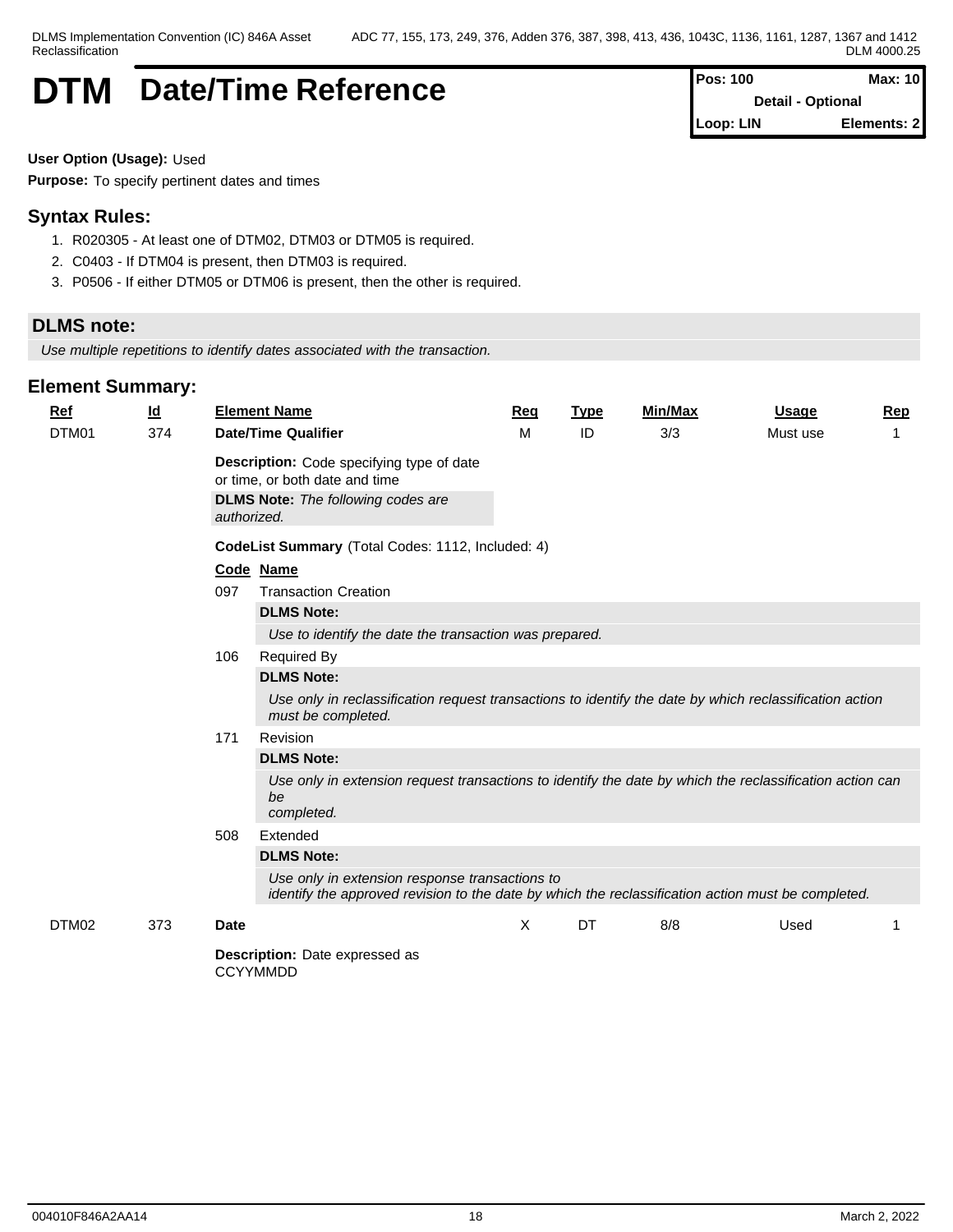## **REF** Reference Identification

| <b>Pos: 140</b> | Max: >11                 |
|-----------------|--------------------------|
|                 | <b>Detail - Optional</b> |
| Loop: LIN       | Elements: 4              |

**User Option (Usage):** Used

**Purpose:** To specify identifying information

## **Syntax Rules:**

1. R0203 - At least one of REF02 or REF03 is required.

## **Semantics:**

1. REF04 contains data relating to the value cited in REF02.

## **DLMS note:**

*1. Use multiple iterations of the REF segment to provide information as needed.*

*2. Use multiple iterations of the REF segment to provide 'from' and 'to' data as required for Asset Reclassification Request transactions requesting modification of protection data (i.e. job order number, and associated informational COAR, and protection document number) in support of DLA industrial activity support agreement. Refer to ADC 376*

### **Element Summary:**

| Ref   | $\underline{\mathsf{Id}}$ | <b>Element Name</b>                                                                                                                                                                                                                                                                                                                                                                                                                                                                               | Req | <b>Type</b> | Min/Max | <u>Usage</u> | <b>Rep</b> |
|-------|---------------------------|---------------------------------------------------------------------------------------------------------------------------------------------------------------------------------------------------------------------------------------------------------------------------------------------------------------------------------------------------------------------------------------------------------------------------------------------------------------------------------------------------|-----|-------------|---------|--------------|------------|
| REF01 | 128                       | <b>Reference Identification Qualifier</b>                                                                                                                                                                                                                                                                                                                                                                                                                                                         | M   | ID          | 2/3     | Must use     |            |
|       |                           | <b>Description:</b> Code qualifying the<br>Reference Identification                                                                                                                                                                                                                                                                                                                                                                                                                               |     |             |         |              |            |
|       |                           | <b>DLMS Note:</b> The following codes are<br>authorized.                                                                                                                                                                                                                                                                                                                                                                                                                                          |     |             |         |              |            |
|       |                           | CodeList Summary (Total Codes: 1503, Included: 14)                                                                                                                                                                                                                                                                                                                                                                                                                                                |     |             |         |              |            |
|       |                           | Code Name                                                                                                                                                                                                                                                                                                                                                                                                                                                                                         |     |             |         |              |            |
|       |                           | 18<br><b>Plan Number</b>                                                                                                                                                                                                                                                                                                                                                                                                                                                                          |     |             |         |              |            |
|       |                           | <b>DLMS Note:</b>                                                                                                                                                                                                                                                                                                                                                                                                                                                                                 |     |             |         |              |            |
|       |                           | 1. Use to identify the protection document number (document number under which the materiel is<br>protected.) This includes requisition alert document number and Navy funded document number. Use<br>qualifier 'TN' for the controlling document number for the Asset Reclassification Request/Response<br>transactions.<br>2. When modifying the protection document number, this is the 'TO' number, and the 'FROM' number<br>uses qualifier 'T9'.                                             |     |             |         |              |            |
|       |                           | 3. When assigning or removing protection, use to cite the protection document number.<br>4. When converting and materiel was previously protected, use to cite the protection document number.                                                                                                                                                                                                                                                                                                    |     |             |         |              |            |
|       |                           | 5. Authorized for DLA industrial activity support agreement only. Refer to ADC 376.                                                                                                                                                                                                                                                                                                                                                                                                               |     |             |         |              |            |
|       |                           | 86<br><b>Operation Number</b>                                                                                                                                                                                                                                                                                                                                                                                                                                                                     |     |             |         |              |            |
|       |                           | <b>DLMS Note:</b>                                                                                                                                                                                                                                                                                                                                                                                                                                                                                 |     |             |         |              |            |
|       |                           | Use to identify the informational key operation number. There is no 'FROM' or 'TO' key operation<br>number. The key operation number is always an overlay. Authorized for DLA industrial activity support<br>agreement only. Refer to ADC 376.                                                                                                                                                                                                                                                    |     |             |         |              |            |
|       |                           | 98<br>Container/Packaging Specification Number                                                                                                                                                                                                                                                                                                                                                                                                                                                    |     |             |         |              |            |
|       |                           | <b>DLMS Note:</b>                                                                                                                                                                                                                                                                                                                                                                                                                                                                                 |     |             |         |              |            |
|       |                           | This is used to represent the DLMS data element for the new ('TO') Disposition Services Container ID<br>Number. DLA Disposition Services uses when modifying the Disposition Services Container<br>Identification (ID) Number and a new Disposition Services Container ID Number is assigned. The<br>original ('FROM') Disposition Services Container ID Number uses qualifier 'SQ'. Use only with BIA06<br>Action Code 2. Authorized for use by DLA Disposition Services only. Refer to ADC 413. |     |             |         |              |            |
|       |                           |                                                                                                                                                                                                                                                                                                                                                                                                                                                                                                   |     |             |         |              |            |

9R Job Order Number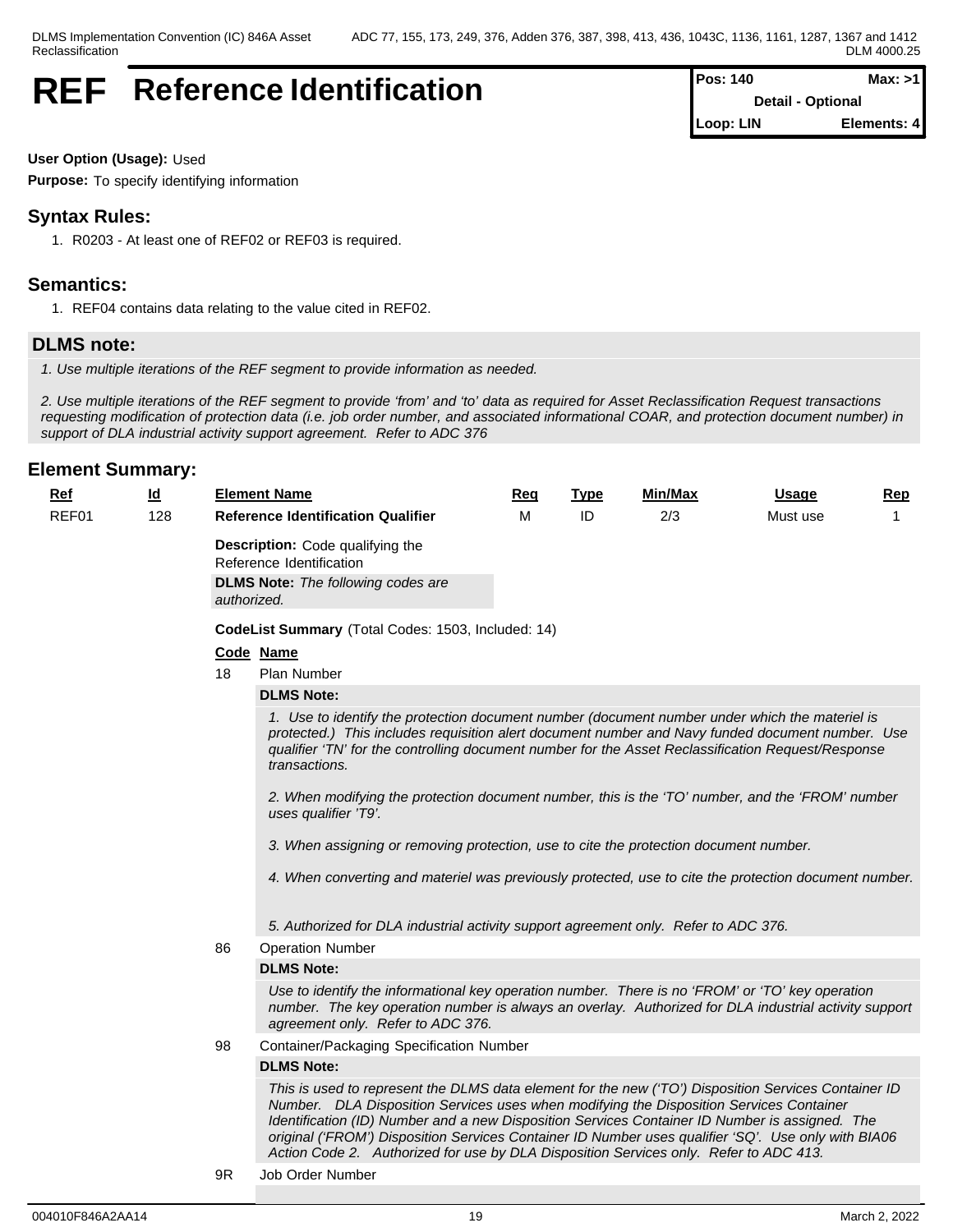**DLMS Note:**

- *1. Use to identify the protection Job Order (JO) Number.*
- *2. When modifying a JO Number, this is the 'TO' number, and the 'FROM' JO number uses qualifier 'JB'.*
- *3. When assigning or removing protection, use to cite the JO.*
- *4. When converting and materiel was previously protected, use to cite the protection JO.*
- *5. Authorized for DLA industrial activity support agreement only. Refer to ADC 376.*
- C7 Contract Line Item Number

#### **DLMS Note:**

*1. Use a second occurrence of code C7, as needed. The first occurrence in 2/CS04/240 identifies the current categorization associated with the suspended or suspected materiel. The second occurrence identifies the categorization as needed to identify the Contract Line Item Number (CLIN), or the CLIN including the Subcontract Line Item Number (SUBCLIN) to which the suspended or suspected materiel should be reclassified.*

*2. Use in asset reclassification request/follow-up transactions.*

CO Customer Order Number

#### **DLMS Note:**

*1. Use to identify the informational Customer Order Acceptance Record (COAR) applicable to the Job Order Number. The separately cited COAR and the COAR embedded in the JO need to be kept in sync. Accordingly, when modifying the protection JO, the separate COAR must also be modified to match the associated JO.* 

*2. When modifying a COAR to match the associated JO, this is the 'TO' number, and the 'FROM' COAR uses qualifier 'OW'.* 

*3. When assigning or removing protection by JO, use to separately cite the COAR associated with the JO.* 

*4. When converting and materiel was previously protected by JO, use to separately cite the COAR associated with the JO.*

*5. Authorized for DLA industrial activity support agreement only. Refer to ADC 376* 

F8 Original Reference Number

## **DLMS Note:**

*Use in asset reclassification request transactions to identify the document number previously assigned to the receipt for which reclassification is requested. For suspended receipts, cite the document number of the materiel receipt. For suspended materiel previously transferred to a suspended condition as a result of an inventory adjustment, cite the document number of the adjustment.*

JB Job (Project) Number

#### **DLMS Note:**

*1. Only use when modifying a JO number, this is the 'FROM' Number. The 'TO' JO number uses qualifier '9R'.* 

*2. Authorized for DLA industrial activity support agreement only. Refer to ADC 376.*

#### OW Service Order Number

### **DLMS Note:**

*1. Only use when modifying a COAR, this is the 'FROM' COAR. The 'TO' COAR uses qualifier 'CO'.*

*2. Authorized for DLA industrial activity support agreement only. Refer to ADC 376.*

PH Priority Rating

#### **DLMS Note:**

*Use for reclassification request transactions to identify the urgency associated with the reclassification action. Cite one of the following codes in REF02: 1-High priority 2-Normal priority 3-Low priority*

SI Shipper's Identifying Number for Shipment (SID)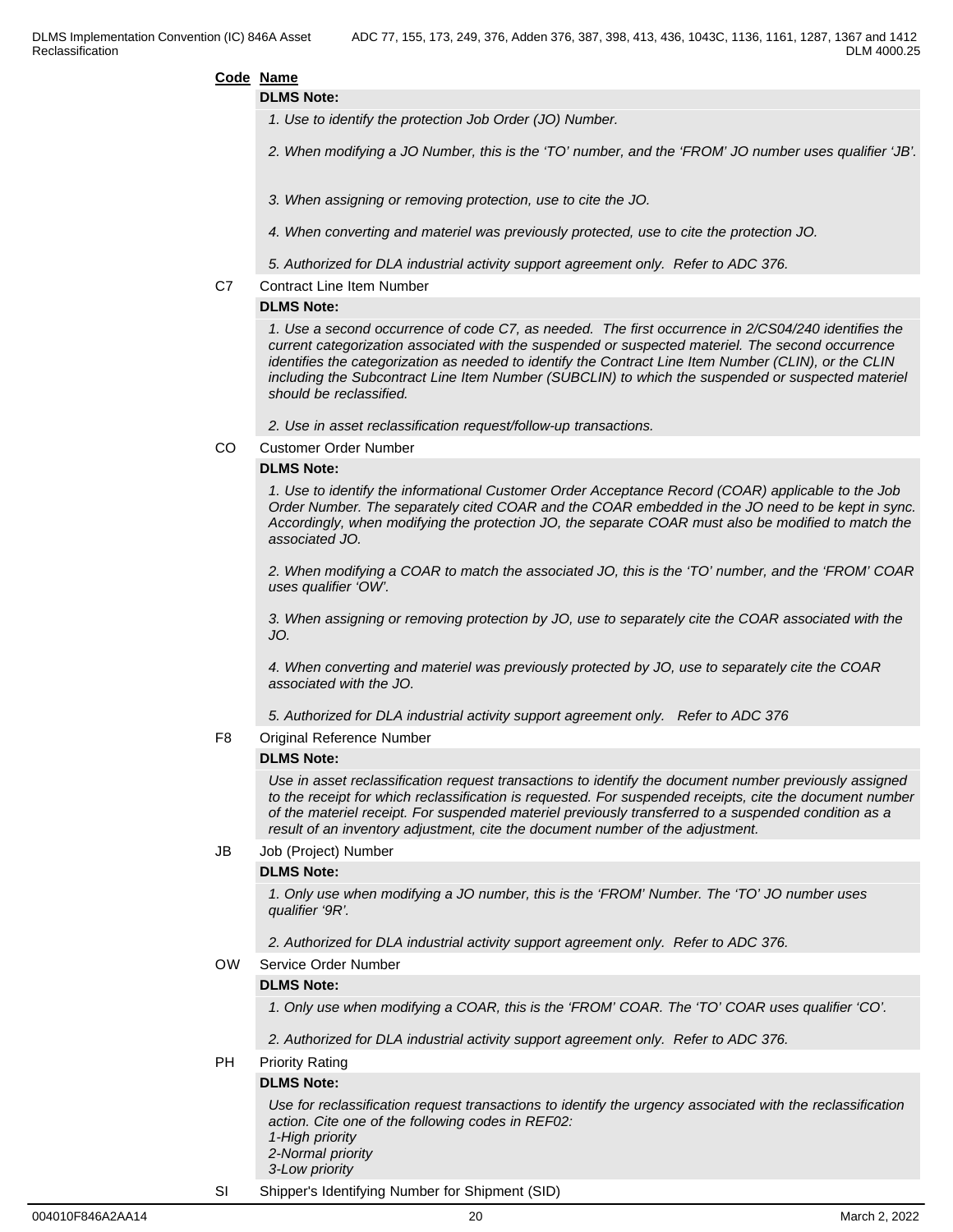#### **DLMS Note:**

*Use for reclassification request transactions only to identify the vendor assigned shipment number (e.g., to distinguish between multiple shipments for a single CLIN) for a previously reported procurement receipt that has been suspended, if applicable.*

#### SQ Container Sequence Number

#### **DLMS Note:**

*This is used to represent the DLMS data element for the original ('FROM') Disposition Services Container ID Number. Use only when modifying the Disposition Services Container ID number. The 'TO' Disposition Services Container ID Number, when applicable, uses qualifier '98'. Use only with BIA06 Action Code 2 or E. Authorized for use by DLA Disposition Services only. Refer to ADC 413.*

#### T9 Documentation Affected Number

#### **DLMS Note:**

*1. Only use when modifying the protection document number (document number under which materiel is protected, includes requisition alert document number and Navy funded document number). This is the 'FROM' number. The 'TO' number uses qualifier '18'.*

*2. Authorized for DLA industrial activity support agreement only. Refer to ADC 376.*

TN Transaction Reference Number

#### **DLMS Note:**

*1. For asset reclassification associated with SCC changes, for suspected items in a non-suspended condition, cite the Inventory Control Point (ICP) assigned document number controlling the reclassification action.*

*2. For asset reclassification associated with DLA industrial activity support agreement, this is the controlling document number for the Asset Reclassification Request/Response/Denial transactions. Refer to ADC 376.*

*3. For DLA Disposition Services use for Disposition Services Container ID number change, this is the controlling document number generated by the DLA Disposition Services Field Office (DSS). Refer to ADC 413.*

| REF02    | 127  |                | <b>Reference Identification</b>                                                                                                                                                                                                                                                                                                                                                            | X | AN   | 1/30 | Used     |   |
|----------|------|----------------|--------------------------------------------------------------------------------------------------------------------------------------------------------------------------------------------------------------------------------------------------------------------------------------------------------------------------------------------------------------------------------------------|---|------|------|----------|---|
|          |      | Qualifier      | <b>Description:</b> Reference information as<br>defined for a particular Transaction Set or<br>as specified by the Reference Identification                                                                                                                                                                                                                                                |   |      |      |          |   |
| REF03    | 352  |                | <b>Description</b>                                                                                                                                                                                                                                                                                                                                                                         | X | AN   | 1/80 | Used     |   |
|          |      | content        | <b>Description:</b> A free-form description to<br>clarify the related data elements and their                                                                                                                                                                                                                                                                                              |   |      |      |          |   |
| REF04    | C040 |                | <b>Reference Identifier</b>                                                                                                                                                                                                                                                                                                                                                                | O | Comp |      | Used     | 1 |
|          |      | Qualifier      | <b>Description:</b> To identify one or more<br>reference numbers or identification<br>numbers as specified by the Reference                                                                                                                                                                                                                                                                |   |      |      |          |   |
| REF04-01 | 128  |                | <b>Reference Identification Qualifier</b>                                                                                                                                                                                                                                                                                                                                                  | M | ID   | 2/3  | Must use |   |
|          |      |                | <b>Description:</b> Code qualifying the<br>Reference Identification                                                                                                                                                                                                                                                                                                                        |   |      |      |          |   |
|          |      |                | CodeList Summary (Total Codes: 1503, Included: 2)                                                                                                                                                                                                                                                                                                                                          |   |      |      |          |   |
|          |      |                | Code Name                                                                                                                                                                                                                                                                                                                                                                                  |   |      |      |          |   |
|          |      | W <sub>1</sub> | Disposal Turn-In Document Number                                                                                                                                                                                                                                                                                                                                                           |   |      |      |          |   |
|          |      |                | <b>DLMS Note:</b>                                                                                                                                                                                                                                                                                                                                                                          |   |      |      |          |   |
|          |      |                | Use to identify the disposal turn in document (DTID) number. The DTID number is a unique number<br>used to identify property turned into a DLA Disposition Service Field office. Use in conjunction with the<br>controlling document number for the transaction cited at REF01-02 code TN. Authorized for intra-DLA<br>use for Disposition Services Container ID change. Refer to ADC 413. |   |      |      |          |   |
|          |      | 1110           | $\sim$ $\sim$                                                                                                                                                                                                                                                                                                                                                                              |   |      |      |          |   |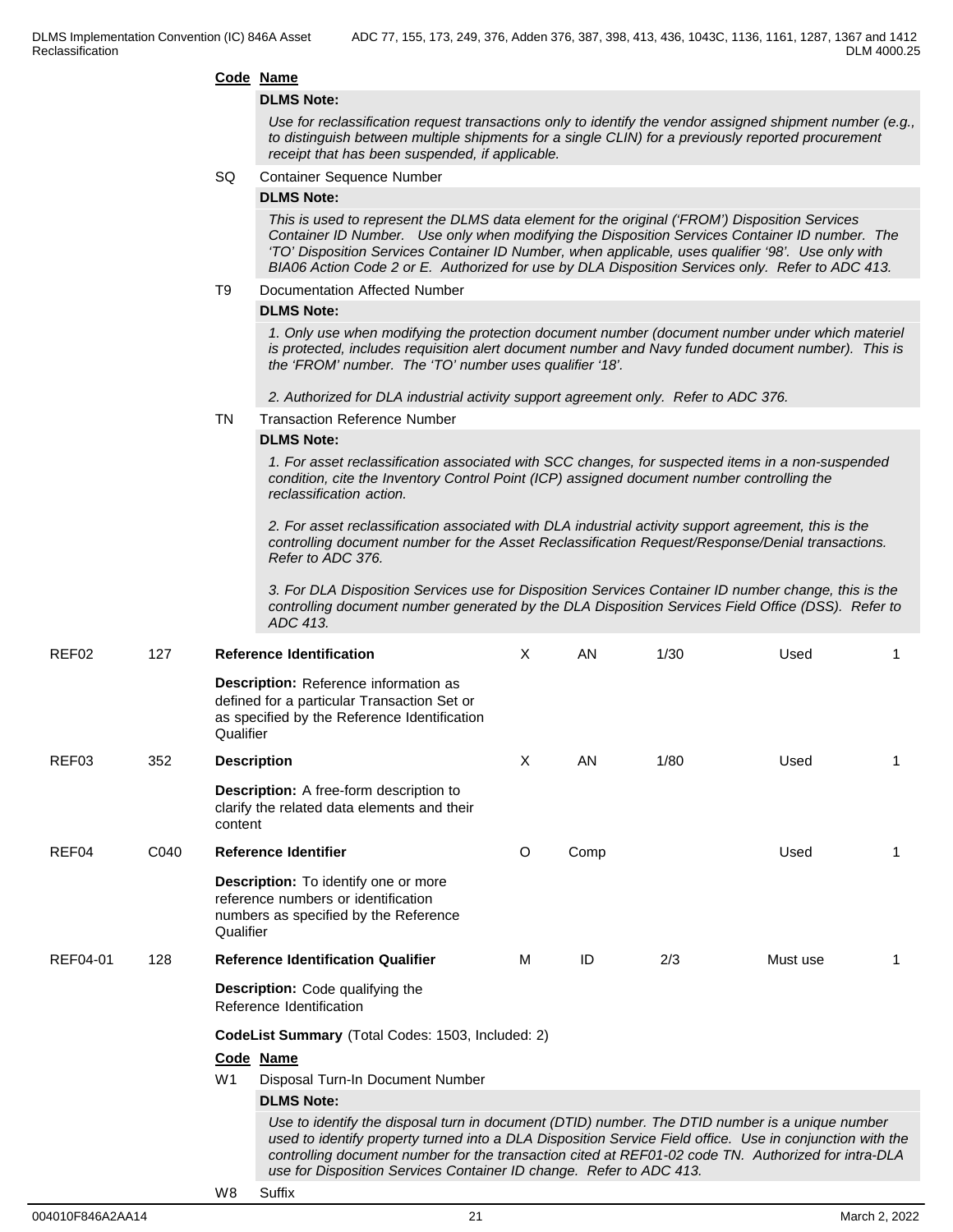DLMS Implementation Convention (IC) 846A Asset Reclassification **Reclassification** ADC 77, 155, 173, 249, 376, Adden 376, 387, 398, 413, 436, 1043C, 1136, 1161, 1287, 1367 and 1412 DLM 4000.25

|          |     | Code Name                                                                                                                                         |   |    |      |          |  |
|----------|-----|---------------------------------------------------------------------------------------------------------------------------------------------------|---|----|------|----------|--|
|          |     | <b>DLMS Note:</b><br>Use in to identify the suffix code associated with REF01 code 18, F8, or T9, or TN.                                          |   |    |      |          |  |
| REF04-02 | 127 | <b>Reference Identification</b>                                                                                                                   | м | AN | 1/30 | Must use |  |
|          |     | Description: Reference information as<br>defined for a particular Transaction Set or<br>as specified by the Reference Identification<br>Qualifier |   |    |      |          |  |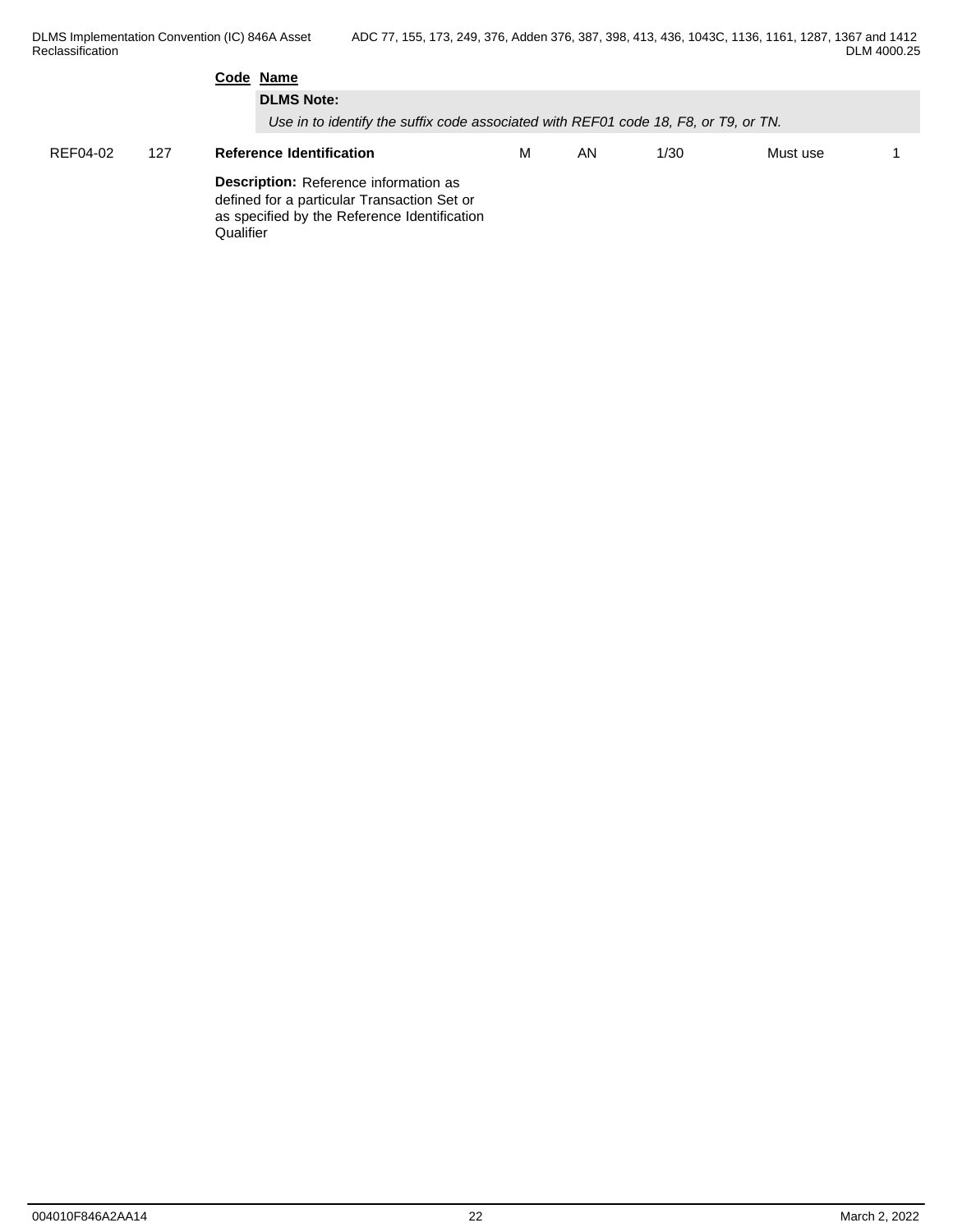## **PER Administrative Communications Contact**

| Pos: 150  | Max: 3                   |
|-----------|--------------------------|
|           | <b>Detail - Optional</b> |
| Loop: LIN | Elements: 9              |

## **User Option (Usage):** Used

**Purpose:** To identify a person or office to whom administrative communications should be directed

## **Syntax Rules:**

- 1. P0304 If either PER03 or PER04 is present, then the other is required.
- 2. P0506 If either PER05 or PER06 is present, then the other is required.
- 3. P0708 If either PER07 or PER08 is present, then the other is required.

## **DLMS note:**

*1. Optional for use when requiring direct communications with the party originating the transaction set.*

*2. May use multiple repetitions to identify multiple points of contact as needed.*

| <u>Ref</u>        | <u>ld</u> | <b>Element Name</b>                                  |                                                                                                                                                                                                                                                                                     | <u>Req</u> | <b>Type</b> | Min/Max | <b>Usage</b> | Rep          |
|-------------------|-----------|------------------------------------------------------|-------------------------------------------------------------------------------------------------------------------------------------------------------------------------------------------------------------------------------------------------------------------------------------|------------|-------------|---------|--------------|--------------|
| PER01             | 366       | <b>Contact Function Code</b>                         |                                                                                                                                                                                                                                                                                     | M          | ID          | 2/2     | Must use     | $\mathbf{1}$ |
|                   |           | named                                                | Description: Code identifying the major<br>duty or responsibility of the person or group                                                                                                                                                                                            |            |             |         |              |              |
|                   |           |                                                      | CodeList Summary (Total Codes: 230, Included: 1)                                                                                                                                                                                                                                    |            |             |         |              |              |
|                   |           | Code Name                                            |                                                                                                                                                                                                                                                                                     |            |             |         |              |              |
|                   |           | IC<br><b>Information Contact</b>                     |                                                                                                                                                                                                                                                                                     |            |             |         |              |              |
|                   |           | <b>DLMS Note:</b>                                    |                                                                                                                                                                                                                                                                                     |            |             |         |              |              |
|                   |           |                                                      | Use to identify the point of contact.                                                                                                                                                                                                                                               |            |             |         |              |              |
| PER <sub>02</sub> | 93        | Name                                                 |                                                                                                                                                                                                                                                                                     | O          | AN          | 1/60    | Used         | 1            |
|                   |           | Description: Free-form name                          |                                                                                                                                                                                                                                                                                     |            |             |         |              |              |
|                   |           | initial is not available.                            | <b>DLMS Note:</b> Provided the last name, first<br>name, middle initial and rate/rank/title, as<br>required, of the individual named as point<br>of contact. Include blank spaces between<br>name components and periods after initials.<br>Do not include NMN or NMI when a middle |            |             |         |              |              |
| PER03             | 365       |                                                      | <b>Communication Number Qualifier</b>                                                                                                                                                                                                                                               | Χ          | ID          | 2/2     | Used         | 1            |
|                   |           | communication number                                 | Description: Code identifying the type of                                                                                                                                                                                                                                           |            |             |         |              |              |
|                   |           | <b>DLMS Note:</b> 1. Use to identify the<br>methods. | preferred method of communication in the<br>first repetition. Use additional repetitions<br>when identifying alternate communication                                                                                                                                                |            |             |         |              |              |
|                   |           | parentheses between numbers.                         | 2. Do not include blank spaces, dashes or                                                                                                                                                                                                                                           |            |             |         |              |              |
|                   |           |                                                      | CodeList Summary (Total Codes: 40, Included: 6)                                                                                                                                                                                                                                     |            |             |         |              |              |
|                   |           | Code Name                                            |                                                                                                                                                                                                                                                                                     |            |             |         |              |              |
|                   |           | AU                                                   | <b>Defense Switched Network</b>                                                                                                                                                                                                                                                     |            |             |         |              |              |
|                   |           | <b>DLMS Note:</b>                                    |                                                                                                                                                                                                                                                                                     |            |             |         |              |              |
|                   |           |                                                      | Use to identify the DSN telephone number.                                                                                                                                                                                                                                           |            |             |         |              |              |
|                   |           | EM<br><b>Electronic Mail</b>                         |                                                                                                                                                                                                                                                                                     |            |             |         |              |              |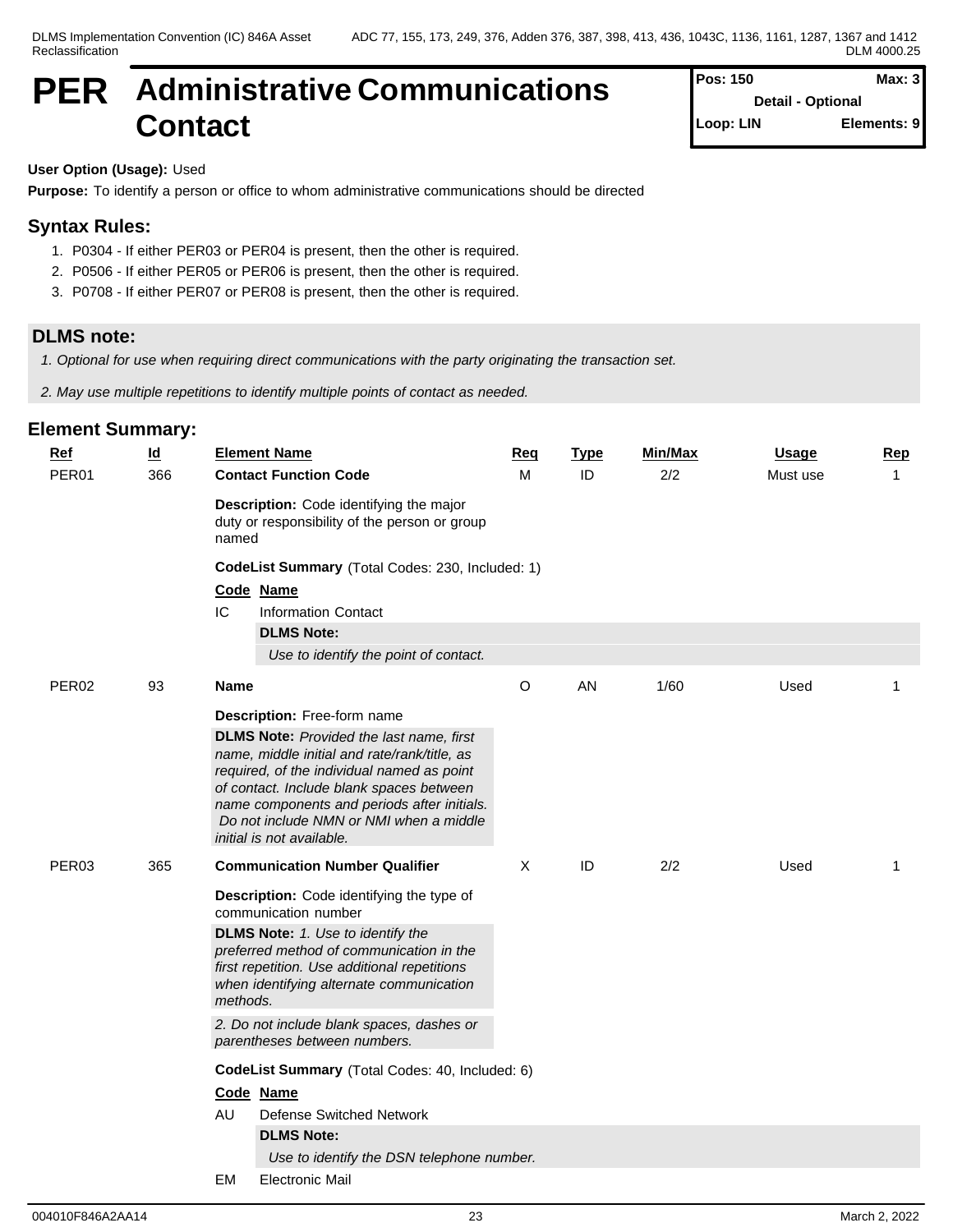|                   |     |           | Code Name                                                                                               |              |    |      |      |    |
|-------------------|-----|-----------|---------------------------------------------------------------------------------------------------------|--------------|----|------|------|----|
|                   |     | EX        | <b>Telephone Extension</b>                                                                              |              |    |      |      |    |
|                   |     |           | <b>DLMS Note:</b>                                                                                       |              |    |      |      |    |
|                   |     |           | Use immediately following codes AU, IT or TE to identify a telephone extension.                         |              |    |      |      |    |
|                   |     | <b>FX</b> | Facsimile                                                                                               |              |    |      |      |    |
|                   |     |           | <b>DLMS Note:</b>                                                                                       |              |    |      |      |    |
|                   |     |           | Use to identify the facsimile (FAX) telephone number.                                                   |              |    |      |      |    |
|                   |     | IT        | International Telephone                                                                                 |              |    |      |      |    |
|                   |     |           | <b>DLMS Note:</b>                                                                                       |              |    |      |      |    |
|                   |     |           | Include country and city code.                                                                          |              |    |      |      |    |
|                   |     | <b>TE</b> | Telephone                                                                                               |              |    |      |      |    |
|                   |     |           | <b>DLMS Note:</b>                                                                                       |              |    |      |      |    |
|                   |     |           | Use to identify the commercial telephone number. Include the area code and number.                      |              |    |      |      |    |
| PER <sub>04</sub> | 364 |           | <b>Communication Number</b>                                                                             | $\mathsf{X}$ | AN | 1/80 | Used | -1 |
|                   |     |           | <b>Description:</b> Complete communications<br>number including country or area code<br>when applicable |              |    |      |      |    |
| PER05             | 365 |           | <b>Communication Number Qualifier</b>                                                                   | Χ            | ID | 2/2  | Used | -1 |
|                   |     |           | Description: Code identifying the type of<br>communication number                                       |              |    |      |      |    |
|                   |     |           | CodeList Summary (Total Codes: 40, Included: 6)                                                         |              |    |      |      |    |
|                   |     |           | Code Name                                                                                               |              |    |      |      |    |
|                   |     | AU        | Defense Switched Network                                                                                |              |    |      |      |    |
|                   |     |           | <b>DLMS Note:</b>                                                                                       |              |    |      |      |    |
|                   |     |           | Use to identify the DSN telephone number.                                                               |              |    |      |      |    |
|                   |     | <b>EM</b> | <b>Electronic Mail</b>                                                                                  |              |    |      |      |    |
|                   |     | EX        | <b>Telephone Extension</b>                                                                              |              |    |      |      |    |
|                   |     |           | <b>DLMS Note:</b>                                                                                       |              |    |      |      |    |
|                   |     |           | Use immediately following codes AU, IT or TE to identify a telephone extension.                         |              |    |      |      |    |
|                   |     | FX        | Facsimile                                                                                               |              |    |      |      |    |
|                   |     |           | <b>DLMS Note:</b>                                                                                       |              |    |      |      |    |
|                   |     |           | Use to identify the facsimile (FAX) telephone number.                                                   |              |    |      |      |    |
|                   |     | IT        | International Telephone<br><b>DLMS Note:</b>                                                            |              |    |      |      |    |
|                   |     |           | Include country and city code.                                                                          |              |    |      |      |    |
|                   |     | TE        | Telephone                                                                                               |              |    |      |      |    |
|                   |     |           | <b>DLMS Note:</b>                                                                                       |              |    |      |      |    |
|                   |     |           | Use to identify the commercial telephone number. Include the area code and number.                      |              |    |      |      |    |
|                   |     |           |                                                                                                         |              |    |      |      |    |
| PER <sub>06</sub> | 364 |           | <b>Communication Number</b>                                                                             | X            | AN | 1/80 | Used | -1 |
|                   |     |           | <b>Description:</b> Complete communications<br>number including country or area code<br>when applicable |              |    |      |      |    |
| PER07             | 365 |           | <b>Communication Number Qualifier</b>                                                                   | X            | ID | 2/2  | Used | -1 |
|                   |     |           | Description: Code identifying the type of<br>communication number                                       |              |    |      |      |    |
|                   |     |           | CodeList Summary (Total Codes: 40, Included: 6)                                                         |              |    |      |      |    |
|                   |     |           | Code Name                                                                                               |              |    |      |      |    |
|                   |     | AU        | <b>Defense Switched Network</b>                                                                         |              |    |      |      |    |
|                   |     |           | <b>DLMS Note:</b>                                                                                       |              |    |      |      |    |
|                   |     |           | Use to identify the DSN telephone number.                                                               |              |    |      |      |    |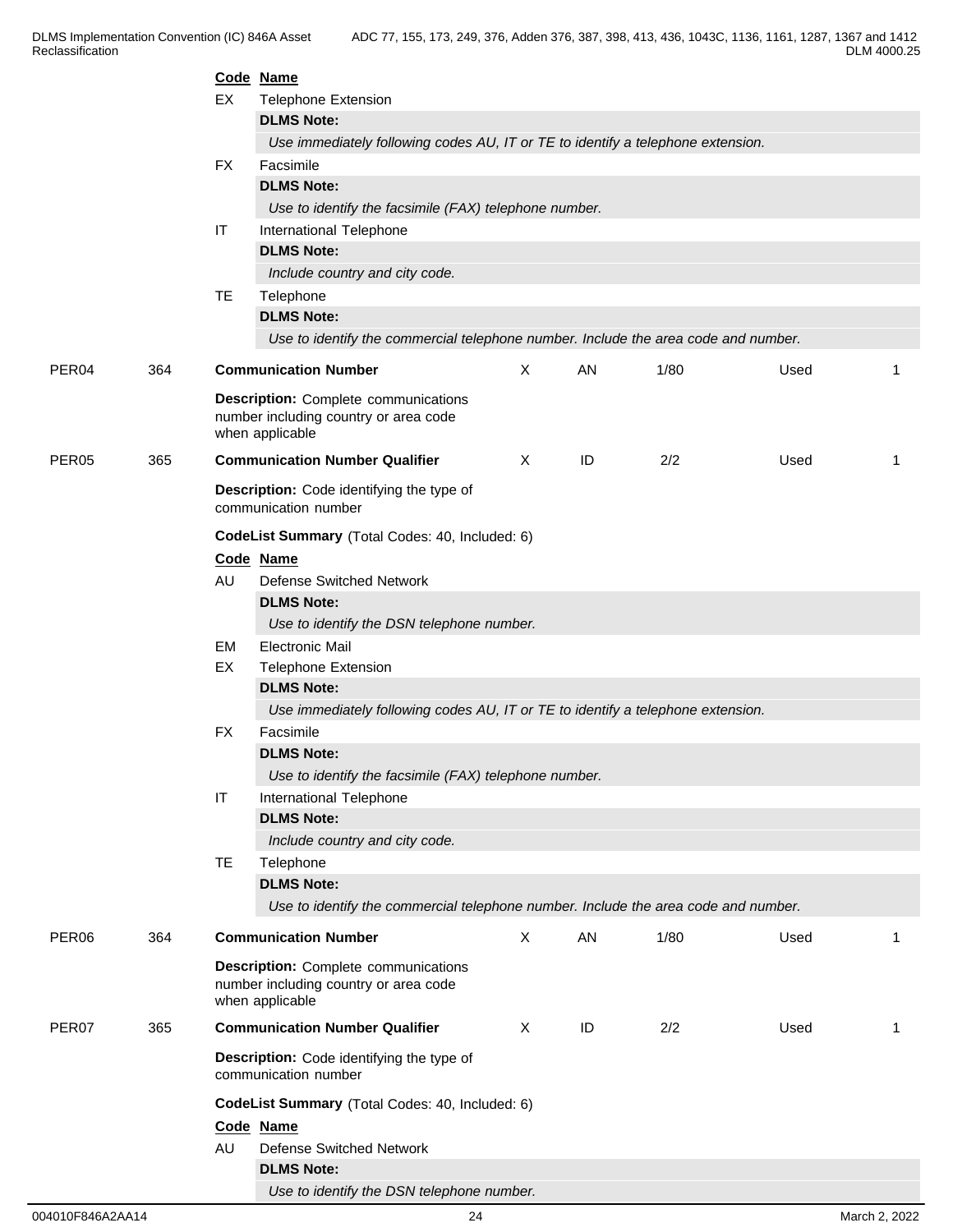DLMS Implementation Convention (IC) 846A Asset Reclassification **Reclassification** ADC 77, 155, 173, 249, 376, Adden 376, 387, 398, 413, 436, 1043C, 1136, 1161, 1287, 1367 and 1412 DLM 4000.25

|                   |     |                    | Code Name                                                                                               |   |    |      |      |    |
|-------------------|-----|--------------------|---------------------------------------------------------------------------------------------------------|---|----|------|------|----|
|                   |     | EM                 | <b>Electronic Mail</b>                                                                                  |   |    |      |      |    |
|                   |     | EX                 | <b>Telephone Extension</b>                                                                              |   |    |      |      |    |
|                   |     |                    | <b>DLMS Note:</b>                                                                                       |   |    |      |      |    |
|                   |     |                    | Use immediately following codes AU, IT or TE to identify a telephone extension.                         |   |    |      |      |    |
|                   |     | <b>FX</b>          | Facsimile                                                                                               |   |    |      |      |    |
|                   |     |                    | <b>DLMS Note:</b>                                                                                       |   |    |      |      |    |
|                   |     |                    | Use to identify the facsimile (FAX) telephone number.                                                   |   |    |      |      |    |
|                   |     | IT                 | International Telephone                                                                                 |   |    |      |      |    |
|                   |     |                    | <b>DLMS Note:</b>                                                                                       |   |    |      |      |    |
|                   |     |                    | Include country and city code.                                                                          |   |    |      |      |    |
|                   |     | TE.                | Telephone                                                                                               |   |    |      |      |    |
|                   |     |                    | <b>DLMS Note:</b>                                                                                       |   |    |      |      |    |
|                   |     |                    | Use to identify the commercial telephone number. Include the area code and number.                      |   |    |      |      |    |
| PER <sub>08</sub> | 364 |                    | <b>Communication Number</b>                                                                             | X | AN | 1/80 | Used |    |
|                   |     |                    | <b>Description:</b> Complete communications<br>number including country or area code<br>when applicable |   |    |      |      |    |
| PER <sub>09</sub> | 443 |                    | <b>Contact Inquiry Reference</b>                                                                        | O | AN | 1/20 | Used | -1 |
|                   |     |                    | Description: Additional reference number<br>or description to clarify a contact number                  |   |    |      |      |    |
|                   |     |                    | <b>DLMS Note:</b> Use to indicate the office                                                            |   |    |      |      |    |
|                   |     | <i>identified.</i> | symbol or activity code for the party                                                                   |   |    |      |      |    |
|                   |     |                    |                                                                                                         |   |    |      |      |    |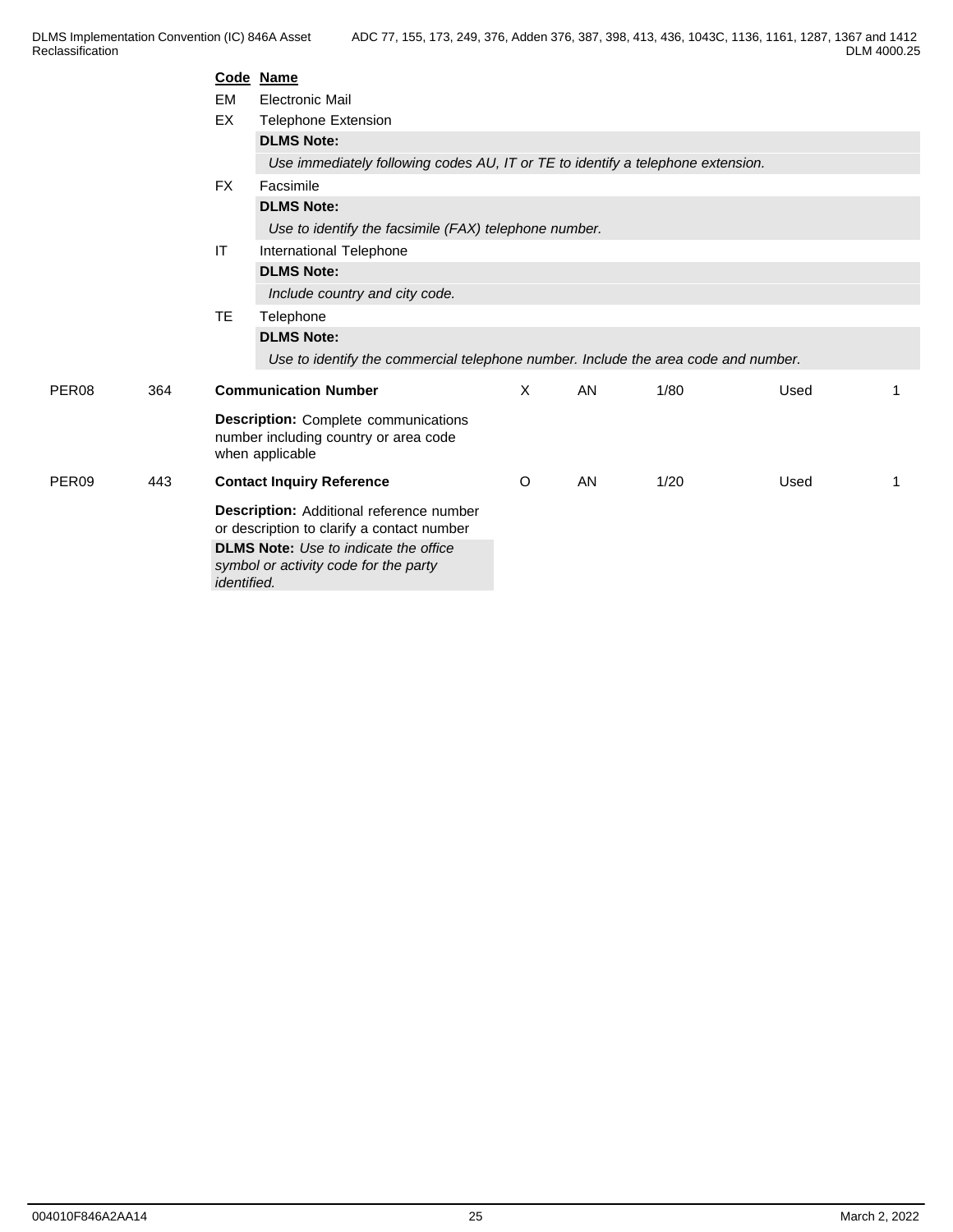# **CS** Contract Summary **Pos: 240 Pos: 240 Max: 1 Pos: 240 Max: 1**

**Detail - Optional Loop: LIN Elements: 4**

**User Option (Usage):** Used

**Purpose:** To provide information about a contract

## **Syntax Rules:**

1. P0405 - If either CS04 or CS05 is present, then the other is required.

## **Semantics:**

- 1. CS09 is the permissible overage as a percentage of the total contract line item number (CLIN) quantity.
- 2. CS10 is the permissible shortage as a percentage of the total contract line item number (CLIN) quantity.
- 3. CS11 is the permissible overage dollar value specified by the contract above which discrepancy action is taken.
- 4. CS14 is the Unit of Measure stipulated in the contract.
- 5. CS15 is the contract line item number (CLIN) unit price specified in the contract.
- 6. CS17 conveys the Critical Application Indicator. A "Y" indicates that a Critical Application Indicator is specified in the contract; an "N" indicates that no Critical Application Indicator is specified in the contract.
- 7. CS18 conveys the Special Requirements Indicator. A "Y" indicates that a Special Requirements Indicator (requiring special testing and or evaluation) is specified in the contract; an "N" indicates that no Special Requirements Indicator is specified in the contract.

## **Comments:**

- 1. CS04 may be used to identify the Contract Line Item Number (CLIN) or Extended (or Exhibit) Line Item Number (ELIN).
- 2. CS07 and CS13 can be used to indicate two different types of special services required.

## **DLMS note:**

*Use to identify contract information associated with the reclassification.*

| $\blacksquare$ Eiement Juminiary. |                           |                                                                                                                                                                                                                                                                                                                                                                                                                                                                                                                                             |         |             |         |              |            |
|-----------------------------------|---------------------------|---------------------------------------------------------------------------------------------------------------------------------------------------------------------------------------------------------------------------------------------------------------------------------------------------------------------------------------------------------------------------------------------------------------------------------------------------------------------------------------------------------------------------------------------|---------|-------------|---------|--------------|------------|
| $Ref$                             | $\underline{\mathsf{Id}}$ | <b>Element Name</b>                                                                                                                                                                                                                                                                                                                                                                                                                                                                                                                         | Req     | <b>Type</b> | Min/Max | <u>Usage</u> | <b>Rep</b> |
| <b>CS01</b>                       | 367                       | <b>Contract Number</b>                                                                                                                                                                                                                                                                                                                                                                                                                                                                                                                      | O       | AN          | 1/30    | Used         | 1          |
|                                   |                           | <b>Description:</b> Contract number<br><b>DLMS Note:</b> 1. Use only for reclassification<br>request transactions to identify the<br>procurement instrument identifier (PIID)<br>previously assigned to the procurement<br>receipt for which classification is requested.<br>For suspended procurement receipts, cite<br>the PIID of the materiel receipt. For materiel<br>previously transferred to a suspended<br>condition as a result of an inventory<br>adjustment, cite the adjustment PIID. For<br>suspect assets in a non-suspended |         |             |         |              |            |
|                                   |                           | condition, cite the applicable PIID. Use the<br>legacy procurement instrument<br>identification number (PIIN) pending<br>transition to the PIID.<br>2. When procurement is authorized under a<br>PIID call/order number (F in 9th position),<br>provide the value in the PIID field. Refer to<br>ADC 1161.                                                                                                                                                                                                                                  |         |             |         |              |            |
| <b>CS03</b>                       | 328                       | <b>Release Number</b>                                                                                                                                                                                                                                                                                                                                                                                                                                                                                                                       | $\circ$ | AN          | 1/30    | Used         |            |
|                                   |                           | <b>Description:</b> Number identifying a release<br>against a Purchase Order previously placed<br>by the parties involved in the transaction<br><b>DLMS Note:</b> 1. Use to identify the legacy<br>four-position call/order number associated<br>with the PIIN.                                                                                                                                                                                                                                                                             |         |             |         |              |            |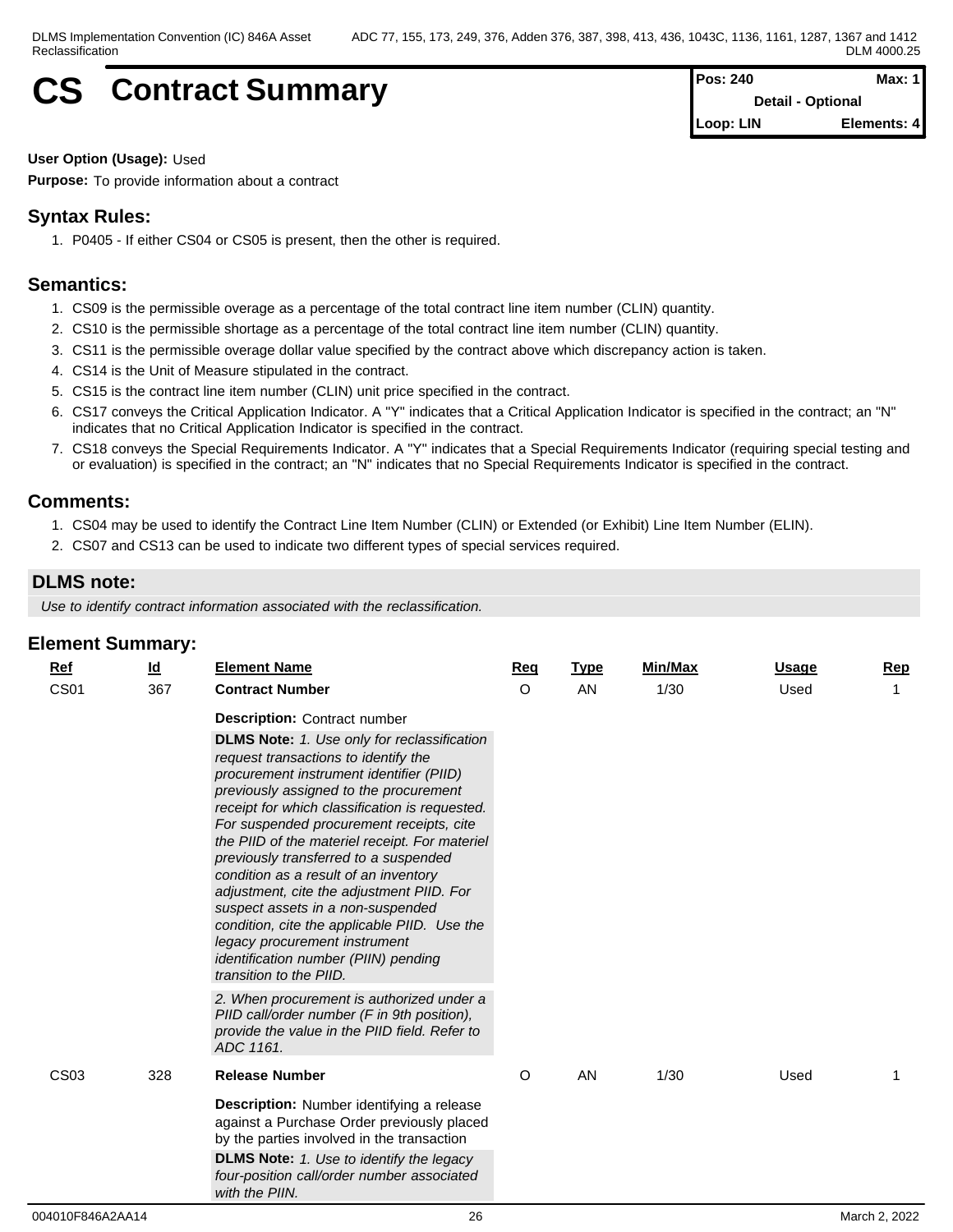| Ref              | $\underline{\mathsf{Id}}$ |           | <b>Element Name</b><br>2. Do not use for the PIID call/order<br>number. The PIID call/order number is                                                                                                                                                                                                                                                                                                                                                                               | <u>Req</u> | <b>Type</b> | Min/Max | <b>Usage</b> | <u>Rep</u> |
|------------------|---------------------------|-----------|-------------------------------------------------------------------------------------------------------------------------------------------------------------------------------------------------------------------------------------------------------------------------------------------------------------------------------------------------------------------------------------------------------------------------------------------------------------------------------------|------------|-------------|---------|--------------|------------|
| CS <sub>04</sub> | 128                       |           | mapped to CS01. Refer to ADC 1161.<br><b>Reference Identification Qualifier</b><br><b>Description:</b> Code qualifying the<br>Reference Identification                                                                                                                                                                                                                                                                                                                              | X          | ID          | 2/3     | Used         |            |
|                  |                           | 83<br>C7  | CodeList Summary (Total Codes: 1503, Included: 2)<br>Code Name<br>Extended (or Exhibit) Line Item Number (ELIN)<br><b>DLMS Note:</b><br>Use to identify the Exhibit Line Item Number (ELIN), or the ELIN including the (Subcontract Exhibit Line<br>Item Number) SUBELIN, as appropriate.<br><b>Contract Line Item Number</b><br><b>DLMS Note:</b><br>Use as needed to identify the CLIN, or the CLIN including the SUBCLIN, associated with the contract<br>number, if applicable. |            |             |         |              |            |
| CS <sub>05</sub> | 127                       | Qualifier | <b>Reference Identification</b><br>Description: Reference information as<br>defined for a particular Transaction Set or<br>as specified by the Reference Identification                                                                                                                                                                                                                                                                                                             | X.         | AN          | 1/30    | Used         |            |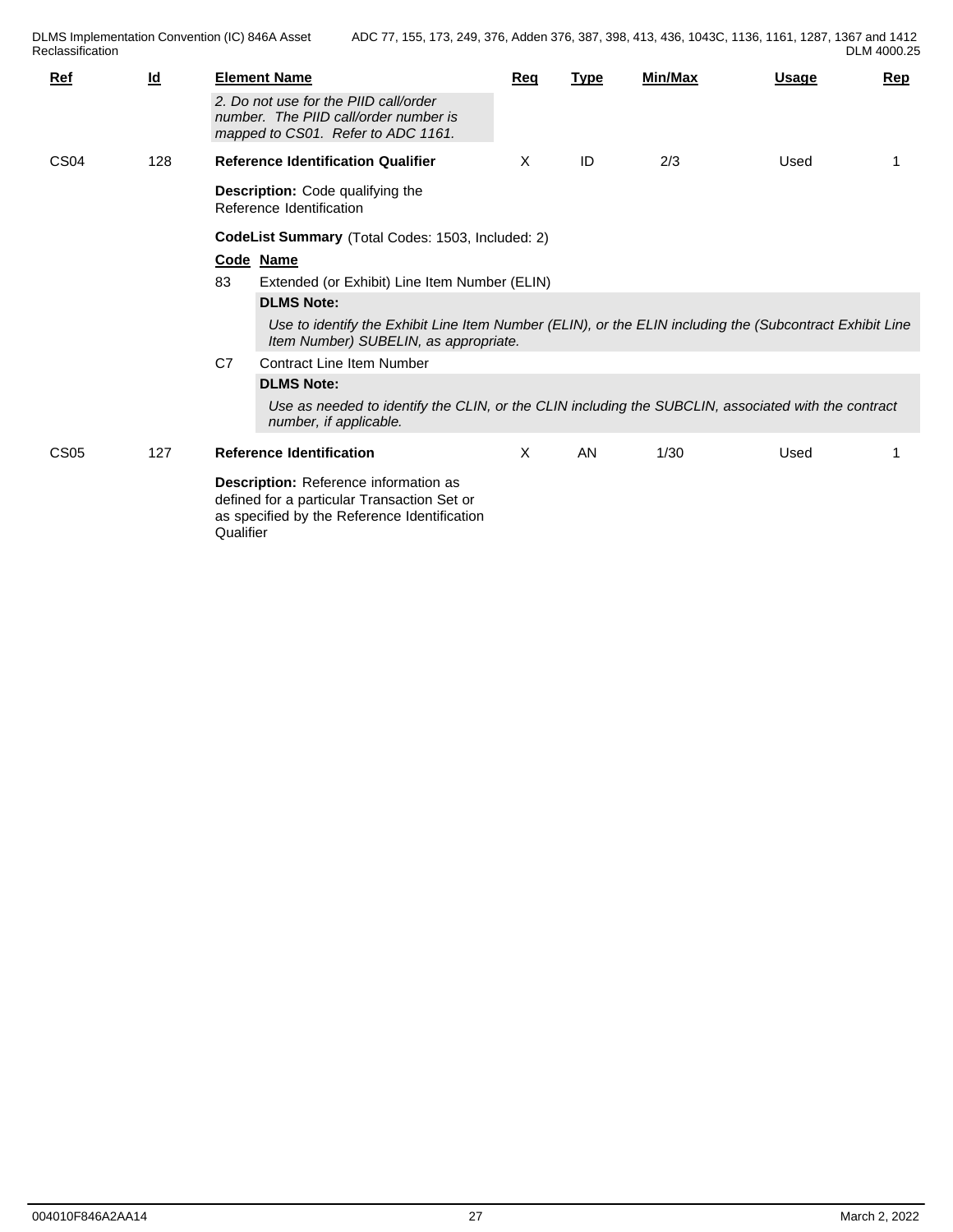## **LM** Code Source Information **Pos: 260** Max: 1

**Detail - Optional Loop: LM Elements: 1**

**User Option (Usage):** Used

**Purpose:** To transmit standard code list identification information

## **Comments:**

1. LM02 identifies the applicable industry code list source information.

## **DLMS note:**

*Use the 2/LM/260 loop to identify coded information maintained in department or agency documentation.*

| <b>Ref</b> | <u>ld</u> | <b>Element Name</b>                                                          | <u>Req</u> | <u>Type</u> | <u>Min/Max</u> | <b>Usage</b> | <u>Rep</u> |  |  |  |
|------------|-----------|------------------------------------------------------------------------------|------------|-------------|----------------|--------------|------------|--|--|--|
| LM01       | 559       | <b>Agency Qualifier Code</b>                                                 | M          | ID          | 2/2            | Must use     |            |  |  |  |
|            |           | <b>Description:</b> Code identifying the agency<br>assigning the code values |            |             |                |              |            |  |  |  |
|            |           | CodeList Summary (Total Codes: 176, Included: 1)                             |            |             |                |              |            |  |  |  |
|            |           | Code Name                                                                    |            |             |                |              |            |  |  |  |
|            |           | Department of Defense (DoD)<br>DF                                            |            |             |                |              |            |  |  |  |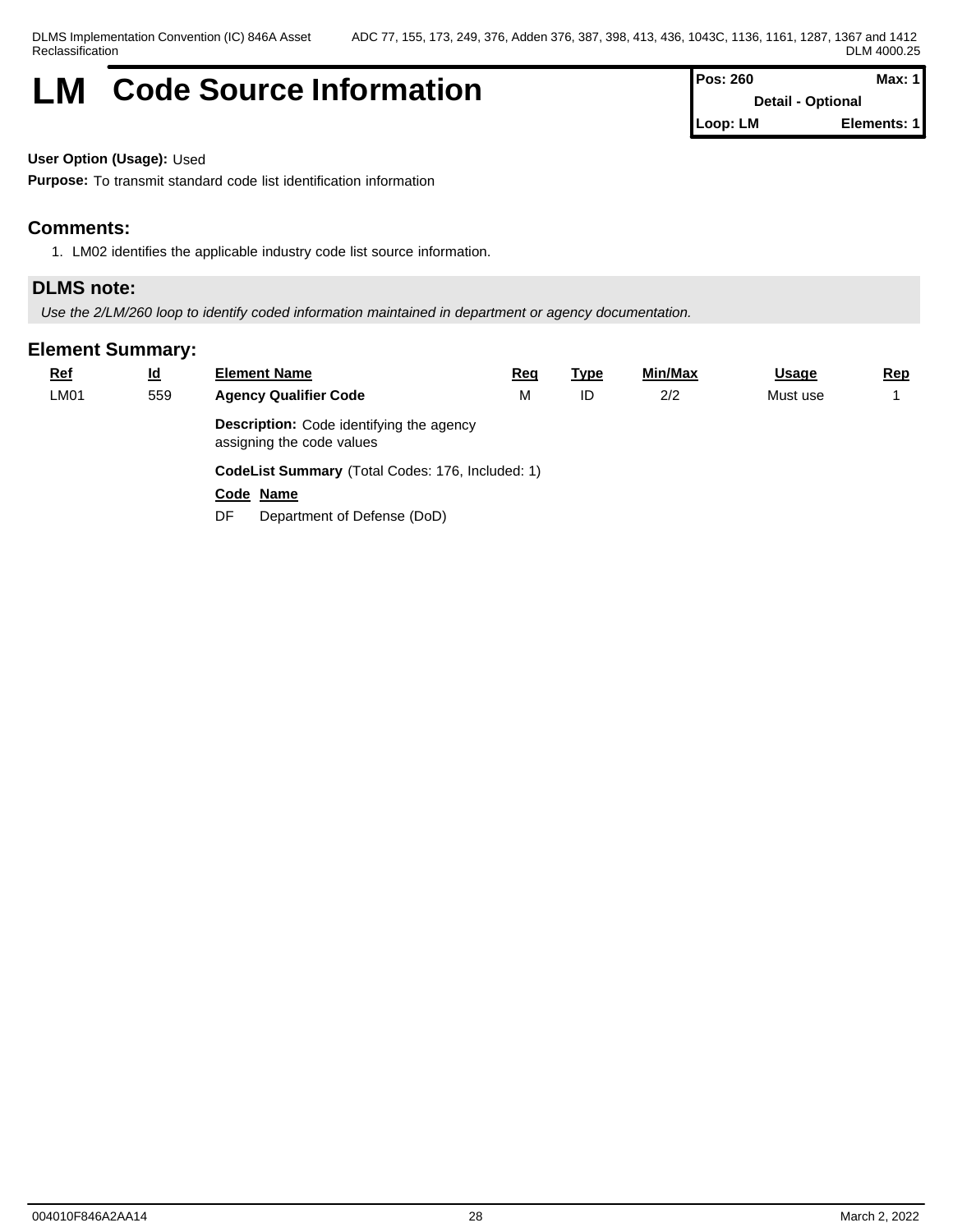

| $Pos: 270$                | Max: 100    |  |
|---------------------------|-------------|--|
| <b>Detail - Mandatory</b> |             |  |
| Loop: LM                  | Elements: 2 |  |

#### **User Option (Usage):** Must use

**Purpose:** Code to transmit standard industry codes

## **Syntax Rules:**

1. C0102 - If LQ01 is present, then LQ02 is required.

## **DLMS note:**

*1. Use to identify codes, as appropriate, consistent with management information requirements.*

*2. Must use to cite the Asset Reclassification Denial (ARD) code for Asset Reclassification Response Denial Transactions (BIA02 code TD in conjunction with BIA06 Action Code DE) when no quantity is cited (QTY Loop is not used).* 

*3. For DLA industrial support agreement with Marine Corps, multiple iterations of the LQ segment may be used to provide multiple Asset Reclassification Denial Codes, to identify multiple reasons for denying a request.*

*4. For Asset Reclassification Response Denial Transactions where a quantity is cited, may use 2/LQ01/376 embedded in the QTY Loop to cite the Asset Reclassification Denial code.*

| <u>Ref</u><br>LQ01 | $\underline{\mathsf{Id}}$<br>1270 |      | <b>Element Name</b><br><b>Code List Qualifier Code</b>                                                                                                                                                                                                                                                                                                                                                                                                                                                                   | <u>Req</u><br>$\circ$ | <u>Type</u><br>ID | Min/Max<br>1/3 | <u>Usage</u><br>Used | <u>Rep</u> |  |  |
|--------------------|-----------------------------------|------|--------------------------------------------------------------------------------------------------------------------------------------------------------------------------------------------------------------------------------------------------------------------------------------------------------------------------------------------------------------------------------------------------------------------------------------------------------------------------------------------------------------------------|-----------------------|-------------------|----------------|----------------------|------------|--|--|
|                    |                                   |      | <b>Description:</b> Code identifying a specific<br>industry code list                                                                                                                                                                                                                                                                                                                                                                                                                                                    |                       |                   |                |                      |            |  |  |
|                    |                                   |      | CodeList Summary (Total Codes: 559, Included: 1)                                                                                                                                                                                                                                                                                                                                                                                                                                                                         |                       |                   |                |                      |            |  |  |
|                    |                                   | ARD. | Code Name<br>Asset Reclassification Denial Code<br><b>DLMS Note:</b><br>1. Storage activities must use an ARD code with Asset Reclassification Response Denial Transactions<br>to identify the reason for the denial. Cite the ARD code at either 2/LQ01/270 or 2/LQ01/376, as<br>appropriate.<br>2. At this time a local code 'ARD' is established for use in 846A, version 4010. A data maintenance<br>action has been submitted for establishment of 'ARD-Asset Reclassification Denial Code' in a future<br>version. |                       |                   |                |                      |            |  |  |
| LQ02               | 1271                              |      | <b>Industry Code</b>                                                                                                                                                                                                                                                                                                                                                                                                                                                                                                     | C                     | AN                | 1/30           | Used                 |            |  |  |
|                    |                                   |      | <b>Description:</b> Code indicating a code from a<br>specific industry code list                                                                                                                                                                                                                                                                                                                                                                                                                                         |                       |                   |                |                      |            |  |  |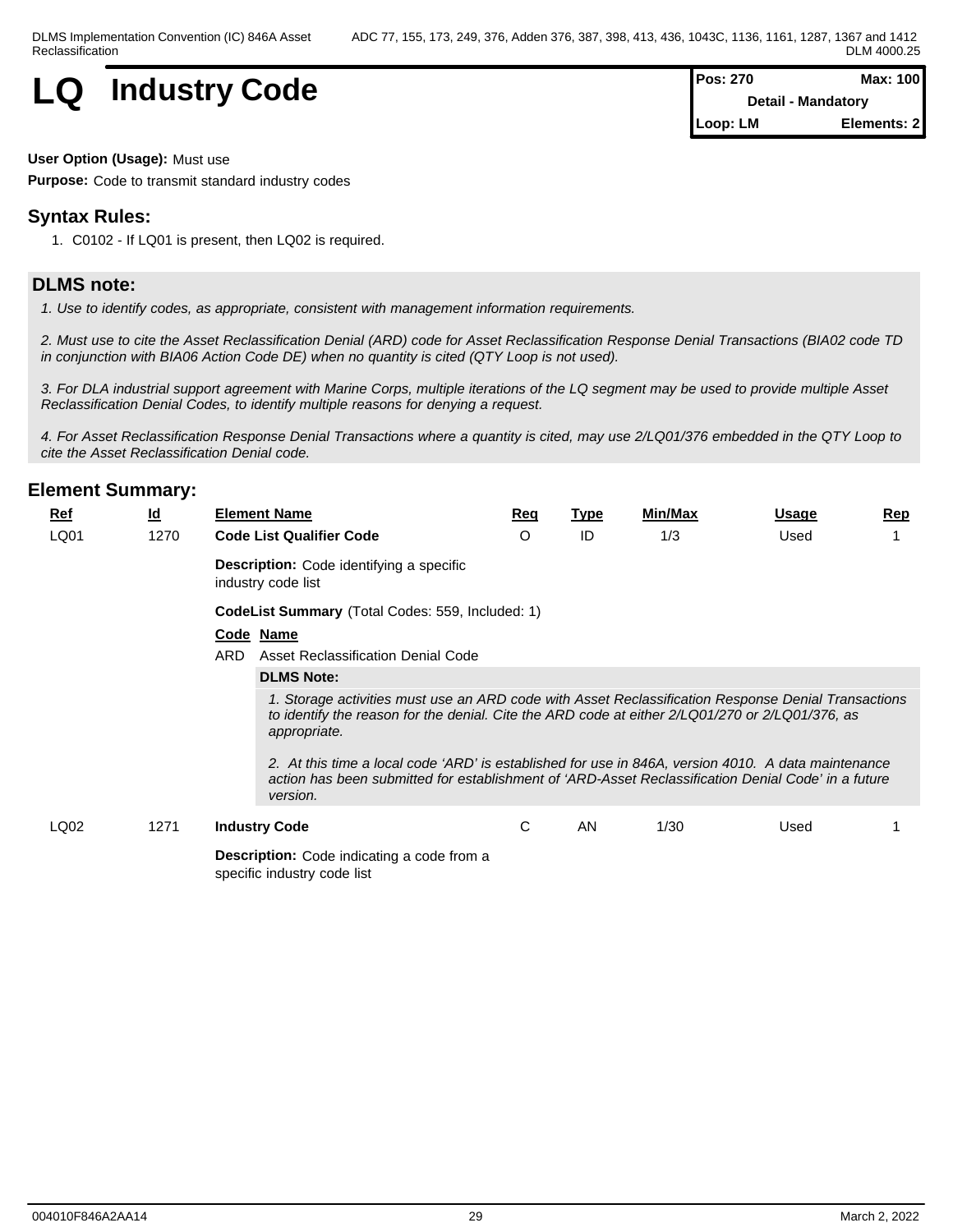

| <b>Pos: 320</b> | Max: 1 I                 |  |
|-----------------|--------------------------|--|
|                 | <b>Detail - Optional</b> |  |
| Loop: QTY       | Elements: 2              |  |

### **User Option (Usage):** Used

**Purpose:** To specify quantity information

## **Syntax Rules:**

- 1. R0204 At least one of QTY02 or QTY04 is required.
- 2. E0204 Only one of QTY02 or QTY04 may be present.

## **Semantics:**

1. QTY04 is used when the quantity is non-numeric.

## **DLMS note:**

*1. Use multiple iterations of the 2/QTY/320 loop as needed to stratify quantity on hand by materiel classification.*

*2. Use in Asset Reclassification Request transactions (1/BIA02/20 code TE), except as noted below for DLA industrial activity support agreement with Marine Corps.*

*3. When an asset reclassification request transaction is requesting conversion of an NSN to a 'unit of use' LSN, and concurrently requesting assignment of protection to a partial quantity of the quantity converted (BIA02 code TE with BIA06 Action Code CV in conjunction with LIN01 code 2), then two iterations of 2/QTY/320 loop must be used to convey two distinct quantities in the transaction for total quantity to be converted and partial quantity to be protected. Supports DLA industrial activity support agreement. Refer to ADC 376.*

*4. When an asset reclassification request transaction is requesting conversion of an NSN or LSN to a 'unit of use' LSN, and the entire quantity on hand for the requesting owner is to be converted (BIA02 code TE with BIA06 Action Code CV in conjunction with LIN01 code 3), then a quantity is not cited in the request. The QTY segment is not used in these asset reclassification requests or any associated denial transactions. Authorized for DLA industrial activity support agreement with Marine Corps only. Refer to ADC 398.*

*5. Use in Asset Reclassification Response Denial transactions (1/BIA02/20 code TD with BIA06 code DE) for DLA industrial activity support agreement with Navy only. The denial transaction will be for the full quantity requested (i.e. perpetuate the quantity from the Asset Reclassification Request transaction). Partial quantities will not be denied. Refer to the Addendum to ADC 376.*

## **Element Summary:**

| <u>Ref</u> | <u>ld</u> |                | <b>Element Name</b>                                                                                                                                                                                                                                                                                                                                                                                                                                                                                                                                                                                                                            | Req | Type | <u>Min/Max</u> | Usage    | <u>Rep</u> |
|------------|-----------|----------------|------------------------------------------------------------------------------------------------------------------------------------------------------------------------------------------------------------------------------------------------------------------------------------------------------------------------------------------------------------------------------------------------------------------------------------------------------------------------------------------------------------------------------------------------------------------------------------------------------------------------------------------------|-----|------|----------------|----------|------------|
| QTY01      | 673       |                | <b>Quantity Qualifier</b>                                                                                                                                                                                                                                                                                                                                                                                                                                                                                                                                                                                                                      | M   | ID   | 2/2            | Must use |            |
|            |           | quantity       | <b>Description:</b> Code specifying the type of                                                                                                                                                                                                                                                                                                                                                                                                                                                                                                                                                                                                |     |      |                |          |            |
|            |           |                | <b>DLMS Note:</b> The following codes are<br>authorized.                                                                                                                                                                                                                                                                                                                                                                                                                                                                                                                                                                                       |     |      |                |          |            |
|            |           |                | <b>CodeList Summary</b> (Total Codes: 832, Included: 3)                                                                                                                                                                                                                                                                                                                                                                                                                                                                                                                                                                                        |     |      |                |          |            |
|            |           |                | Code Name                                                                                                                                                                                                                                                                                                                                                                                                                                                                                                                                                                                                                                      |     |      |                |          |            |
|            |           | QH             | Quantity on Hold                                                                                                                                                                                                                                                                                                                                                                                                                                                                                                                                                                                                                               |     |      |                |          |            |
|            |           |                | <b>DLMS Note:</b>                                                                                                                                                                                                                                                                                                                                                                                                                                                                                                                                                                                                                              |     |      |                |          |            |
|            |           |                | Use only for supply condition code (SCC) reclassification request transactions (BIA02 code TE with<br>BIA06 Action Code 23, 62, or 86). Use to identify the quantity for which SCC reclassification is<br>requested; otherwise do not use.                                                                                                                                                                                                                                                                                                                                                                                                     |     |      |                |          |            |
|            |           | V <sub>3</sub> | <b>Transfer Quantity</b>                                                                                                                                                                                                                                                                                                                                                                                                                                                                                                                                                                                                                       |     |      |                |          |            |
|            |           |                | <b>DLMS Note:</b>                                                                                                                                                                                                                                                                                                                                                                                                                                                                                                                                                                                                                              |     |      |                |          |            |
|            |           |                | 1. Use only with asset reclassification requests transactions which request an NSN be converted to a<br>unit of use LSN (BIA02 code TE with BIA06 Action Code CV-Convert); otherwise do not use.                                                                                                                                                                                                                                                                                                                                                                                                                                               |     |      |                |          |            |
|            |           |                | 2. When LIN01 is not used, or LIN01 cites code1, only this quantity field is used in the transaction. It<br>represents the quantity to be converted without a request for protection assignment (no LIN01 code); or<br>the quantity to be converted with a request for protection assignment when the entire conversion<br>quantity is to be protected (LIN01 code 1). When protecting the entire quantity or the converted quantity<br>was previously protected, the protection information will be cited in 2/REF/140. When there is no<br>protection assignment request associated with the conversion (LIN01 not used and quantity was not |     |      |                |          |            |

*previously protected), then no protection information (JO, protection document number, informational*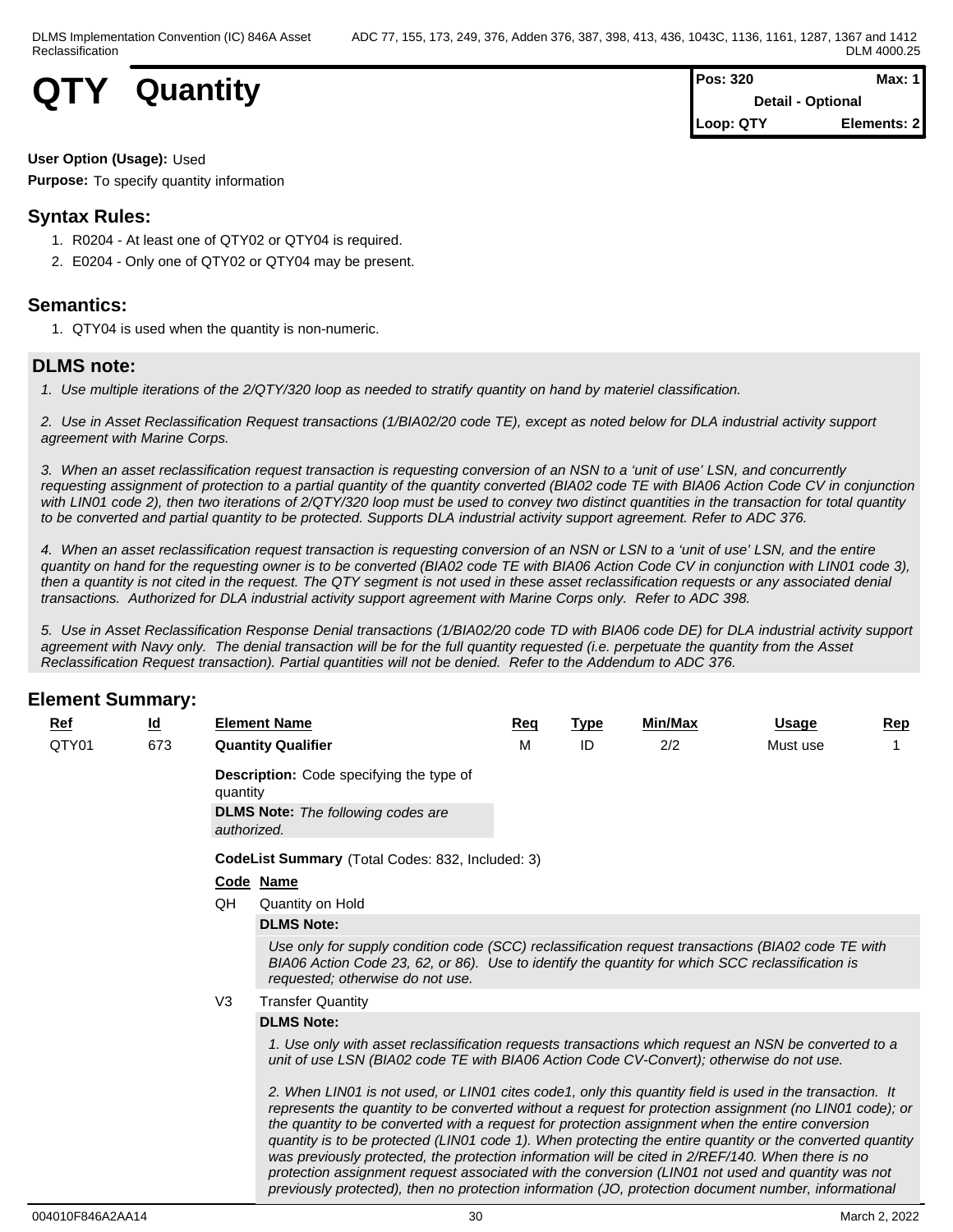*KO or COAR) will be cited in 2/REF/140.,* 

*3. When LIN01 code 2 is used (indicating that only a PARTIAL quantity converted from an NSN to unit of use LSN is to be protected, then a second iteration of the QTY segment must be used to cite a second quantity (code XT) to identify the partial quantity to be protected.* 

*4. Authorized for use under DLA industrial activity support agreement only. Refer to ADC 376.*

XT Protected Quantity

#### **DLMS Note:**

*automated processing system. See introductory DLMS note 3d.*

*1. Use with asset reclassification requests to assign protection (BIA02 code TE with BIA06 Action Code76-Assign); and with requests to assign protection to a partial quantity when concurrently requesting conversion from an NSN to a unit of use LSN ((BIA02 code TE with BIA06 Action Code CV-Convert in conjunction with LIN01 code 2); otherwise do not use. When concurrently requesting protection for a partial quantity being converted to a unit of use LSN, then 2 iterations of the QTY segment must be used. One iteration will cite code V3 for the total quantity converted, and one iteration will cite code XT for the partial quantity to be protected. When requesting protection assignment to a partial quantity, the applicable protection data (JO, protection document number, informational KO/COAR) cited in 2/REF/140 applies only to this partial protection quantity.* 

*2. Authorized for DLA industrial activity support agreement only. Refer to ADC 376.*

| QTY02 | 380 | Quantitv                                                                                  |  | 1/15 | Used |  |
|-------|-----|-------------------------------------------------------------------------------------------|--|------|------|--|
|       |     | <b>Description:</b> Numeric value of quantity                                             |  |      |      |  |
|       |     | <b>DLMS Note:</b> 1. Express as a whole<br>number with no decimals.                       |  |      |      |  |
|       |     | 2. A field size exceeding 5 positions may<br>not be received or understood by recipient's |  |      |      |  |

004010F846A2AA14 31 March 2, 2022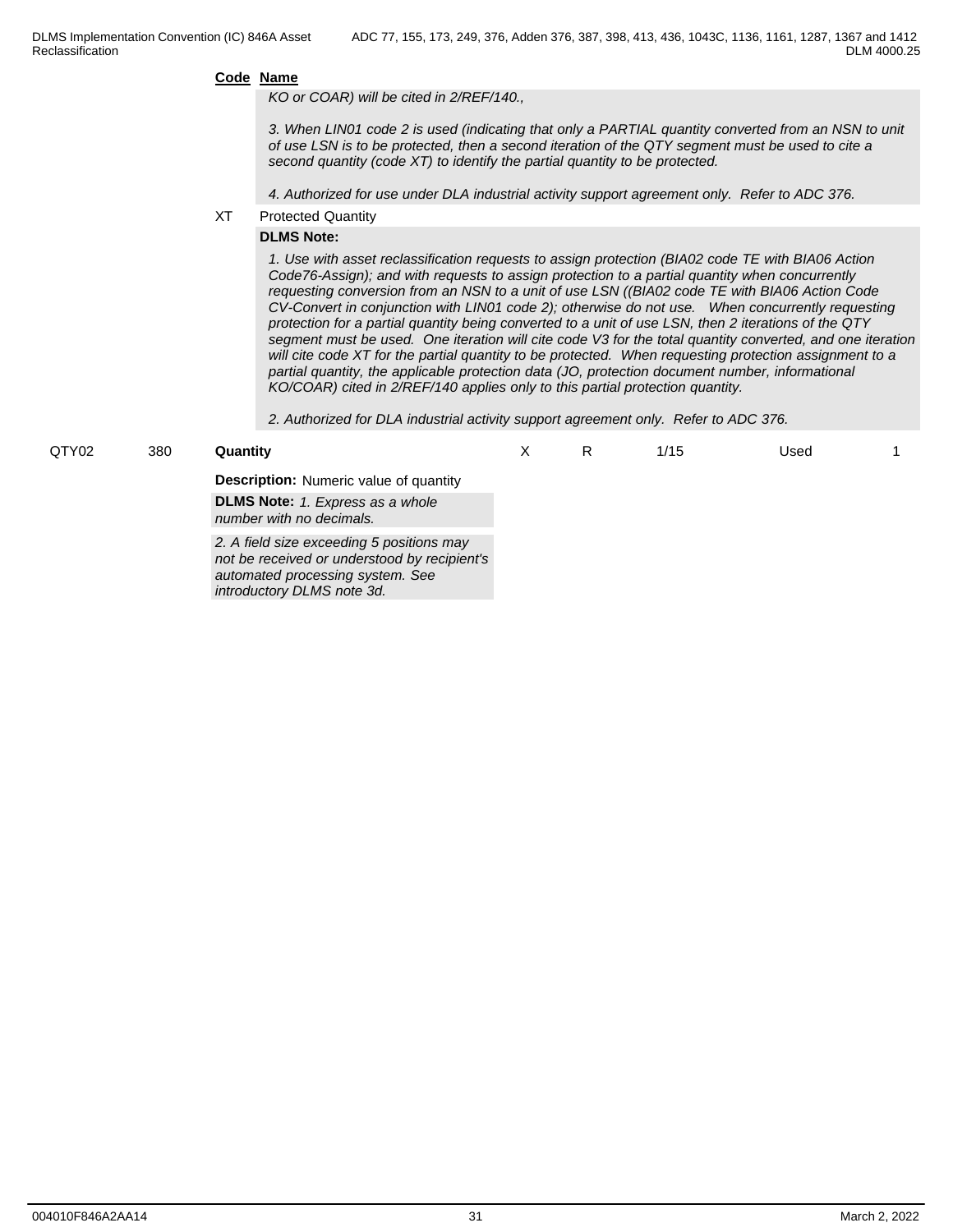## **LM** Code Source Information **Pos:** 375 Max: 1

**Detail - Optional Loop: LM Elements: 1**

**User Option (Usage):** Used

**Purpose:** To transmit standard code list identification information

## **Comments:**

1. LM02 identifies the applicable industry code list source information.

## **DLMS note:**

*Use the 2/LM/375 loop to identify coded information maintained in department or agency documentation.*

| <b>Ref</b> | <u>ld</u> | <b>Element Name</b>                                                          | <u>Req</u> | <u>Type</u> | <u>Min/Max</u> | <b>Usage</b> | <u>Rep</u> |  |  |  |
|------------|-----------|------------------------------------------------------------------------------|------------|-------------|----------------|--------------|------------|--|--|--|
| LM01       | 559       | <b>Agency Qualifier Code</b>                                                 | M          | ID          | 2/2            | Must use     |            |  |  |  |
|            |           | <b>Description:</b> Code identifying the agency<br>assigning the code values |            |             |                |              |            |  |  |  |
|            |           | CodeList Summary (Total Codes: 176, Included: 1)                             |            |             |                |              |            |  |  |  |
|            |           | Code Name                                                                    |            |             |                |              |            |  |  |  |
|            |           | Department of Defense (DoD)<br>DF                                            |            |             |                |              |            |  |  |  |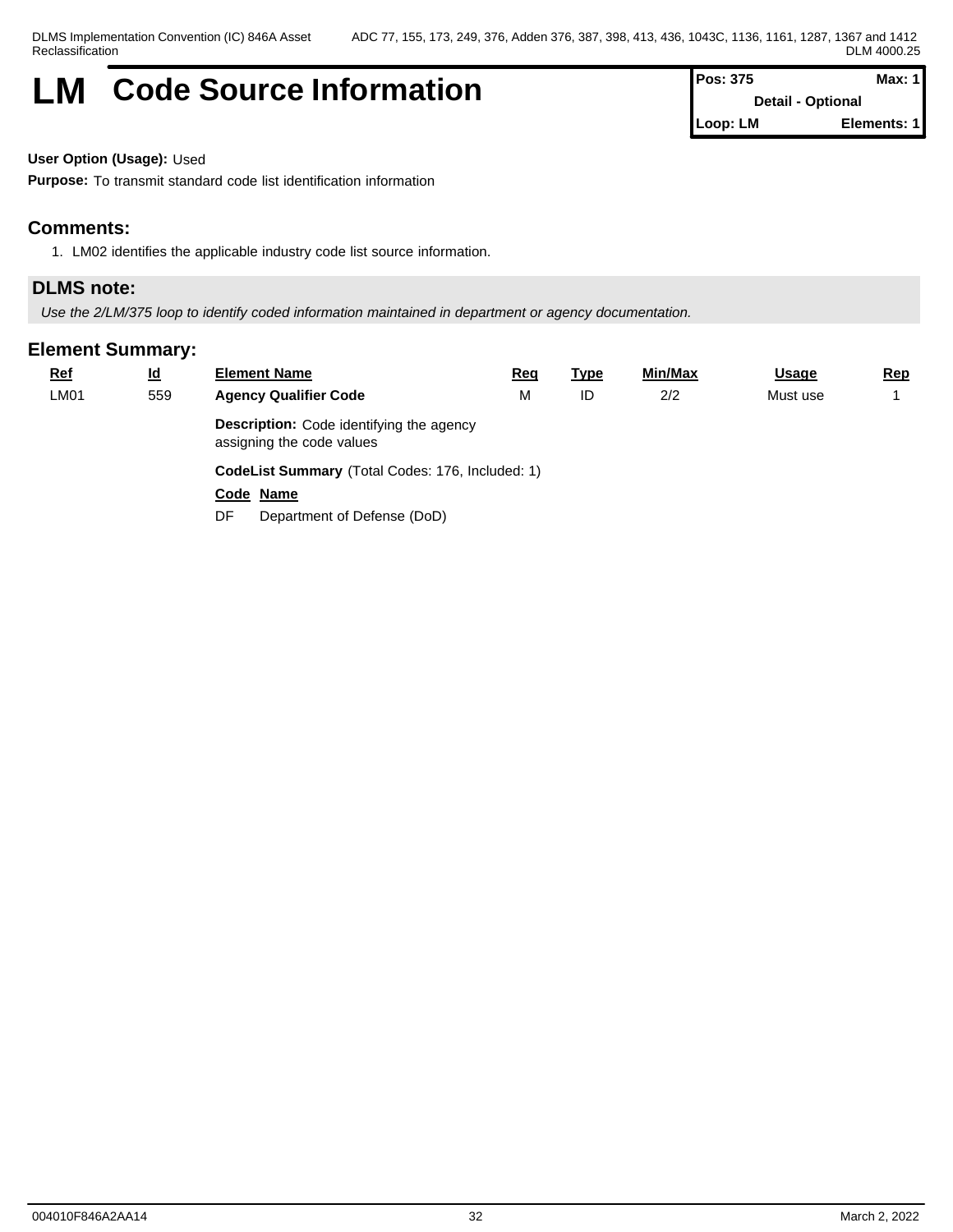

| <b>IPos: 376</b>          | Max: 100    |  |
|---------------------------|-------------|--|
| <b>Detail - Mandatory</b> |             |  |
| $\vert$ Loop: LM          | Elements: 2 |  |

#### **User Option (Usage):** Must use

**Purpose:** Code to transmit standard industry codes

## **Syntax Rules:**

1. C0102 - If LQ01 is present, then LQ02 is required.

## **DLMS note:**

*1. Use this segment to identify codes, as appropriate, consistent with management information requirements.*

*2. Use multiple iterations of the LQ segment to provide information as needed. Use to identify codes, as appropriate, consistent with management information requirements.*

| $Ref$ | $\underline{\mathsf{Id}}$ |                                                   | <b>Element Name</b>                                                                                                                                                                                                                                       | Req     | <b>Type</b> | Min/Max | <b>Usage</b> | <b>Rep</b> |  |  |  |
|-------|---------------------------|---------------------------------------------------|-----------------------------------------------------------------------------------------------------------------------------------------------------------------------------------------------------------------------------------------------------------|---------|-------------|---------|--------------|------------|--|--|--|
| LQ01  | 1270                      |                                                   | <b>Code List Qualifier Code</b>                                                                                                                                                                                                                           | $\circ$ | ID          | 1/3     | Used         |            |  |  |  |
|       |                           |                                                   | Description: Code identifying a specific<br>industry code list                                                                                                                                                                                            |         |             |         |              |            |  |  |  |
|       |                           |                                                   | <b>DLMS Note:</b> 1. Use a single occurrence of<br>code 84 for reclassification requests.                                                                                                                                                                 |         |             |         |              |            |  |  |  |
|       |                           |                                                   | 2. Use either code 99 or A1 (but not both),<br>except for ammunition where both codes<br>may be used. Use of both codes for<br>ammunition is a DLMS enhancement; see<br>introductory DLMS note 3a.                                                        |         |             |         |              |            |  |  |  |
|       |                           |                                                   | 3. The following codes are authorized.                                                                                                                                                                                                                    |         |             |         |              |            |  |  |  |
|       |                           | CodeList Summary (Total Codes: 559, Included: 14) |                                                                                                                                                                                                                                                           |         |             |         |              |            |  |  |  |
|       |                           |                                                   | Code Name                                                                                                                                                                                                                                                 |         |             |         |              |            |  |  |  |
|       |                           | 83                                                | Supply Condition Code                                                                                                                                                                                                                                     |         |             |         |              |            |  |  |  |
|       |                           |                                                   | <b>DLMS Note:</b>                                                                                                                                                                                                                                         |         |             |         |              |            |  |  |  |
|       |                           |                                                   | 1. Use to identify the supply condition code (SCC) of the materiel.                                                                                                                                                                                       |         |             |         |              |            |  |  |  |
|       |                           |                                                   | 2. For asset reclassification requests when the owner/manager has resolved the situation which<br>required the assets to be held in a suspended condition (BIA02 code TE with BIA06 code 62) this is the<br>'TO' SCC. The 'FROM' SCC uses qualifier 'BG'. |         |             |         |              |            |  |  |  |
|       |                           | 84                                                | Management Code                                                                                                                                                                                                                                           |         |             |         |              |            |  |  |  |
|       |                           |                                                   | <b>DLMS Note:</b>                                                                                                                                                                                                                                         |         |             |         |              |            |  |  |  |
|       |                           |                                                   | Use to identify supplemental management information associated with processing the transaction.                                                                                                                                                           |         |             |         |              |            |  |  |  |
|       |                           | 87                                                | Subsistence Type of Pack Code                                                                                                                                                                                                                             |         |             |         |              |            |  |  |  |
|       |                           |                                                   | <b>DLMS Note:</b>                                                                                                                                                                                                                                         |         |             |         |              |            |  |  |  |
|       |                           |                                                   | 1. Use subsistence items to identify subsistence type of pack information.                                                                                                                                                                                |         |             |         |              |            |  |  |  |
|       |                           |                                                   | 2. Use in asset reclassification request/followup.                                                                                                                                                                                                        |         |             |         |              |            |  |  |  |
|       |                           | 99                                                | Purpose Code                                                                                                                                                                                                                                              |         |             |         |              |            |  |  |  |
|       |                           |                                                   | <b>DLMS Note:</b>                                                                                                                                                                                                                                         |         |             |         |              |            |  |  |  |
|       |                           |                                                   | Use in asset reclassification request/followup.                                                                                                                                                                                                           |         |             |         |              |            |  |  |  |
|       |                           | A1                                                | Ownership Code                                                                                                                                                                                                                                            |         |             |         |              |            |  |  |  |
|       |                           |                                                   | <b>DLMS Note:</b>                                                                                                                                                                                                                                         |         |             |         |              |            |  |  |  |
|       |                           |                                                   | Use in asset reclassification request/followup.                                                                                                                                                                                                           |         |             |         |              |            |  |  |  |
|       |                           | A9                                                | Supplemental Data                                                                                                                                                                                                                                         |         |             |         |              |            |  |  |  |
|       |                           |                                                   | <b>DLMS Note:</b>                                                                                                                                                                                                                                         |         |             |         |              |            |  |  |  |
|       |                           |                                                   | 1. Use to identify supplemental address/data.                                                                                                                                                                                                             |         |             |         |              |            |  |  |  |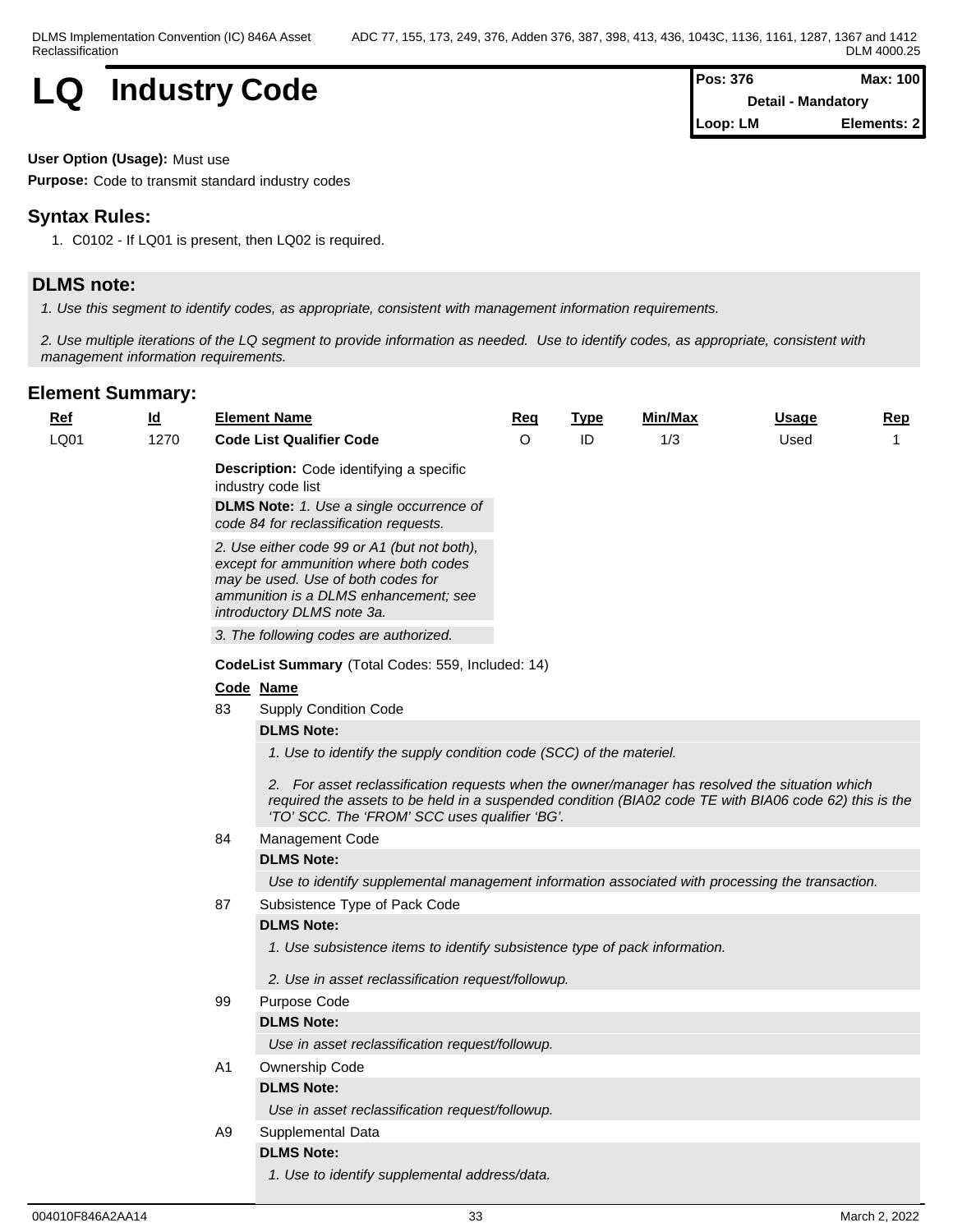*2. During the DLSS/DLMS transition, this field will be used to perpetuate/populate the DLSS Supplemental Address (SUPAAD) field. During this time, field size is restricted to 6 positions; see introductory DLMS note 3d.*

*3. Expanded use of this field for supplemental data without size restriction is a DLMS enhancement; see introductory DLMS note 3a.*

*4. Under full DLMS, the requirement to pass activity address information within the supplemental data field will be streamlined. Activity address data previously contained in the SUPAAD will be reflected exclusively in the N1 segment. Future streamlined data; see introductory DLMS note 3c.*

- AJ Utilization Code
- BG Condition

#### **DLMS Note:**

*For use with asset reclassification requests for supply condition code (SCC) change, when the owner/manager has resolved the situation which required the assets to be held in a suspended condition. This is the 'FROM' SCC. The 'TO' SCC uses qualifier '83'. BG is only for use with BIA02 code TE with BIA06 code 62.*

GQ Group Qualifier Code

#### **DLMS Note:**

*Use to identify the MMAC for NSNs to be managed by a specific manager (i.e., system, program, aggregation, selected FSC, technology group). This is an Air Force-unique data element, meaningful to the Air Force only. Non-Air Force Components perpetuate without action.*

*A data maintenance action was approved in version 5010. The approved code/name is "MAC-Materiel Management Aggregation code". The code source is identified as the Air Force Manual (AFMAN) 23-110, Volumes 1 and 2.*

#### ARD Asset Reclassification Denial Code

#### **DLMS Note:**

*1. Storage activities must use an Asset Reclassification Denial (ARD) code with Asset Reclassification Response Denial Transactions (BIA02 code TD in conjunction with BIA06 Action Code DE) to identify the reason for the denial. Cite the ARD code at either 2/LQ01/270 or 2/LQ01/376, as appropriate.*

*2. For DLA industrial support agreement with Marine Corps, cite the ARD code at 2/LQ01/270 since the QTY Loop is not used.* 

*3. At this time a local code 'ARD' is established for use in 846A, version 4010. A data maintenance action has been submitted for establishment of 'ARD-Asset Reclassification Denial Code' in a future version.*

COG Cognizance Symbol

#### **DLMS Note:**

*Use to identify the material cognizance symbol (COG) of the end item. Indicate NSL for non-stock numbered listed items. This is a Navy-unique data element meaningful to Navy only; Non-Navy Components are to perpetuate without action.*

IMC Item Management Code

#### **DLMS Note:**

*Use to identify the Item Management Code (IMC) for integrated material management. This is a Navy-unique data element meaningful to Navy only; Non-Navy Components are to perpetuate without action.*

MCC Material Control Code

#### **DLMS Note:**

*Use to identify the Material Control Code (MCC) for special inventory reporting. This is a Navy-unique data element meaningful to Navy only; Non-Navy Components are to perpetuate without action.*

SMI Special Material Identification Code

#### **DLMS Note:**

*Use to identify the Special Material Identification Code (SMIC) for an end item. This is a Navy-unique data element meaningful to Navy only; Non-Navy Components are to perpetuate without action.*

#### LQ02 1271 **Industry Code**

X AN 1/30 Used 1

**Description:** Code indicating a code from a specific industry code list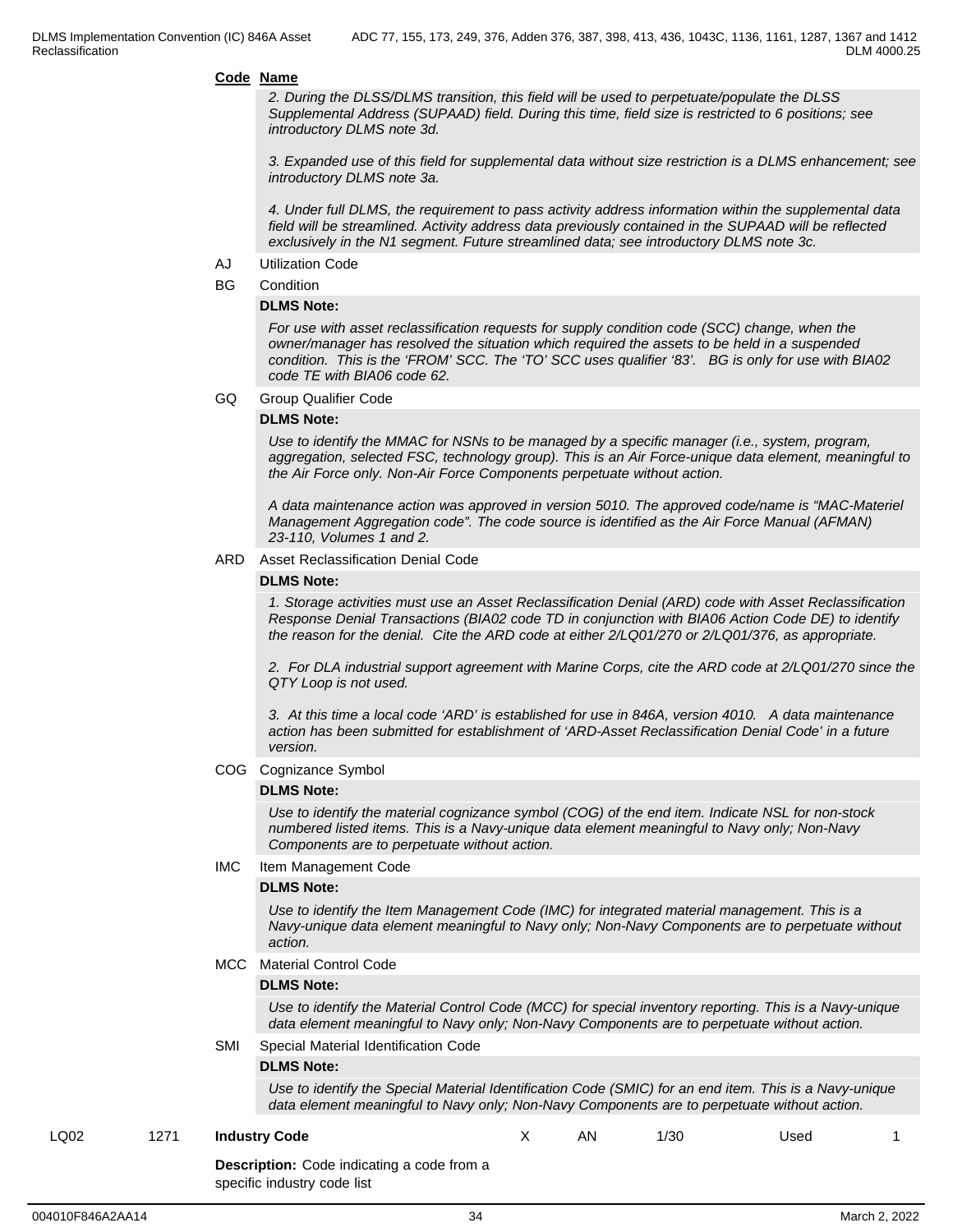|                  |    | DLMS Implementation Convention (IC) 846A Asset | ADC 77, 155, 173, 249, 376, Adden 376, 387, 398, 413, 436, 1043C, 1136, 1161, 1287, 1367 and 1412 |     |            |         |              |             |
|------------------|----|------------------------------------------------|---------------------------------------------------------------------------------------------------|-----|------------|---------|--------------|-------------|
| Reclassification |    |                                                |                                                                                                   |     |            |         |              | DLM 4000.25 |
| Ref              | __ | Element Name                                   |                                                                                                   | Req | <b>VDE</b> | Min/Max | <u>Usage</u> | <u>Rep</u>  |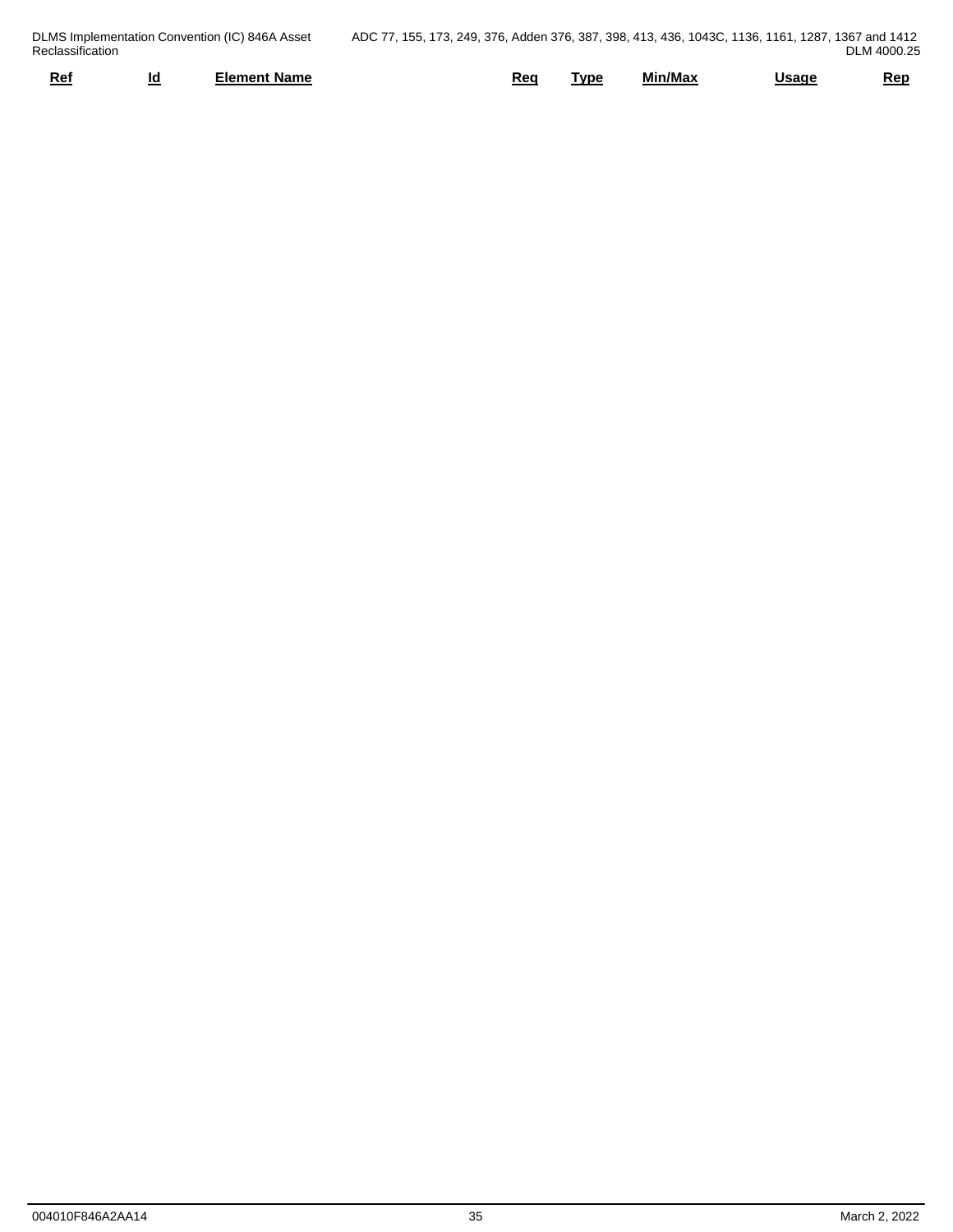| <b>N1</b> | <b>Name</b> | <b>Pos: 450</b>          | Max: 1      |  |
|-----------|-------------|--------------------------|-------------|--|
|           |             | <b>Detail - Optional</b> |             |  |
|           |             | Loop: N1                 | Elements: 4 |  |

### **User Option (Usage):** Used

**Purpose:** To identify a party by type of organization, name, and code

## **Syntax Rules:**

- 1. R0203 At least one of N102 or N103 is required.
- 2. P0304 If either N103 or N104 is present, then the other is required.

## **Comments:**

- 1. This segment, used alone, provides the most efficient method of providing organizational identification. To obtain this efficiency the "ID Code" (N104) must provide a key to the table maintained by the transaction processing party.
- 2. N105 and N106 further define the type of entity in N101.

## **DLMS note:**

*Must use this 2/N1/450 loop to identify the organization to receive the transaction.*

| <b>Ref</b><br>$\underline{\mathsf{Id}}$ |    | <b>Element Name</b> |                                                                                                                                                                                            |          | <b>Type</b> | Min/Max | <b>Usage</b> | <b>Rep</b> |  |
|-----------------------------------------|----|---------------------|--------------------------------------------------------------------------------------------------------------------------------------------------------------------------------------------|----------|-------------|---------|--------------|------------|--|
| N101                                    | 98 |                     | <b>Entity Identifier Code</b>                                                                                                                                                              | м        | ID          | 2/3     | Must use     | 1          |  |
|                                         |    | XM or Z4.           | Description: Code identifying an<br>organizational entity, a physical location,<br>property or an individual<br>DLMS Note: 1. Use only one of codes SB,                                    |          |             |         |              |            |  |
|                                         |    |                     |                                                                                                                                                                                            |          |             |         |              |            |  |
|                                         |    |                     | 2. The following codes are authorized.                                                                                                                                                     |          |             |         |              |            |  |
|                                         |    |                     | CodeList Summary (Total Codes: 1312, Included: 3)                                                                                                                                          |          |             |         |              |            |  |
|                                         |    |                     | Code Name                                                                                                                                                                                  |          |             |         |              |            |  |
|                                         |    | <b>SB</b><br>XM     | Storage Area                                                                                                                                                                               |          |             |         |              |            |  |
|                                         |    |                     | <b>DLMS Note:</b>                                                                                                                                                                          |          |             |         |              |            |  |
|                                         |    |                     | Use to identify a depot or storage activity.                                                                                                                                               |          |             |         |              |            |  |
|                                         |    |                     | Maintenance Organization Used for Estimate                                                                                                                                                 |          |             |         |              |            |  |
|                                         |    |                     | <b>DLMS Note:</b>                                                                                                                                                                          |          |             |         |              |            |  |
|                                         |    |                     | Use when applicable to identify the maintenance organization e.g., Navy Shipyard or Fleet Readiness<br>Center. Authorized for DLA industrial activity support agreement. Refer to ADC 376. |          |             |         |              |            |  |
|                                         |    | Z4                  | Owning Inventory Control Point                                                                                                                                                             |          |             |         |              |            |  |
| N103                                    | 66 |                     | <b>Identification Code Qualifier</b>                                                                                                                                                       | $\times$ | ID          | 1/2     | Used         | 1          |  |
|                                         |    |                     | Description: Code designating the<br>system/method of code structure used for<br>Identification Code (67)                                                                                  |          |             |         |              |            |  |
|                                         |    |                     | CodeList Summary (Total Codes: 215, Included: 2)                                                                                                                                           |          |             |         |              |            |  |
|                                         |    |                     | Code Name                                                                                                                                                                                  |          |             |         |              |            |  |
|                                         |    | 10                  | Department of Defense Activity Address Code (DODAAC)                                                                                                                                       |          |             |         |              |            |  |
|                                         |    |                     | <b>DLMS Note:</b>                                                                                                                                                                          |          |             |         |              |            |  |
|                                         |    |                     | DLMS enhancement; see introductory DLMS note 3c.                                                                                                                                           |          |             |         |              |            |  |
|                                         |    | M4                  | Department of Defense Routing Identifier Code (RIC)                                                                                                                                        |          |             |         |              |            |  |
| N <sub>104</sub>                        | 67 |                     | <b>Identification Code</b>                                                                                                                                                                 | X        | AN          | 2/80    | Used         | 1          |  |
|                                         |    |                     | Description: Code identifying a party or<br>other code                                                                                                                                     |          |             |         |              |            |  |
| N106                                    | 98 |                     | <b>Entity Identifier Code</b>                                                                                                                                                              | O        | ID          | 2/3     | Used         |            |  |
| 004010F846A2AA14                        |    | 36<br>March 2, 2022 |                                                                                                                                                                                            |          |             |         |              |            |  |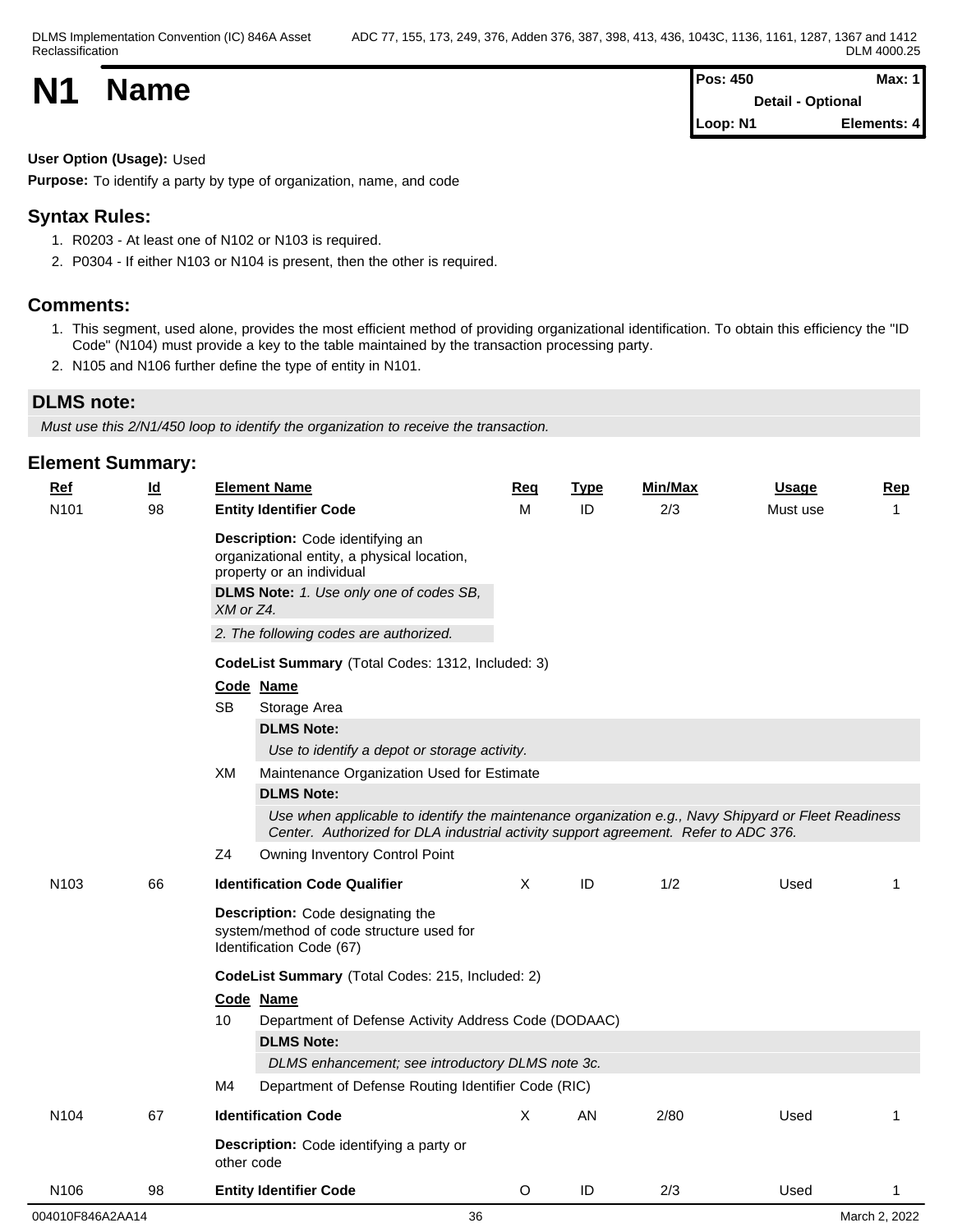| <b>Ref</b> | $\underline{\mathsf{Id}}$ |    | <b>Element Name</b>                                                                                                       | Req | <u>Type</u> | Min/Max | <u>Usage</u> | <u>Rep</u> |  |  |
|------------|---------------------------|----|---------------------------------------------------------------------------------------------------------------------------|-----|-------------|---------|--------------|------------|--|--|
|            |                           |    | Description: Code identifying an<br>organizational entity, a physical location,<br>property or an individual              |     |             |         |              |            |  |  |
|            |                           |    | CodeList Summary (Total Codes: 1312, Included: 1)                                                                         |     |             |         |              |            |  |  |
|            |                           |    | Code Name                                                                                                                 |     |             |         |              |            |  |  |
|            |                           | TO | Message To                                                                                                                |     |             |         |              |            |  |  |
|            |                           |    | <b>DLMS Note:</b>                                                                                                         |     |             |         |              |            |  |  |
|            |                           |    | Must use with the appropriate 2/N101/450 code to indicate the organization cited in N104 is receiving<br>the transaction. |     |             |         |              |            |  |  |